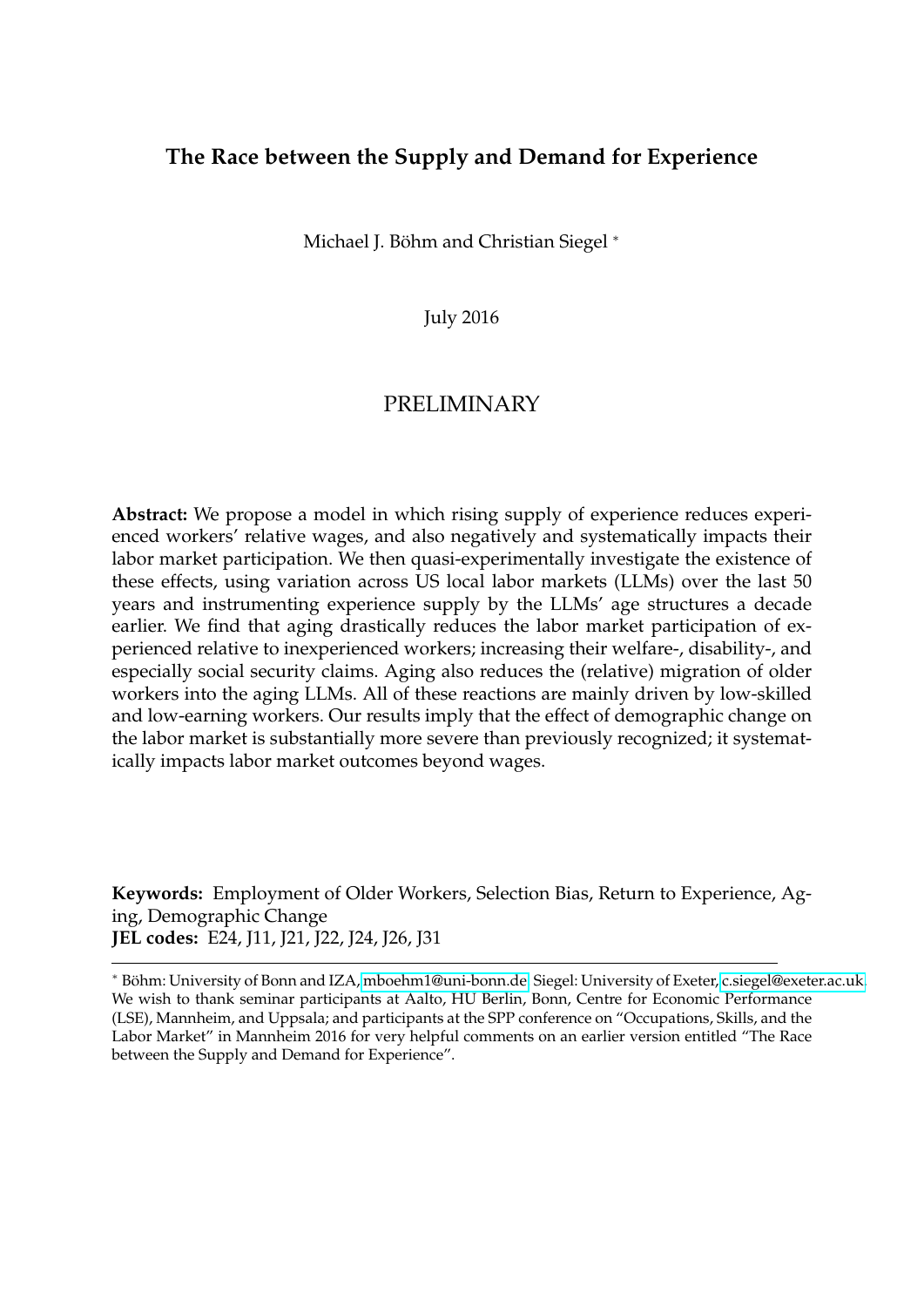### **1 Introduction**

Many developed economies have experienced a rapid aging of their workforces. In the United States the share of workers above their 40s increased over the last three decades from under a third to over one half. Even aside from the strain on the social security system, this demographic change may have substantial effects on the labor market, notably via changing relative supplies of older and younger (or experienced and inexperienced) workers. In particular, if experience is a skill valued by the labor market, its price, the return to experience, should reflect the relative scarcity. At the same time, a higher supply of experience may affect the incentives or the opportunities of experienced workers to participate in the labor market.



Figure 1: Share of older workers and average years of potential experience in the U.S. (1940–2010)

The left panel shows the share of 'Younger', age 18 to 42, to 'older', age 43 to 65, workers. The right panel shows the average years of potential experience, computed as age minus years of schooling minus six.

Previous research that has studied how the return to experience is affected by changing supply found a varying strength of this channel. Relating the observed wages of experienced versus inexperienced workers to their relative employment, the seminal paper by [Katz and Murphy](#page-39-0) [\(1992\)](#page-39-0) estimated over 1963–1987 an elasticity of substitution around three. The recent study by [Jeong, Kim, and Manovskii](#page-39-1) [\(2015\)](#page-39-1) obtained a substantially smaller elasticity, and also a strong contribution of supply in accounting for the return to experience. Other examples include [Welch](#page-40-0) [\(1979\)](#page-40-0), [Freeman](#page-39-2) [\(1979\)](#page-39-2),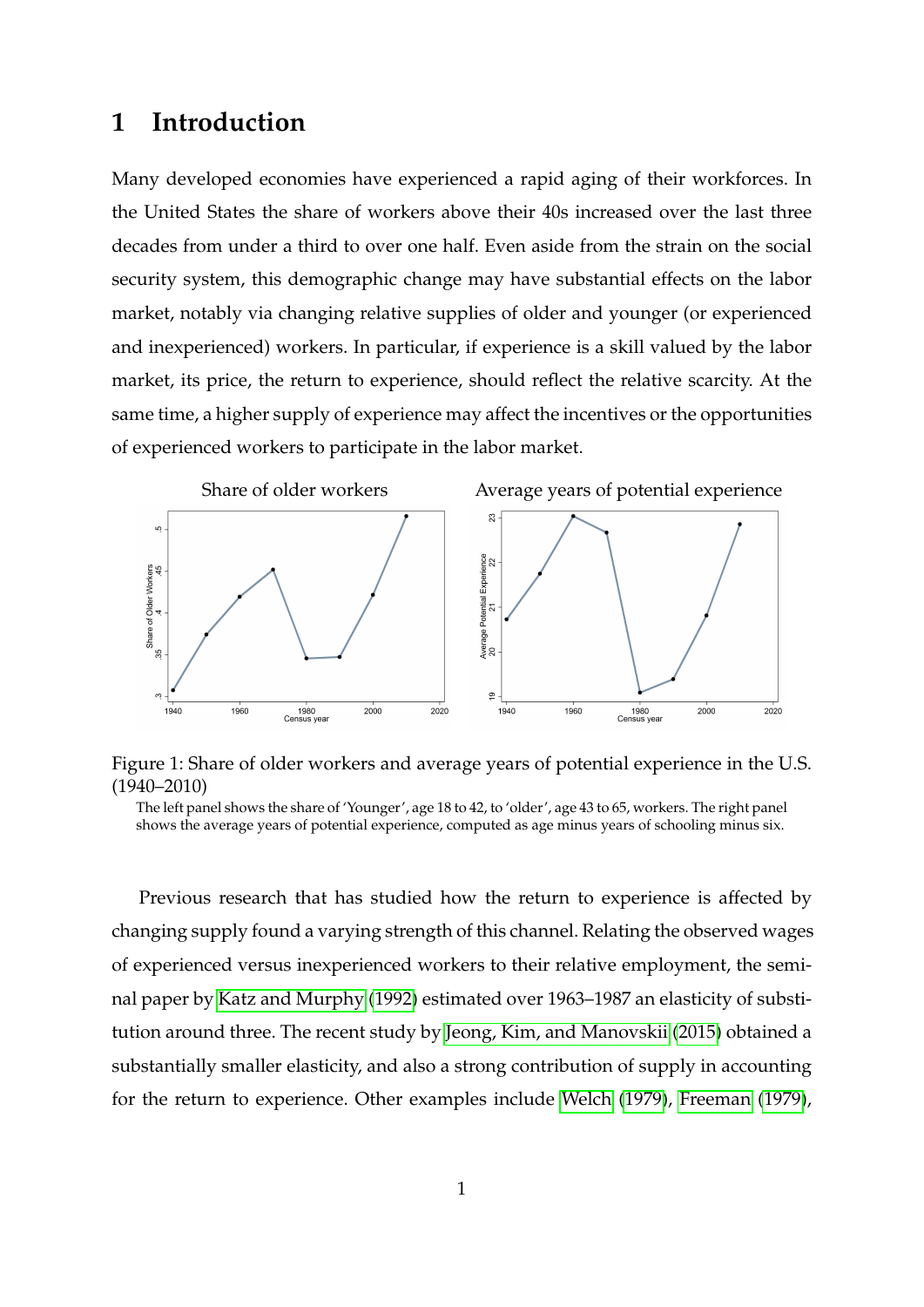and [Caselli](#page-39-3)  $(2015).<sup>1</sup>$  $(2015).<sup>1</sup>$  $(2015).<sup>1</sup>$  $(2015).<sup>1</sup>$ 

In this paper, we take a different approach, examining experienced workers' relative wages and employment rates at the same time. If prices do not fully vary with relative scarcity, or if workers' labor supply is upward-sloping, aging may lead to lower employment rates of older workers. We find that, indeed, relative employment rates of experienced workers strongly fall when they become abundant, and that this mainly affects lower-skilled and lower-earning individuals. The finding that demographic change not only has effects on relative wages, but also on employment rates, is new to the literature and a key contribution of our paper. It also raises flags that studies trying to estimate the elasticity of substitution between experience and inexperience inputs in production might need to take selection effects into account. Ignoring that observed wages are potentially biased by systematic selection, might overstate the substitutability between experienced and inexperienced workers.

Furthermore, we document that demographic change has significant and substantial effects on the likelihood that a worker –with given years of experience– is a claimant on a welfare, disability, or social security program. We find that a higher supply of experience, increases program claims of more experienced workers compared to inexperienced workers, suggesting one channel through which demographic change not only lowers relative wages but also employment rates. Similarly we find a negative effect on in-migration.

We also empirically improve upon the existing literature by exploiting the differential aging of local labor markets in the US over the last 50 years in order to causally identify the effect of demographic change. We employ an instrumental variables strategy, which uses the fact that current demographic changes are largely determined by the age structure a decade earlier, and that the aggregate educational attainment can be used to predict the change at the local labor market (henceforth LLM) level (a shiftshare IV). Hence, we can extract plausibly exogenous variation in potential experience using the predicted age structure from earlier years (adjusting for changes in education). We flexibly capture aggregate changes in labor demand (e.g., technology) that

<span id="page-2-0"></span><sup>&</sup>lt;sup>1</sup>The early works by [Welch](#page-40-0) [\(1979\)](#page-39-2) and [Freeman](#page-39-2) (1979) did not account for changes in labor demand. [Caselli](#page-39-3) [\(2015\)](#page-39-3) finds that technological change has been biased in favor of experience. [Card and Lemieux](#page-39-4) [\(2001\)](#page-39-4) is also related.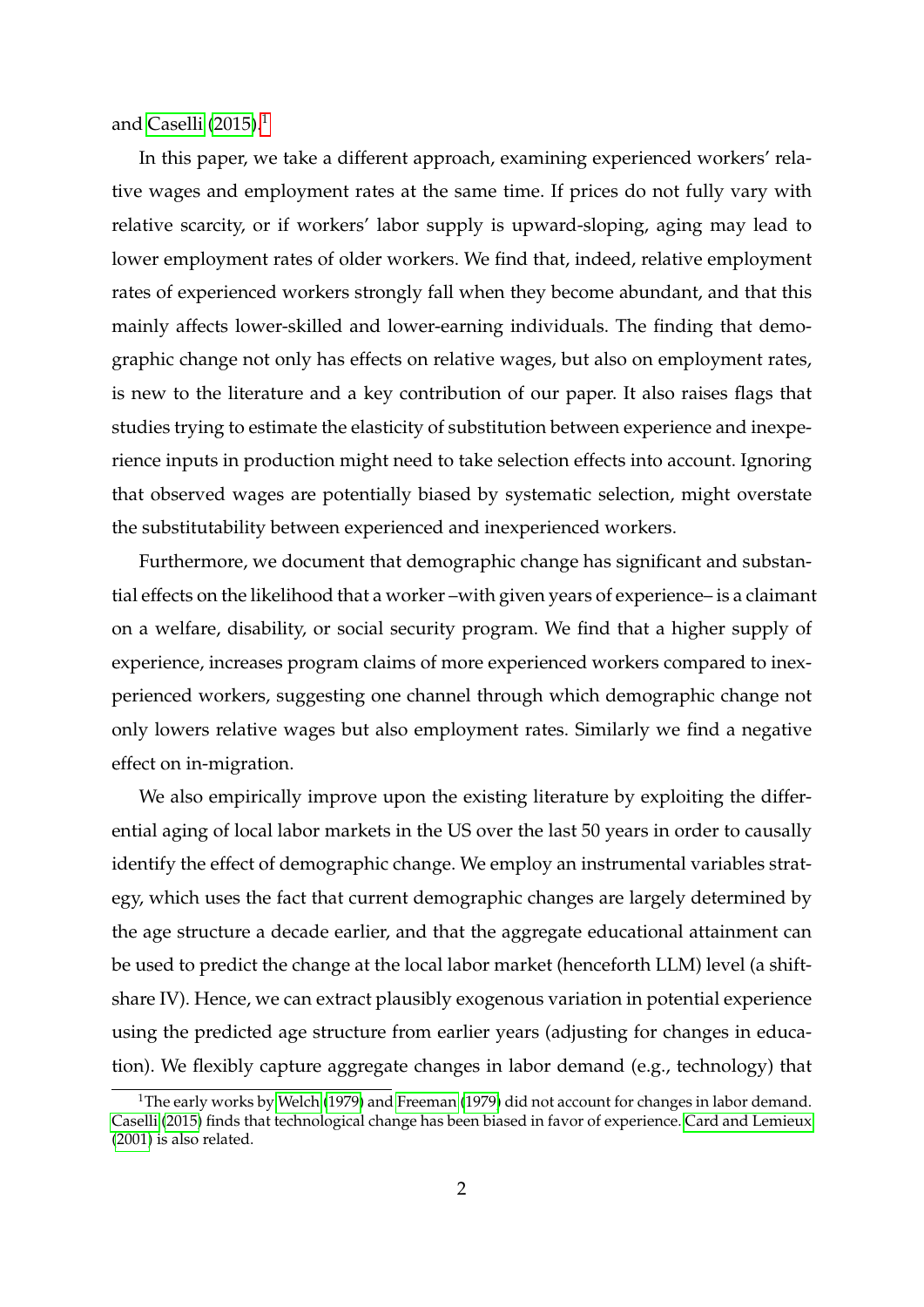are experience-biased, and changes in participation rates of different experience lev-els, by time fixed effects.<sup>[2](#page-3-0)</sup> Changes in these variables that vary across LLM-years are removed by the instrumental variable and any level differences across local labor markets are absorbed by LLM fixed effects.[3](#page-3-1)

Using data from the US decennial census and the American Community Survey (ACS), we first define LLMs by the 722 commuting zones used in [Autor and Dorn](#page-38-0) [\(2012\)](#page-38-0) and [Autor, Dorn, and Hansen](#page-38-1) [\(2013\)](#page-38-1), and then also explore a version in which LLMs are the 51 states. Our estimation sample is decennial from 1980 to 2010 for the commuting zones and from 1960 to 2010 for the US states. In line with Autor, Dorn, and coauthors, we treat LLMs as sub-economies for which we can observe market equilibrium outcomes in different points in time.

For our theoretical framework we adopt the recent model of [Jeong, Kim, and Manovskii](#page-39-1) [\(2015\)](#page-39-1), the demand side of which combines units of experienced and inexperienced labor using a constant elasticity of substitution (CES) production function. On the supply side, the model allows for individual-level wage equations, to be aggregated to overall experience and inexperienced inputs.[4](#page-3-2) The key strength of this approach is that the estimated price of experience can be cleaned of confounding wage determinants such as education, race, or gender. It also yields one single price of experience that is determined by supply and demand in the (local) labor market.<sup>[5](#page-3-3)</sup>

We extend this model by adding an employment decision. In particular, an individuallevel reservation wage is introduced, which depends on demographic and skill characteristics as well as experience (or age conditional on education). Workers decide to be employed when their labor market earnings exceed the reservation wage.

Our extended [Jeong, Kim, and Manovskii](#page-39-1) [\(2015\)](#page-39-1) model on the LLM level prescribes a three-step empirical approach. For each LLM in each year, we run individual-level wage and employment regressions in order to identify the price of experience and the

<span id="page-3-0"></span> ${}^{2}$ Equivalently, we can compute the mean demand for experience in the U.S. in each period by averaging our estimated demand level for each individual LLM.

<span id="page-3-1"></span> $3$ Our strategy is related to how [Ciccone and Peri](#page-39-5) [\(2005\)](#page-39-5) account for demand effects in their study of the elasticity of substitution between educational groups.

<span id="page-3-2"></span><sup>&</sup>lt;sup>4</sup>To simplify the estimation, we make one approximation in the Jeong et al. wage equation, see section [2.2.](#page-7-0)

<span id="page-3-3"></span><sup>&</sup>lt;sup>5</sup>The [Jeong, Kim, and Manovskii](#page-39-1) [\(2015\)](#page-39-1) setup also improves statistical power, as it allows to use the fine-grained variation in different years of potential experience in the individual wage regression.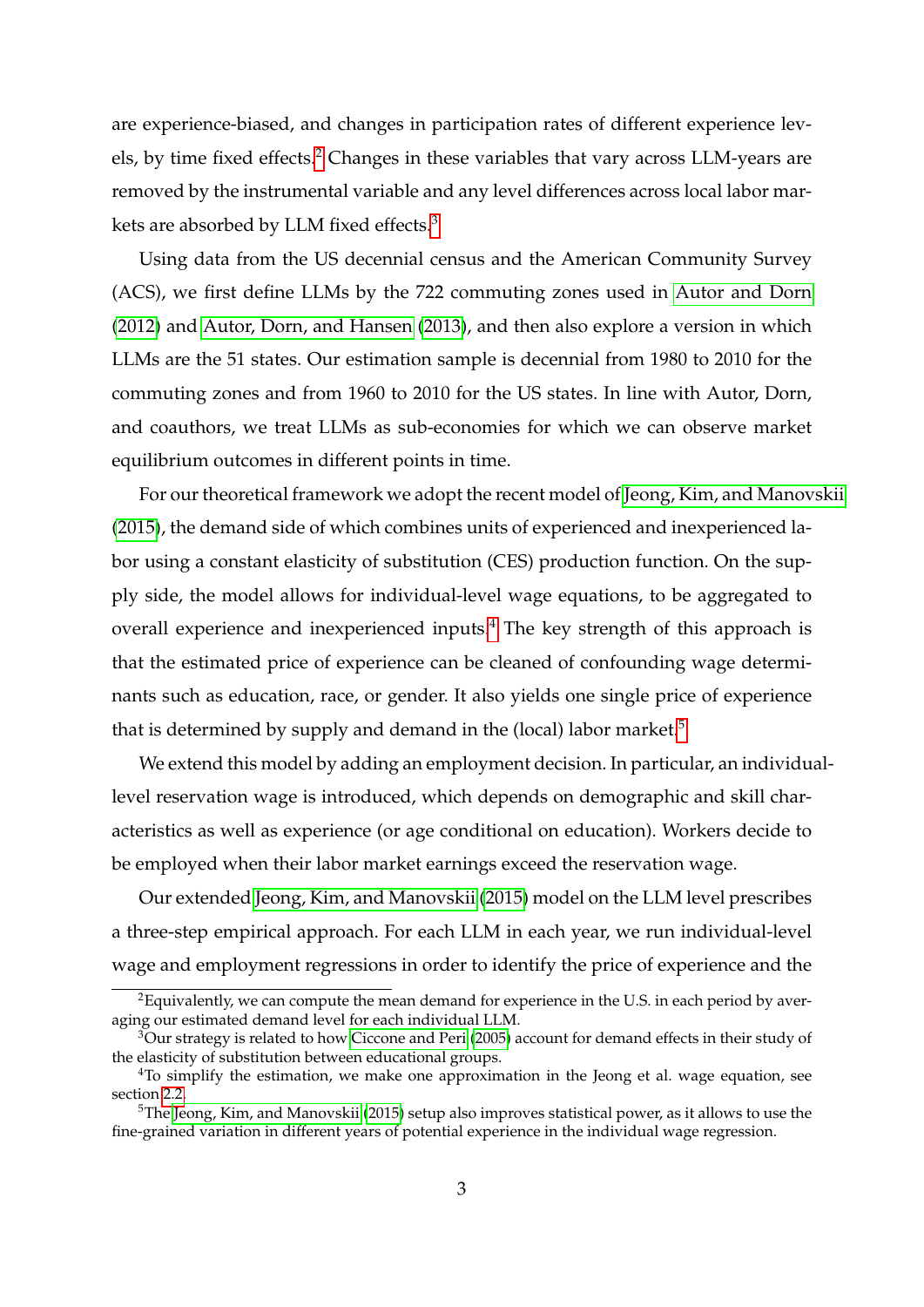relative employment rates of experienced workers. We explore two versions of these regressions. The first one is linear in years of potential experience and provides the linear wage return to experience (the change in wages due to one more year of experience) and the employment gradient of experience (the change in the fulltime employment rate due to one more year of experience), respectively. The other version uses an experience indicator for individuals with twenty or more years of experience and thus identifies (according to this definition) experienced workers' relative wages and employment rates. We use the terms employment gradient of experience and relative employment of experienced workers largely interchangeably in the following.

The second step of our empirical analysis relates these relative wages and employment rates to the relative experienced labor inputs, generated by computing average years of potential experience or the share of experienced workers, respectively, in the panel of LLMs. Since relative experience inputs may be driven by demand as well as supply across LLMs, we instrument experience supply using the predicted age structure (adjusted by aggregate changes in education) of the LLM from ten years earlier. This last step of the empirical approach also accounts for measurement error in LLM-year-level variables that are due to sampling variation as well as endogenous responses in migration across LLMs.<sup>[6](#page-4-0)</sup>

We find that aging has a substantial negative effect on experienced workers' *observed* relative wages within the range of previous estimates using time series data (e.g., [Katz and Murphy, 1992;](#page-39-0) [Jeong, Kim, and Manovskii, 2015;](#page-39-1) [Caselli, 2015\)](#page-39-3).[7](#page-4-1) But we also identify a novel and strong effect of demographic change on employment. In LLM-years where they are more abundant, experienced workers have drastically lower probability of working (full-time and part-time), higher likeliness of having exited the labor force, and of claiming disability-, welfare-, or social security benefits compared with inexperienced workers.

We next examine which are the skill groups that react strongest to this "ownabundance shock". Examining the effect by workers' education levels and predicted earnings according to skill proxies yields suggestive evidence that it is rather the low-

<span id="page-4-1"></span><span id="page-4-0"></span><sup>&</sup>lt;sup>6</sup>Standard errors are bootstrapped in order to account for the multilevel nature of our approach.

<sup>&</sup>lt;sup>7</sup>Rising time fixed effects in the wage regression also support [Caselli](#page-39-3) [\(2015\)](#page-39-3)'s finding that aggregate technological change may have been experience-biased.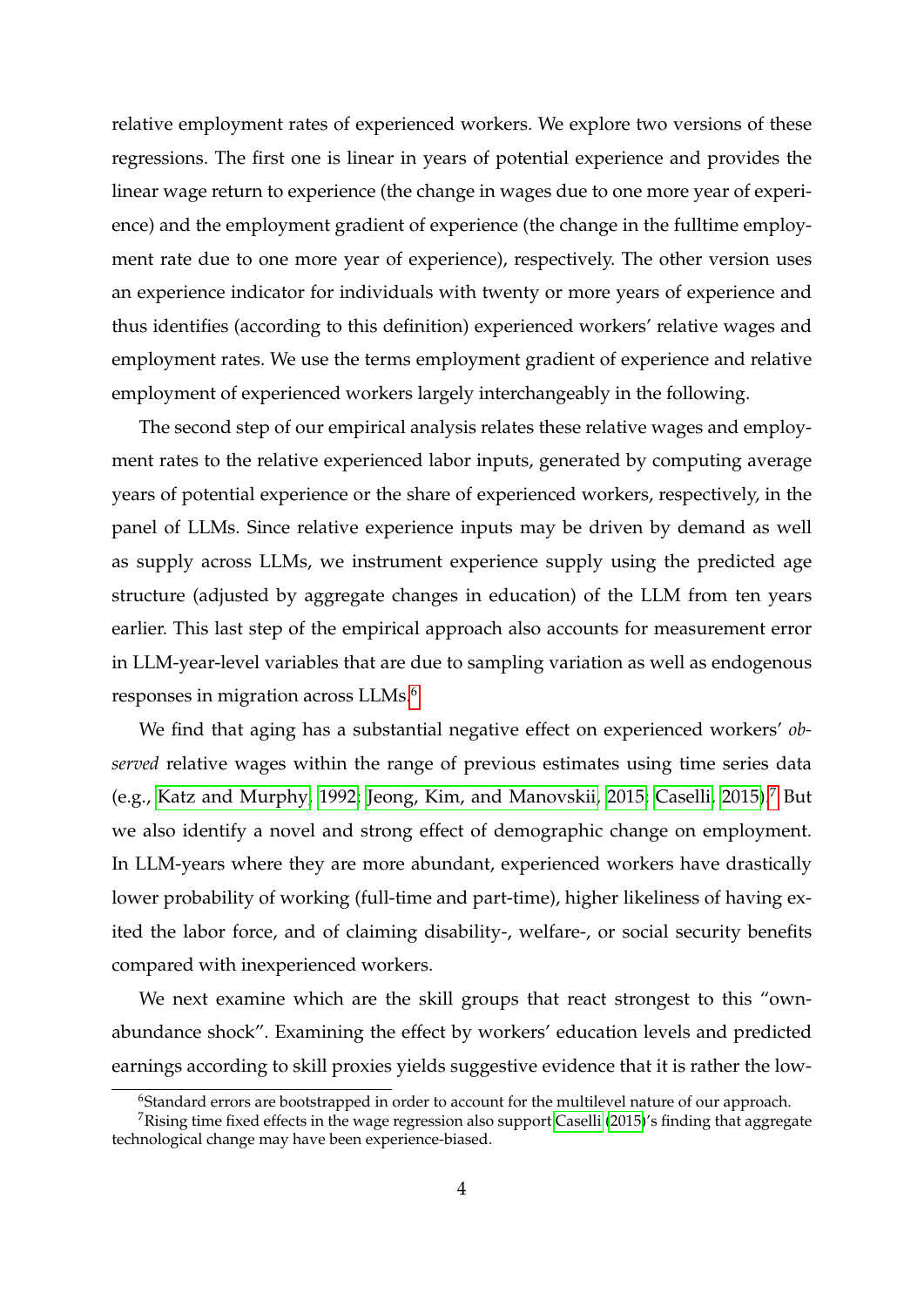skill workers that are affected. This evidence of a negative selection becomes strong when we use actual earnings from last year for workers' labor force status in the current year and current earnings of workers who migrated into the LLM during the last five years. These finding not only indicate that low-skill workers are most severely affected by own-abundance demographic shocks of their age group, but also that previous estimates of the elasticity of substitution in production between experience inputs may have been attenuated by a selection bias in observed wages.

Our results are robust to using either commuting zones or states as LLMs and to different instrumental variables, to estimation in first differences instead of LLM fixed effects, to weighting individual workers according to their efficiency units of skill, or not, when computing LLM-level supply, and using the subsample of males only. We use two definitions of experience input, one fine-grained where a worker's experience rises linear in age conditional on education, and one where workers are considered inexperienced when they are below the median in the overall sample (less than 20 years) and experienced when they are weakly above. Two additional instruments, one which predicts the age structure from two decades earlier and one which exclusively exploits the effect of the baby boom, are also explored. In the choice regressions, a linear probability and a probit model yield the same results. Endogenous migration of workers across LLMs is an outcome that supports the hypothesized economic mechanism, not a confounder for our analysis.

A limitation of the census data is that it does not provide actual labor market experience. One can construct a measure of potential experience, but it is not possible to distinguish between age and potential experience conditional on education. However, this is not a severe problem for our analysis because we are interested in the effect of demographic change on the labor market, whether this comes from imperfect substitutability of old and young workers or of experienced and inexperienced labor inputs.

The paper continues as follows. The next section presents the economic model and derives implications of demographic change for relative wages and participation rates. Section [3](#page-14-0) discusses the data and the empirical strategy. Section [4](#page-21-0) estimates the effect of aging on the relative fulltime employment and observed wages of experienced individuals. In Section [5](#page-28-0) the relative overall employment effect, unemployment, and labor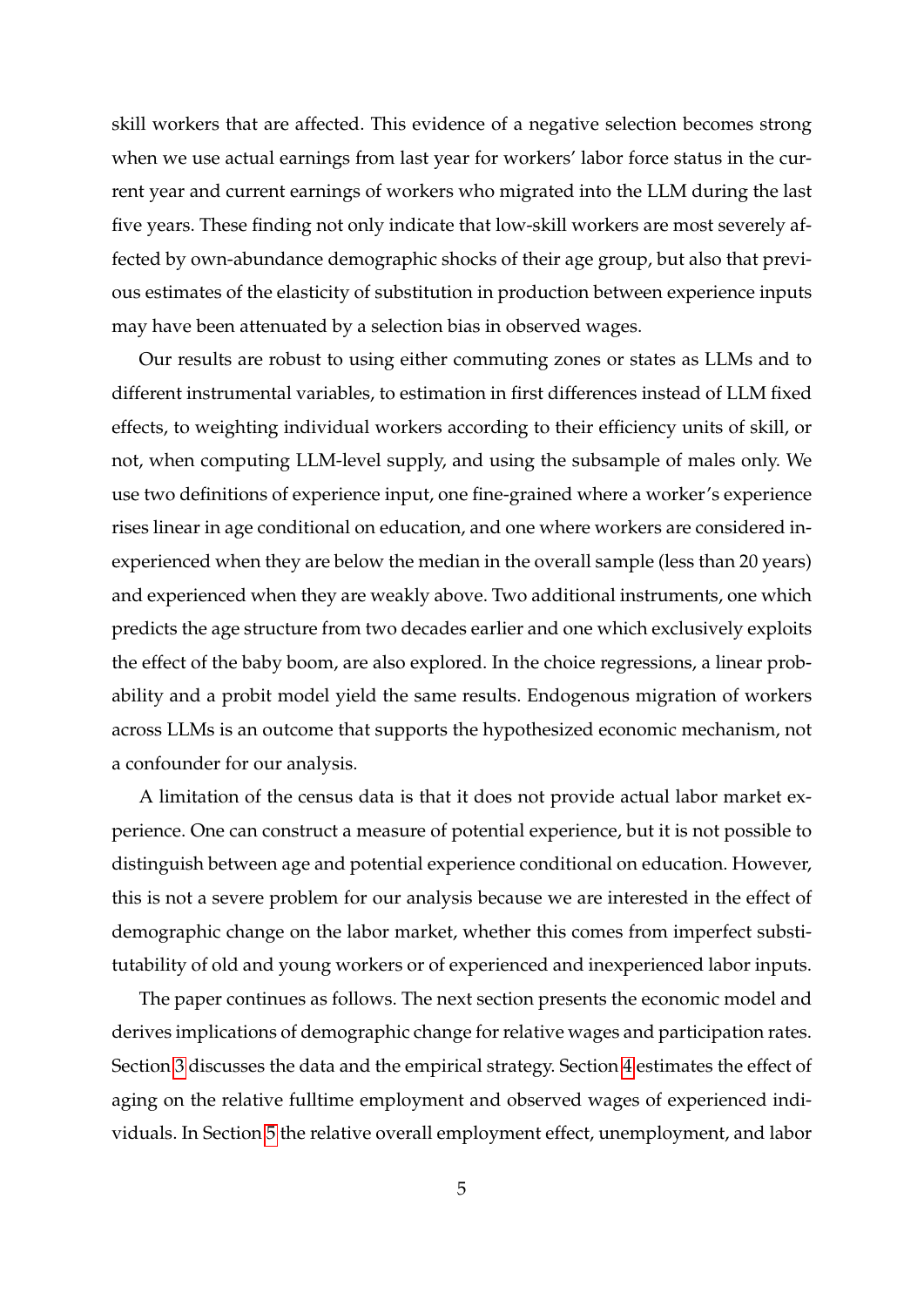force participation, as well as disability-, welfare-, and social security claims are examined. Then we split the analysis by skill and earnings groups, and examine the effect on (skill-biased) in-migration. Section [6](#page-33-0) asses how much of the aggregate evolution of experienced workers' relative participation rates and wages over the last decades are due to supply changes. The final section concludes.

## <span id="page-6-1"></span>**2 Economic Model**

#### <span id="page-6-2"></span>**2.1 Aggregate Level: Production**

Our starting point is to assume that production can be described by a CES production function.

$$
Y = A \left( I^{\frac{\varepsilon - 1}{\varepsilon}} + \delta E^{\frac{\varepsilon - 1}{\varepsilon}} \right)^{\frac{\varepsilon}{\varepsilon - 1}} \tag{1}
$$

where *I* is inexperienced labor and *E* experienced labor input, *δ* technology augmenting skilled labor, and *A* a neutral technology parameter augmenting both factors, which reflects both total factor productivity and any other input to production. The parameter  $\varepsilon$  is the elasticity of substitution between the two inputs. The marginal products of inexperienced and experienced labor are given by

$$
MPI = A \left( I^{\frac{\varepsilon - 1}{\varepsilon}} + \delta E^{\frac{\varepsilon - 1}{\varepsilon}} \right)^{\frac{1}{\varepsilon - 1}} I^{-\frac{1}{\varepsilon}}
$$
  

$$
MPE = A \left( I^{\frac{\varepsilon - 1}{\varepsilon}} + \delta E^{\frac{\varepsilon - 1}{\varepsilon}} \right)^{\frac{1}{\varepsilon - 1}} \delta E^{-\frac{1}{\varepsilon}}
$$

Since competitive firms' cost minimization implies that each type of labor's marginal products are equalized to their factor prices, the experience price is given by

$$
p = \frac{MPE}{MPI} = \delta \left(\frac{E}{I}\right)^{-\frac{1}{\varepsilon}}\tag{2}
$$

which is negatively related to the average experience per worker in each LLM-year. The relationship between the experience price and the relative supplies is linear in logs

<span id="page-6-0"></span>
$$
\log(p) = \log(\delta) - \frac{1}{\varepsilon} \log\left(\frac{E}{I}\right)
$$
 (3)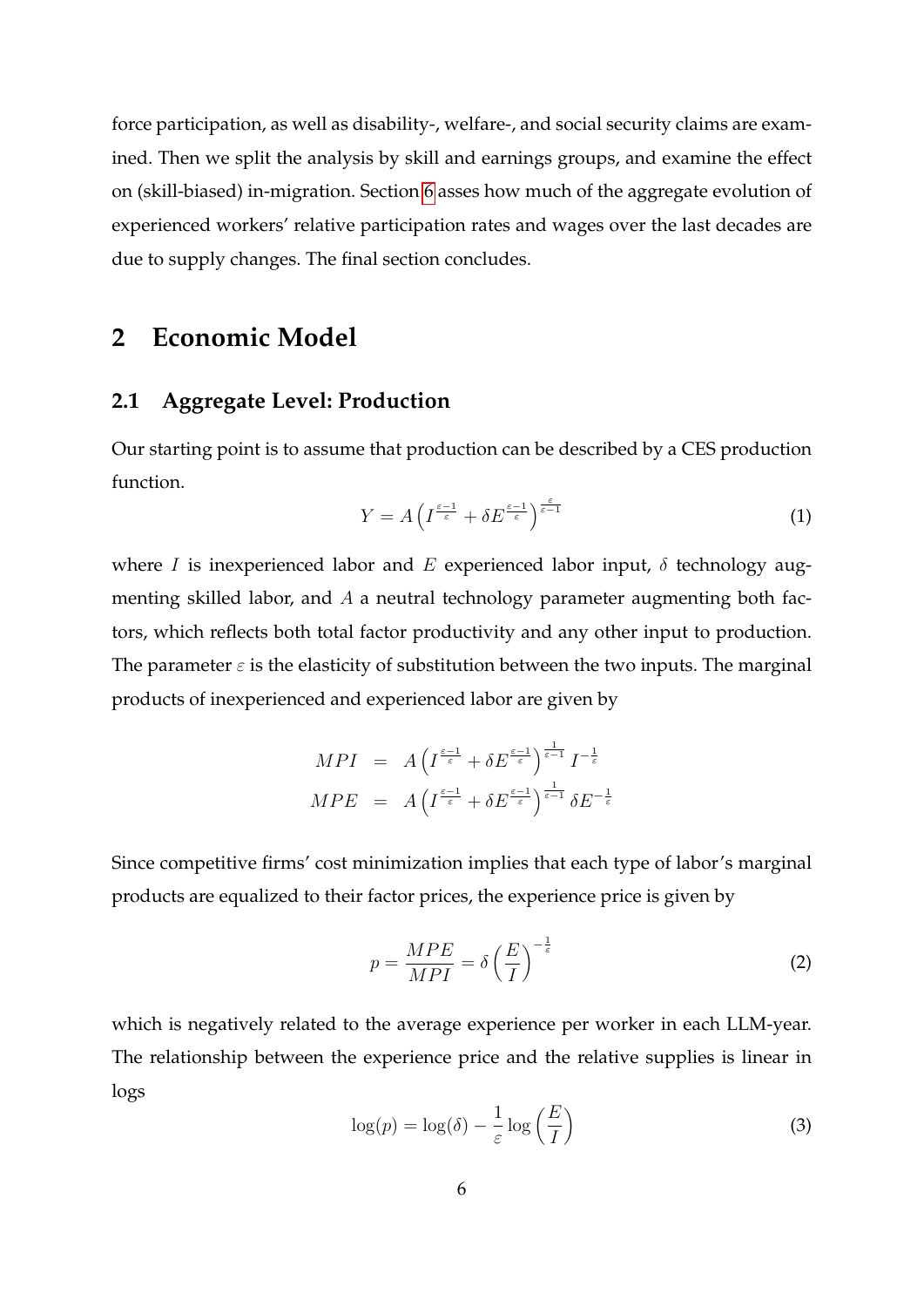As mentioned in the introduction, we present alternative empirical frameworks, which differ in the specification of *I*, *E*, and thus of *p*. The first specification obtains the return to experience in a reduced form linear wage regression and relates it to the average potential experience in each LLM-year. This modeling strategy is one of the key advantages of [Jeong, Kim, and Manovskii'](#page-39-1)s paper relative to [Katz and Murphy](#page-39-0) [\(1992\)](#page-39-0) or [Card and Lemieux](#page-39-4) [\(2001\)](#page-39-4), as it does not rely on assigning individual workers into discrete skill groups, but uses fine-grained information about workers' relative supply of experience skill. As a robustness check, we also show results for a specification that assigns workers into discrete experience groups.

#### <span id="page-7-0"></span>**2.2 Individual Level: Labor Supply**

Our preferred worker-level wage function is inspired by the model of [Jeong, Kim, and](#page-39-1) [Manovskii](#page-39-1) [\(2015\)](#page-39-1). A worker *j* supplies units of inexperienced ('raw') labor as well as their experience skill *e<sup>j</sup>* (in years of experience). Denoting the price of experience by *p*, workers potential wages are

<span id="page-7-2"></span>
$$
\log(w_j) = p e_j + \alpha_1 + \beta_1 x_j + u_j,\tag{4}
$$

where *x<sup>j</sup>* is a vector of observable productive characteristics (such as education, race, gender), for which we control to identify an unconfounded price *p*, and *u<sup>j</sup>* is an unobserved individual-specific component.[8](#page-7-1) Workers idiosyncratic productivity is therefore  $\tilde{z}_j = \beta_1 x_j + u_j$ .

To model the participation decision, we assume for workers' reservation wages

<span id="page-7-3"></span>
$$
\log(r_j) = \gamma e_j + \alpha_2 + \beta_2 x_j + v_j \tag{5}
$$

which allows for the reservation wage to depend on workers' characteristics  $x_j$  and experience *e<sup>j</sup>* (or age conditional on education), where the coefficient *γ* could take any

<span id="page-7-1"></span> ${}^{8}$ This specification of the wage function is a simplification and approximation of the setup in model of [Jeong, Kim, and Manovskii](#page-39-1) [\(2015\)](#page-39-1). There workers supply both raw labor, earning *w <sup>i</sup>* and experience labor, earning  $w^E$  per unit. This implies  $\log(w_j) = \log(1 + pe_j) + \log(w^i) + \beta_{lt}x_j + u_j$  with  $p = \frac{w^E}{w^I}$ . When approximating  $log(1 + pe_j) \approx pe_j$ , which is a good approximation when *p* is small (which we find in our empirical analysis), our specification [4](#page-7-2) follows.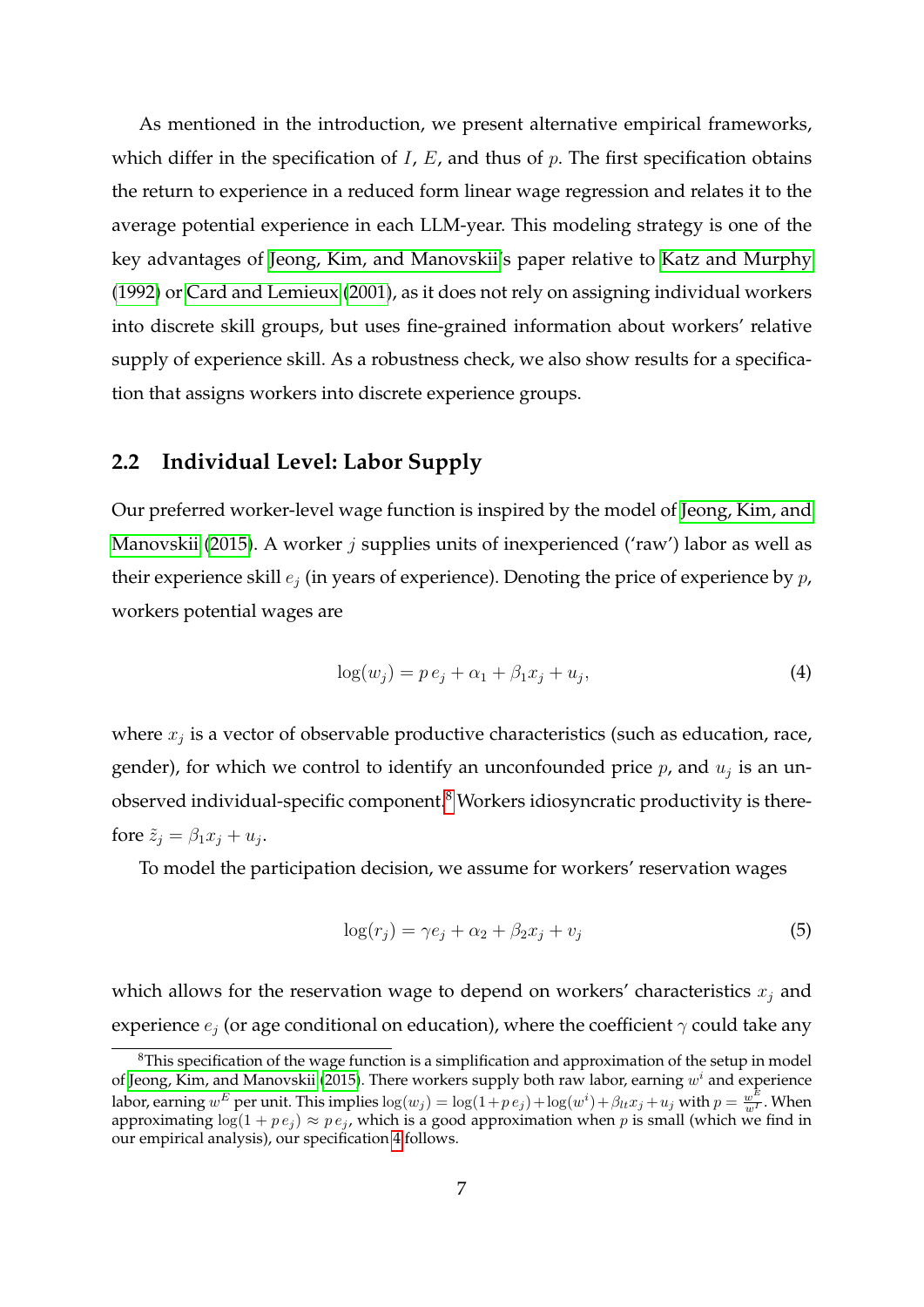sign. A worker *j* participates in the labour market if the following inequality holds

<span id="page-8-2"></span>
$$
\underbrace{\alpha_1 - \alpha_2 + (\beta_1 - \beta_2)x_j + (u_j - v_j)}_{=z_j} > \underbrace{-(p - \gamma)e_j}_{\underline{z}(e_j, p)} \tag{6}
$$

This inequality implies that workers participate only if the payoff from working *z<sup>j</sup>* (the left hand side) exceeds a cutoff given by the right hand side. In general, the participation cutoff  $\underline{z}(e_j, p) = -(p - \gamma)e_j$  depends on a worker's experience  $(e_j)$  and the experience price (*p*). If  $p > \gamma$  (which is an empirical question and is in line with the findings in our data), the cutoff falls in experience and more experienced have a higher participation rate (assuming that the distribution of *z<sup>j</sup>* is identical for all *e*). Note that  $\frac{\partial \underline{Z}(e,p)}{\partial p} = -e < 0$ ,  $\frac{\partial \underline{Z}(e,p)}{\partial e} = -(p-\gamma) < 0$  if  $p > \gamma$ , and  $\frac{\partial^2 \underline{Z}(e,p)}{\partial e \partial p} = -1 < 0$ , implying that more experienced workers are impacted more strongly by changes in *p*. This leads to

<span id="page-8-1"></span>**Proposition 1.** *The participation cutoff of more experienced workers reacts more strongly to changes in the price of experience.*

The participation rate for workers with *e* experience years is given by the fraction of workers whose payoff from working exceeds the participation cutoff and is given by

<span id="page-8-0"></span>
$$
R(e, p) = 1 - Fz(\mathbf{z}(e, p))
$$
\n<sup>(7)</sup>

where  $F^z$  is the cumulative distribution function of  $z$ .

The participation rate at any experience level  $e > 0$  depends positively on the experience price *p*. To establish how the participation rates change differentially across workers with different years of experiences, we investigate the cross-derivative of [\(7\)](#page-8-0) with respect to *p* and *e*. Using Proposition [1](#page-8-1) and denoting the density function of *z* by  $f^z = \frac{F^z}{\partial z}$ , the properties of the model-implied participation rate are  $\frac{\partial R(e,p)}{\partial p}$  $-f^{z}(\underline{z}(e,p))\frac{\partial \underline{z}(e,p)}{\partial p}>0$ ,  $\frac{\partial R(e,p)}{\partial e}=-f^{z}(\underline{z}(e,p))\frac{\partial \underline{z}(e,p)}{\partial e}>0$  if  $p>\gamma$ , and the cross-derivative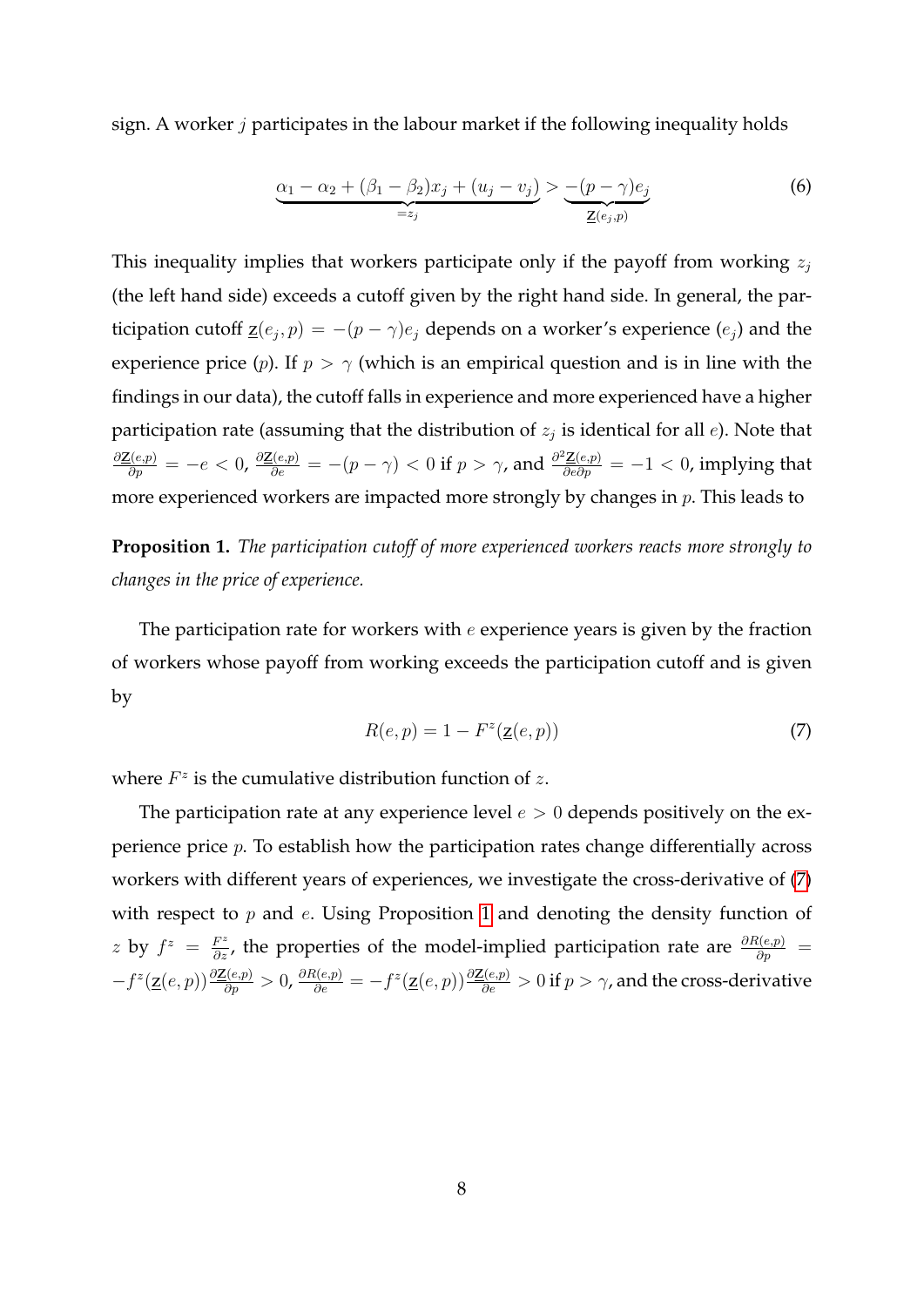is given by

$$
\frac{\partial^2 R(e, p)}{\partial e \partial p} = -\left( f^z(\underline{z}(e, p)) \frac{\partial^2 \underline{z}(e, p)}{\partial e \partial p} + \frac{\partial f^z(\underline{z}(e, p))}{\partial \underline{z}(e, p)} \frac{\partial \underline{z}(e, p)}{\partial e} \frac{\partial \underline{z}(e, p)}{\partial p} \right)
$$

$$
= -f^z(\underline{z}(e, p)) \left( \frac{\partial^2 \underline{z}(e, p)}{\partial e \partial p} + \frac{\frac{\partial f^z(\underline{z}(e, p))}{\partial \underline{z}(e, p)}}{f^z(\underline{z}(e, p))} \frac{\partial \underline{z}(e, p)}{\partial e} \frac{\partial \underline{z}(e, p)}{\partial p} \right)
$$

$$
= -f^z(\underline{z}(e, p)) \left( -1 + \frac{\frac{\partial f^z(\underline{z}(e, p))}{\partial \underline{z}(e, p)}}{f^z(\underline{z}(e, p))} (p - \gamma)e \right)
$$

$$
= f^z(\underline{z}(e, p)) \left( 1 + \frac{\partial f^z(\underline{z}(e, p))}{\partial \underline{z}(e, p)} \frac{\underline{z}(e, p)}{f^z(\underline{z}(e, p))} \right)
$$

where the last two equalities make use of the definition of the  $\underline{z}(e, p)$ -cutoff. The sign of the cross-derivative is in general ambiguous, but in most situations likely to be positive, which would imply that the participation rates of more experienced workers react more strongly to changes in the experience price than of inexperienced workers. Typically, experienced workers react more strongly to price changes as their cutoff-skill changes by more than the inexperienced workers', as established in Proposition [1.](#page-8-1) This is the first term in the cross-derivative above. The second term captures how a given change in the cutoffs feeds on to changes in relative participation. For an arbitrary class of distributions, one can construct examples where a small change in the cutoff of inexperienced workers leads to a larger change in their participation rates than a larger change in the participation cutoff of more experienced workers at a different point of the density function does. Yet, for some classes of distributions it is always true, and for many other distributions it is likely that at many points  $\frac{\partial^2 R(e,p)}{\partial e \partial p} > 0$ . A sufficient condition for this is  $\frac{\partial f^z(\mathbf{Z})}{\partial \mathbf{Z}}$ *∂*z z  $\frac{Z}{f^z(Z)}$  *>* -1, i.e. that the elasticity of the density function is not smaller than minus one.<sup>[9](#page-9-0)</sup> In this case, following a change in the price of experience, the participation rate of more experienced workers reacts stronger than of less experienced workers.

<span id="page-9-1"></span>**Proposition 2.** *More of the experienced workers than of the inexperienced workers react to changes in the experience price, if the z-density function has an elasticity larger than minus*

<span id="page-9-0"></span><sup>&</sup>lt;sup>9</sup>An example for a distribution for which this condition is satisfied at any points is the uniform distribution; if  $z \sim U[a, b]$ ,  $\frac{\partial f^z(z)}{\partial z}$  $\frac{f^z(z)}{\partial z} \frac{z}{f^z(z)} = 0$  and  $\frac{\partial^2 R(e,p)}{\partial e \partial p} > 0$  at any *z*. For the normal distribution, there is an open interval of points for which the elasticity is less than one. For instance, if *z* ∼ *N*[0*,* 1], then *∂f<sup>z</sup>* (*z*)  $\frac{z}{\partial z}$   $\frac{z}{f^z(z)}$  = − $\frac{1}{2}z^2$  and  $\frac{\partial^2 R(e,p)}{\partial e \partial p}$  > 0 for  $z^2$  < 2 (which has probability 0.843%).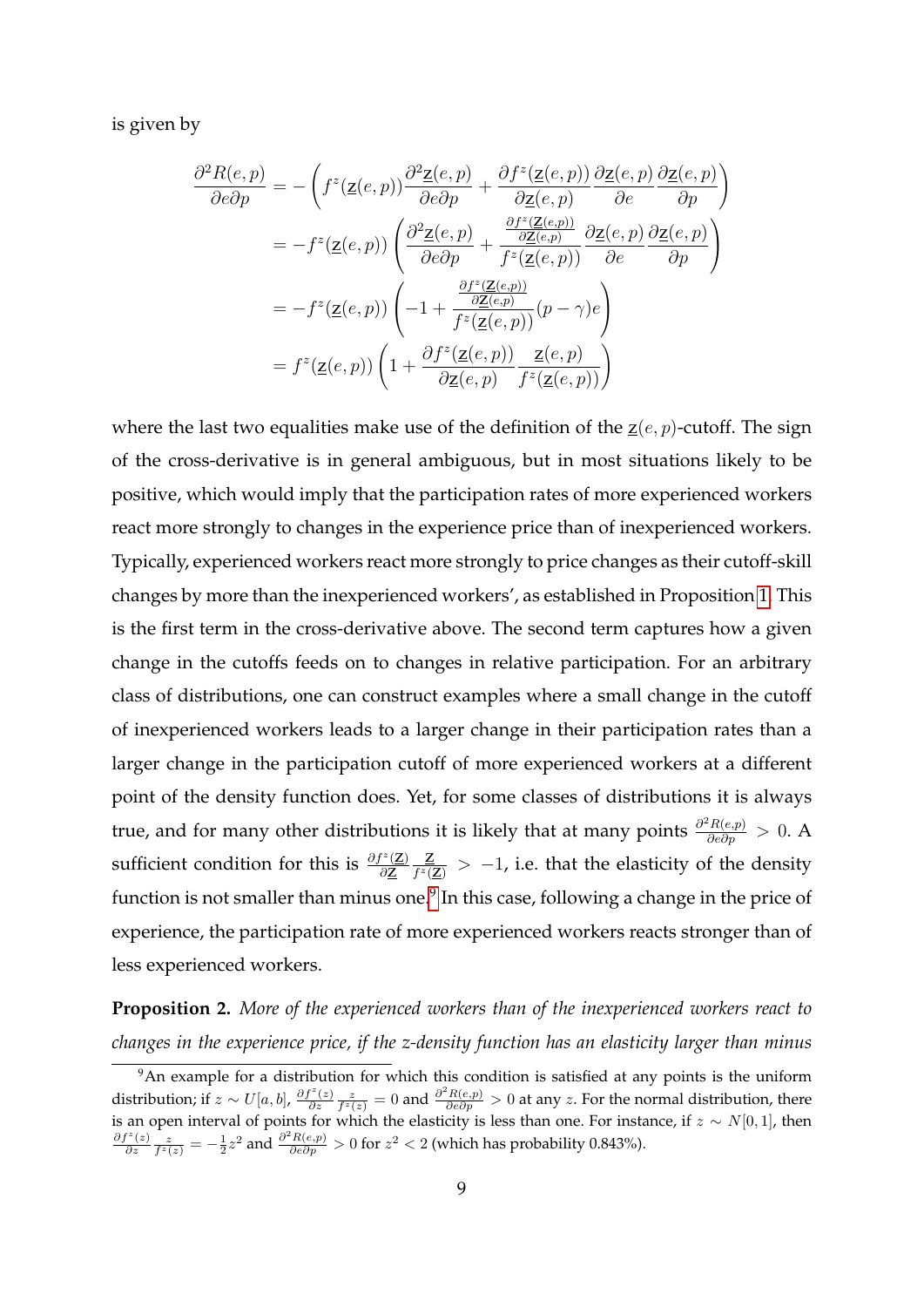*one.*

Next, we establish that changes in the price of experience systematically alters the pool of workers participating. When the price of experience participation-cutoff  $\underline{z}(e, p)$ increases, the observed mean *z<sup>j</sup>* conditional on participating decreases at any given years of experience. If the workers' payoff from working *z<sup>j</sup>* mainly reflect skills, i.e. if  $\beta_2 x_j + v_j \approx const.$ , this lowers the mean skill of participating workers. Conditional on participating, the mean *z<sup>j</sup>* of workers with *e* years experiences is given by

$$
E[z(e)|z_j\rangle \geq \underline{\mathbf{z}}(e,p)] = \frac{1}{\int_{\underline{\mathbf{Z}}(e,p)}^{\infty} f^z(z_j) dz_j} \int_{\underline{\mathbf{Z}}(e,p)}^{\infty} z_j f^z(z_j) dz_j = \frac{\int_{\underline{\mathbf{Z}}(e,p)}^{\infty} z_j f^z(z_j) dz_j}{1 - F^z(\underline{\mathbf{z}}(e,p))}
$$

A fall in the price of experience *p* increases the participation cutoff  $\underline{z}(e, p)$  at any level *e >* <sup>0</sup>. The impact on mean *<sup>z</sup><sup>j</sup>* conditional on participating is therefore given by *∂E*[*z*(*e*)|*zj<sup>&</sup>gt;*z(*e,p*)] *<sup>∂</sup>*z(*e,p*) , which can be shown to positive, <sup>[10](#page-10-0)</sup> implying the following proposition:

<span id="page-10-1"></span>**Proposition 3.** If  $z_j$  is mainly a positive function of skill ( $\beta_2 x_j + v_j \approx const$ ), low-skill workers *react more strongly to changes in the price of experience.*

To summarize, a fall in the return to experience (*p*) increases the participation cutoff  $(\underline{z}(e, p))$  and reduces the participation rate  $(R(e, p))$  at any years of experience. Since the participation cutoff of more experiened workers is impacted more, it is likely that their participation rates react stronger. Moreover, since the change in participation is systematic, the fall in the return to experience increases the mean skill of workers who continue to participate  $((E[z(e)|z_i > \underline{z}(e, p)]).$ 

$$
\begin{split} \frac{\partial E[z(e)|z_j> \underline{\mathbf{z}}(e,p)]}{\partial \underline{\mathbf{z}}(e,p)}&=\frac{-\underline{\mathbf{z}}(e,p)f^z(\underline{\mathbf{z}}(e,p))(1-F^z(\underline{\mathbf{z}}(e,p)))+\int_{\underline{\mathbf{Z}}(e,p)}^{\infty}z_jf^z(z_j)dz_jf^z(\underline{\mathbf{z}}(e,p)))}{(1-F^z(\underline{\mathbf{z}}(e,p)))^2}\\ &=\frac{f^z(\underline{\mathbf{z}}(e,p))}{(1-F^z(\underline{\mathbf{z}}(e,p)))^2}\frac{1}{\underline{\mathbf{z}}(e,p)}\left[\int_{\underline{\mathbf{Z}}(e,p)}^{\infty}\frac{z_j}{\underline{\mathbf{z}}(e,p)}f^z(z_j)dz_j-(1-F^z(\underline{\mathbf{z}}(e,p))\right] \end{split}
$$

The first factor is clearly positive. Also the second factor, given by the square brackets is positive, since  $\int_{\mathbf{Z}(e,p)}^{\infty} \frac{z_j}{\mathbf{Z}(e,p)} f^z(z_j) dz_j > \int_{\mathbf{Z}(e,p)}^{\infty} f^z(z_j) dz_j = (1 - F^z(\mathbf{Z}(e,p)).$  As a consequence,  $\frac{\partial E[z(e)|z_j > \mathbf{Z}(e,p)]}{\partial \mathbf{Z}(e,p)} > 0.$ 

<span id="page-10-0"></span><sup>&</sup>lt;sup>10</sup> The derivative is given by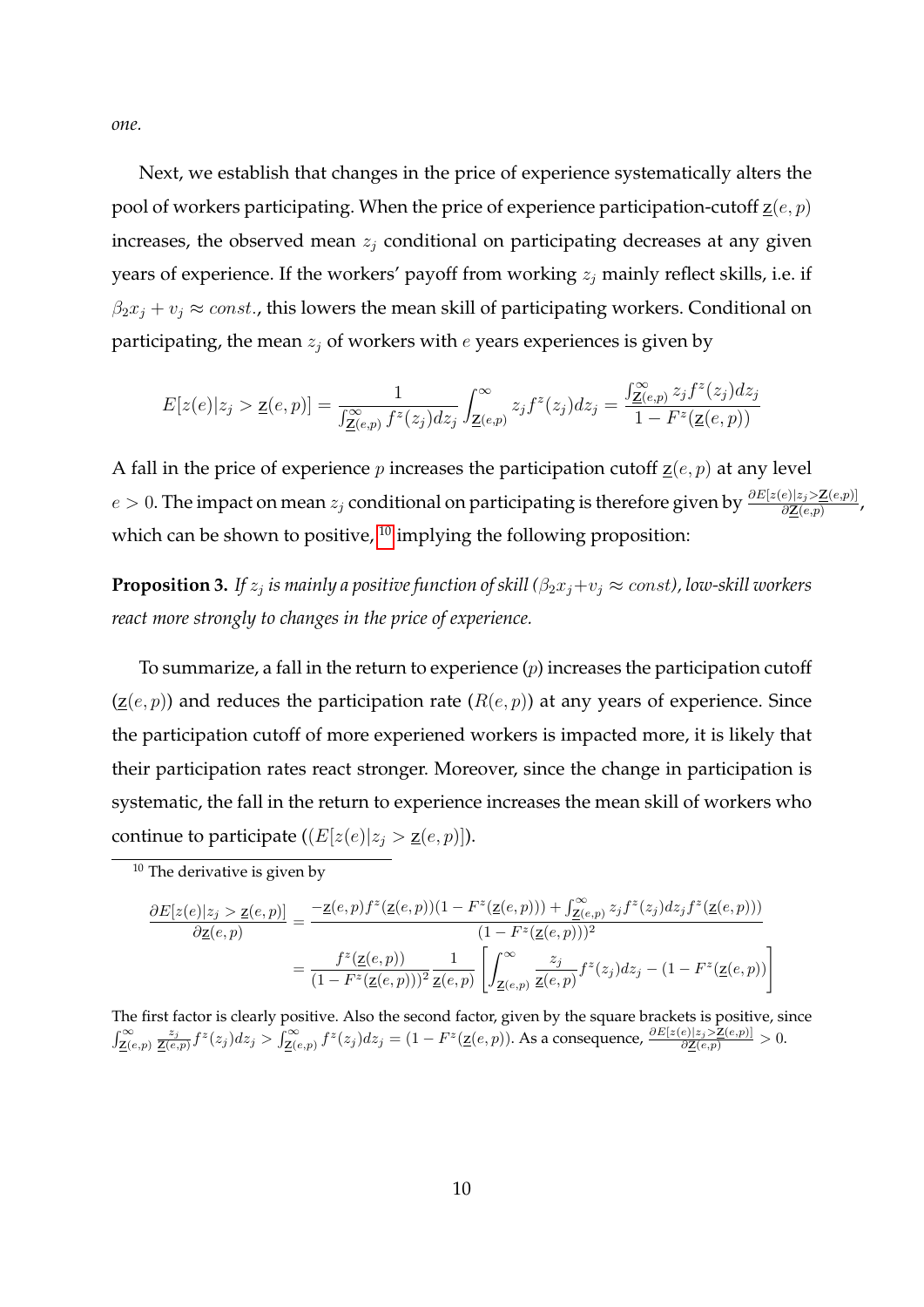#### <span id="page-11-1"></span>**2.3 Equilibrium and Demographic Change**

The relative supply of the experience skill of participating workers is given by

$$
\frac{E}{I} = \frac{\sum_{j} e_{j} \tilde{z}_{j} f_{j}}{\sum_{j} \tilde{z}_{j} f_{j}}
$$
\n(8)

where  $\tilde{z}_j$  are some individual level weights. In our preferred empirical specification, these consist of individuals' observed productive characteristics  $\exp(\beta x_i)$ , following [Jeong, Kim, and Manovskii](#page-39-1) [\(2015\)](#page-39-1). An alternative formulation is to set  $\tilde{z}_j=1$  such that *E*  $\frac{E}{I}$  is the simple average of experience.

To illustrate the effects of demographic change, we work with this simpler formulation, where the equilibrium relative supply of experience skill is average experience weighted by participation rates *R*(*e, p*). Assuming only workers with 0 to 45 years of experience participate, it can be written as

<span id="page-11-0"></span>
$$
\frac{E(p)}{I(p)} = \frac{\sum_{e=0}^{45} n(e)eR(e, p)}{\sum_{e=0}^{45} n(e)R(e, p)}
$$
(9)

where *n*(*e*) is the number of workers with *e* years of experience.

Potential supply, the supply if all workers participated is given by  $\frac{\tilde{E}}{\tilde{I}} = \frac{\sum_{e=0} n(e)e}{\sum_{e=0} n(e)}$ . Demographic changes are shifts in the group sizes of workers with different years of experiences. These changes in potential supply have in equilibrium effects on the experience price and supply. As illustrated in Figure [2,](#page-12-0) when due to ageing the supply of experience increases, the supply curve shifts out. In equilibrium this leads to fall in the experience price and a reduction in the relative participation of experienced workers, which is a leftward movement along the new supply curve.

To see the shift of the supply curve due to demographic change formally, define the actual relative experience supply at price *p* as  $S(p) = \frac{E(p)}{I(p)} = \frac{\sum_{e=0}^{45} n(e)eR(e,p)}{\sum_{e=0}^{45} n(e)R(e,p)}$  $\frac{\sum_{e=0}^{n} n(e) \epsilon R(e, p)}{\sum_{e=0}^{45} n(e) R(e, p)}$  and loglinearize allowing for changes in the age structure (*n*(*e*)). Holding the price constant,  $\widehat{S} = \Delta \log(S)$ , (roughly) the percentage change in *S* is given by

$$
\widehat{S} = \sum_{e=0}^{45} \underbrace{\left(\frac{n(e)eR(e,p)}{E} - \frac{n(e)R(e,p)}{I}\right)}_{\Omega(e)} \widehat{n(e)}
$$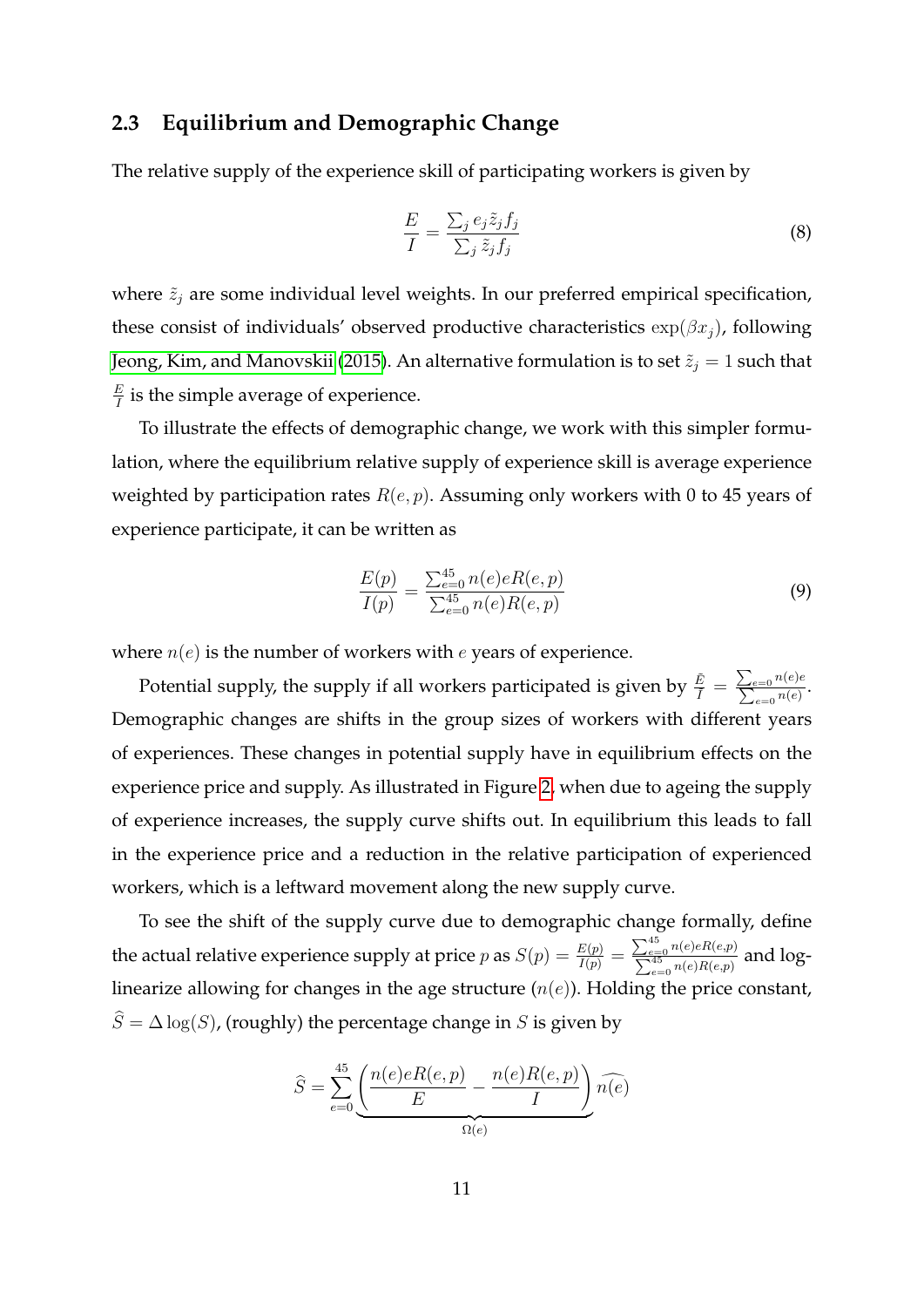

<span id="page-12-0"></span>Figure 2: Slope of the relative labor supply curve of experience An increase in the experience supply shifts the supply curve to the right (to the dashed line). The resulting fall in the price of experience reduces the quantity along the new supply curve (from  $\frac{\tilde{E}_1}{\tilde{I}_1}$  to  $\frac{E_2}{I_2}$ ), reflecting a reduction in participation.

where  $\widehat{n(e)} = \Delta \log(n(e))$ , (approximately) the percentage change in  $n(e)$ ).

Defining  $\Omega(e) = \frac{n(e)eR(e,p)}{E} - \frac{n(e)R(e,p)}{I}$  $\frac{R(e, p)}{I}$ , it is straightforward that an increase of the number of workers with  $\tilde{e}$  years leads to a larger supply at a given price if  $\Omega(\tilde{e}) > 0$ , which occurs when  $\tilde{e} > \frac{E}{l}$  $\frac{E}{I}$ . Hence, when the share of workers with more than the average years of experiences increases, the supply curve shifts to the right. Conversely, when the share of workers with less than the average years of experiences increases, the supply curve shifts to the left.

Market clearing requires that in response to larger supply, the price of experience falls since the demand curve [\(3\)](#page-6-0) is downward-sloping. A log-linearization gives

$$
\widehat{D} = -\varepsilon \widehat{p}
$$

where  $\widehat{D} = \Delta \log(D)$  and  $\widehat{p} = \Delta \log(p)$ .

Log-linearizing of the relative supply [\(9\)](#page-11-0) allowing for changes in the sizes of demographic groups as well as in the experience price gives

$$
\widehat{S} = \underbrace{\sum_{e=0}^{45} \Omega(e) \widehat{n(e)}}_{\text{potential rel supply change}} - \underbrace{\sum_{e=0}^{45} \Omega(e) \frac{p}{R(e, p)} \frac{\partial R(e, p)}{\partial p} \widehat{p}}_{\text{particration change}}
$$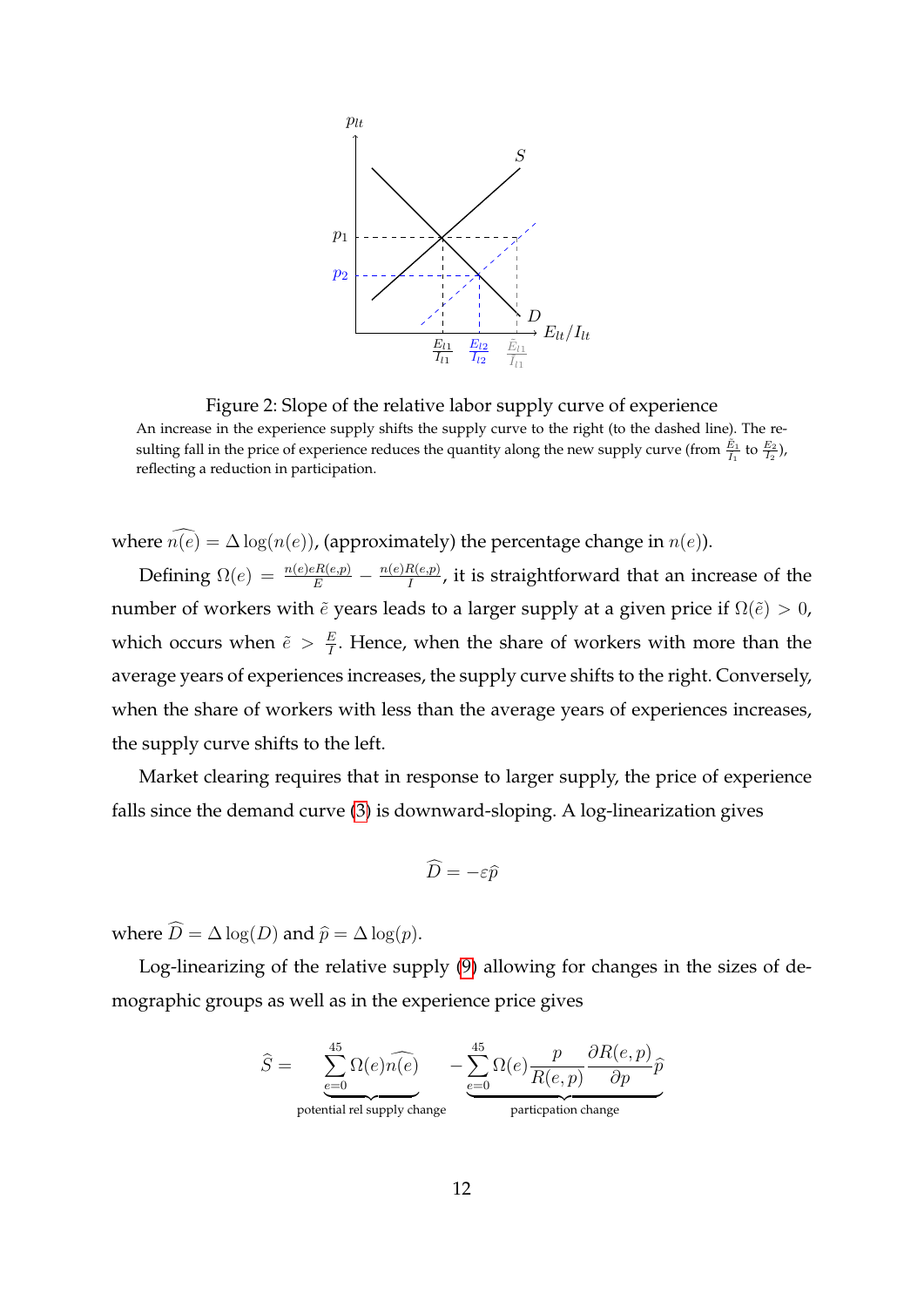The first term reflects by how much supply changes due to demographic change at a constant price, whereas the second term by how much supply changes due to the induced price adjustment. When the experience price falls, participation is reduced, especially amongst more experienced workers, as established in Proposition [2,](#page-9-1) and as a consequence the quantity supplied falls (along the supply curve).

In equilibrium, the change in demand has to equal the change in supply, i.e.  $\widehat{D}$  =  $\hat{S}$ . Following an increase in potential supply due to demographic change, given by  $\sum_{e=0}^{45} \Omega(e) \overline{n}(e) > 0$ , the market clearing price falls,

$$
\widehat{p} = -\frac{\sum_{e=0}^{45} \Omega(e)\widehat{n(e)}}{\epsilon + \sum_{e=0}^{45} \Omega(e)\frac{p}{R(e,p)}\frac{\partial R(e,p)}{\partial p}} < 0
$$

and the equilibrium supply change is

$$
\widehat{S} = \frac{\varepsilon \sum_{e=0}^{45} \Omega(e) \widehat{n(e)}}{\epsilon + \sum_{e=0}^{45} \Omega(e) \frac{p}{R(e,p)} \frac{\partial R(e,p)}{\partial p}}
$$

which is  $0 < \widehat{S} < \sum_{e=0}^{45} \Omega(e) \widehat{n}(e)$ . This means that following an increase in potential supply due to aging of the workforce, actual supply increases in equilibrium, but by less than potential supply since relative participation rate of more experienced workers falls.

The properties of relative experience supply and the equilibrium effects of demographic change are summarized in proposition [4.](#page-13-0)

<span id="page-13-0"></span>**Proposition 4.** *Properties of relative experience supply and the equilibrium effects of demographic change:*

- *A shift in potential supply shifts the relative experience supply curve (at a constant price).*
- *An increase in the price increases relative experience supply under reasonable conditions (holding constant potential supply).*
- *In equilibrium, higher potential supply decreases the experience price and thus increases actual supply by less than 1:1.*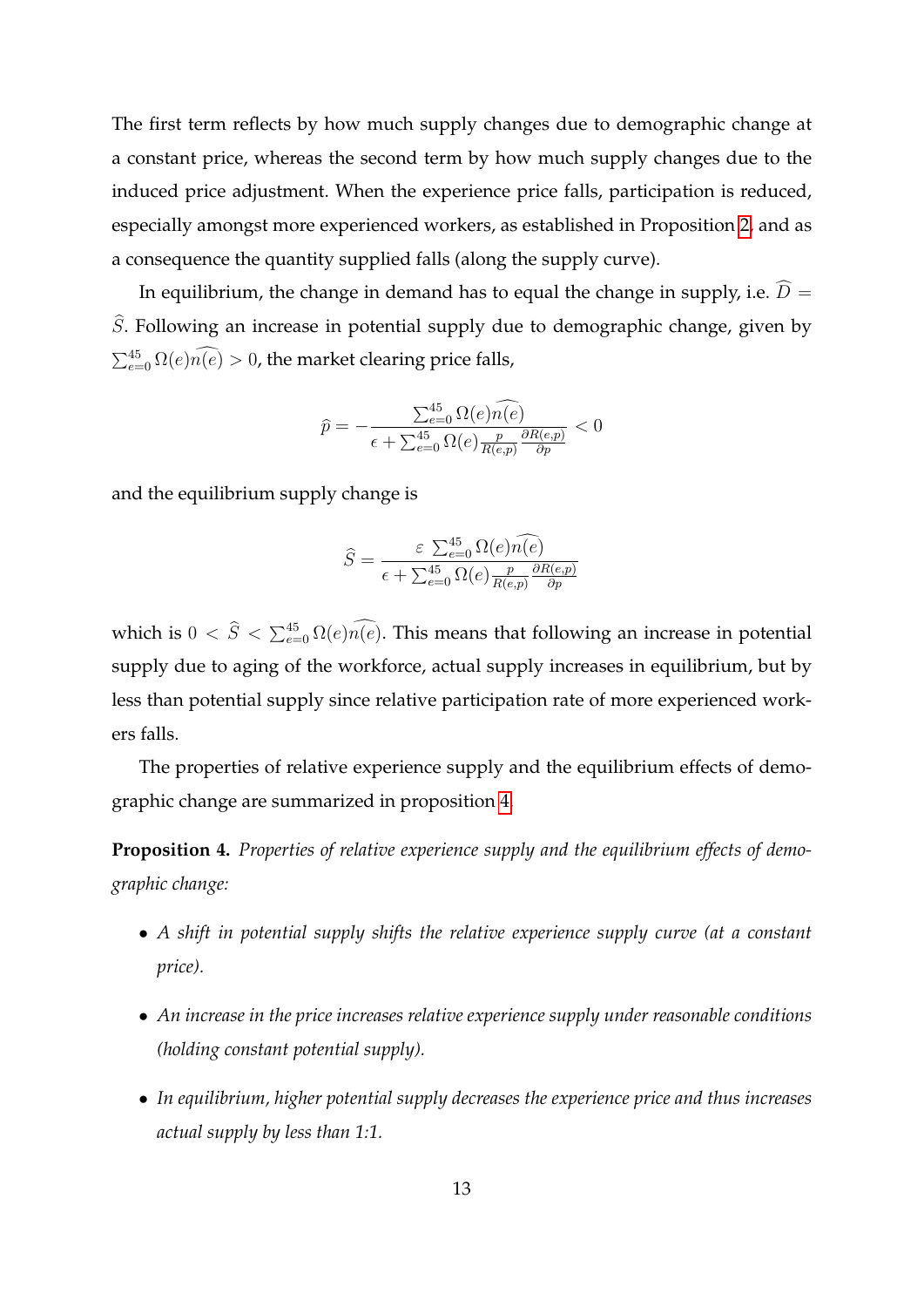## <span id="page-14-0"></span>**3 Data and Empirical Strategy**

In this section we describe how we apply the model described in the previous section to local labor markets. Our starting point is to assume that workers' participation decisions and production occur at the LLM level. In a further application we also explore implications for worker migration across local labor markets.

#### **3.1 Data**

We use data from the US Census of 1940, 1950, 1960, 1970, 1980, 1990, 2000 and the American Community Survey (ACS) of 2010, which we access from IPUMS-USA, pro-vided by [Ruggles, Alexander, Genadek, Goeken, Schroeder, and Sobek](#page-39-6) [\(2010\)](#page-39-6).<sup>[11](#page-14-1)</sup>

We construct a sample of the working age population 16–65 in the census/ACS years 1960 to 2010. We translate the consistent education variable in the census/ACS into years of school in order to compute the number of years of potential labor market experience.<sup>[12](#page-14-2)</sup> In particular, we define potential experience as an individual's age minus years of schooling minus six. It is censored below at zero and above at 45 years. As in [Jeong, Kim, and Manovskii](#page-39-1) [\(2015\)](#page-39-1), we construct an indicator that divides individuals into "high-school" workers with 12 or less years of schooling and "college" workers with more than 12 years of schooling.

We also construct fulltime employed variable of employees in non-farm, non-military occupations aged 16 to 65. They work at least 40 weeks per year, 35 hours per week and they report a positive salary income for the previous year. We compute an estimate of hourly equivalent wages by dividing the salary income by 35 hours and 40 weeks.[13](#page-14-3)

<span id="page-14-1"></span>Table [1](#page-15-0) lists some summary statistics for the sample of individuals aged 16–65 that

 $11$  For the censuses of 1940, 1950, and 1960 this is the one percent sample, for the 1980, 1990 and 2000 census the five percent samples, and for the 2010 ACS the one percent sample. For the 1970 census we use the two one percent metro samples in our analysis on the commuting zone level and the two state samples in our analysis on the state level. We also checked for the robustness of our results to the Great Recession using the 2007 ACS instead of the 2010 version.

<span id="page-14-2"></span> $12$ Education codes below grade nine are given in intervals. We code "Nursery up to grade  $4$ " as three years of schooling and "Grade 5, 6, 7, or 8" as seven years.

<span id="page-14-3"></span><sup>&</sup>lt;sup>13</sup>We cannot compute the exact hourly wage for the 1960 and 1970 censuses as they only provide intervals for the weeks and hours worked. Alternatively, using the midpoint of the intervals and then dividing the salary income by hours and weeks yields very similar results.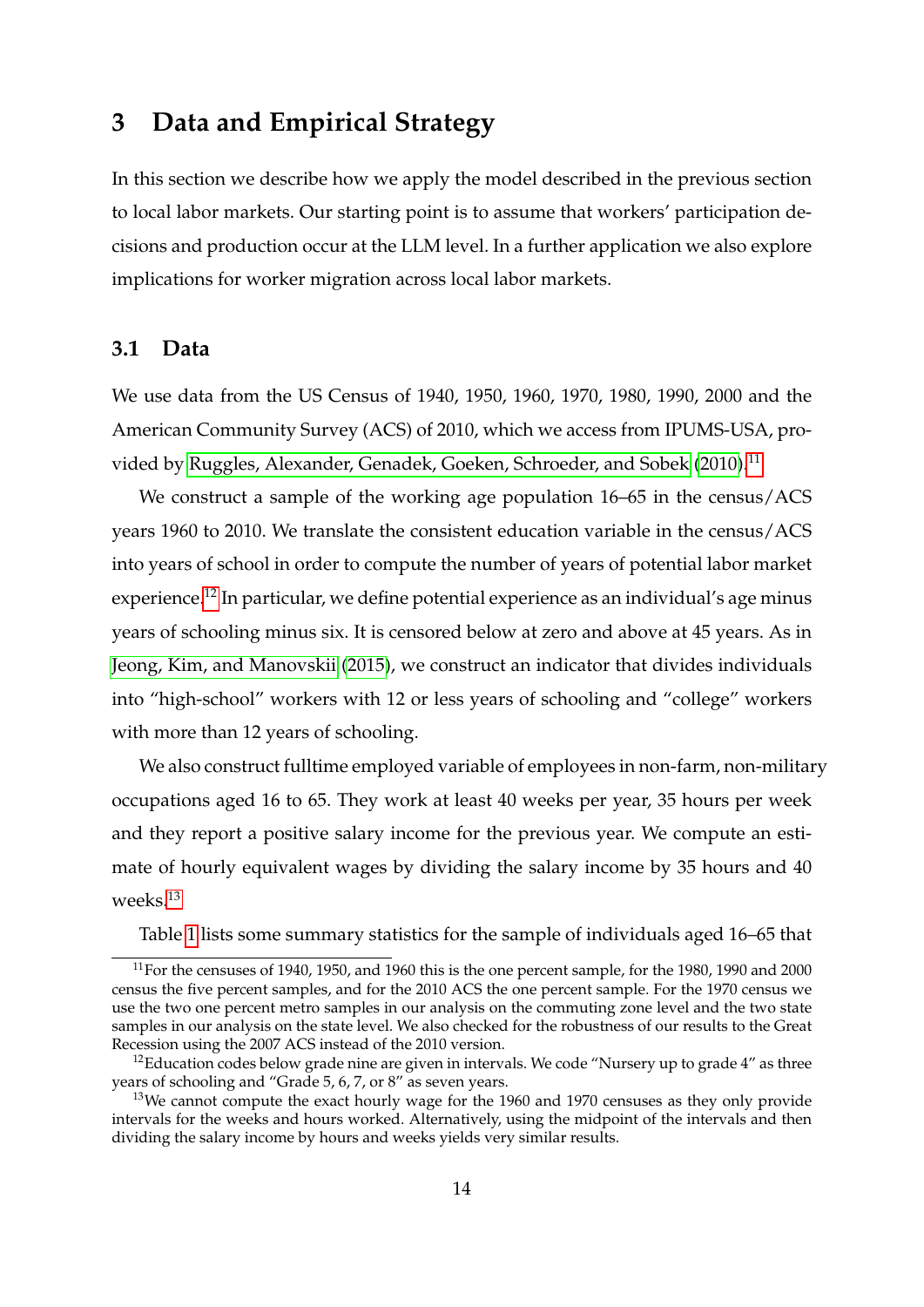are in our regression sample.<sup>[14](#page-15-1)</sup> We do include females in our analysis, as their experience supply matters for the general equilibrium effect that we are after, but our main results are robust to excluding females.

|                | Log(Wage) | Fulltime | Age  | Pot Exper | Yrs Educ | Female |
|----------------|-----------|----------|------|-----------|----------|--------|
| 1960           |           |          |      |           |          |        |
| mean           | 0.50      | 0.33     | 38.4 | 21.8      | 10.3     | 0.51   |
| sd             | 1.21      | 0.47     | 13.8 | 14.3      | 3.1      | 0.50   |
| 1970           |           |          |      |           |          |        |
| mean           | 0.93      | 0.36     | 37.6 | 20.2      | 11.2     | 0.52   |
| sd             | 1.22      | 0.48     | 14.5 | 14.9      | 2.9      | 0.50   |
| 1980           |           |          |      |           |          |        |
| mean           | 1.61      | 0.43     | 36.6 | 18.4      | 12.0     | 0.51   |
| sd             | 1.22      | 0.49     | 14.4 | 14.6      | 2.7      | 0.50   |
| 1990           |           |          |      |           |          |        |
| mean           | 2.20      | 0.47     | 37.3 | 18.6      | 12.6     | 0.51   |
| sd             | 1.22      | 0.50     | 13.4 | 13.4      | 2.4      | 0.50   |
| 2000           |           |          |      |           |          |        |
| mean           | 2.62      | 0.49     | 38.5 | 19.6      | 12.7     | 0.50   |
| sd             | 1.17      | 0.50     | 13.3 | 13.1      | 2.3      | 0.50   |
| 2010           |           |          |      |           |          |        |
| mean           | 2.79      | 0.44     | 39.8 | 20.8      | 13.0     | 0.50   |
| sd             | 1.26      | 0.50     | 14.2 | 14.0      | 2.3      | 0.50   |
| Total          |           |          |      |           |          |        |
| mean           | 2.00      | 0.43     | 38.1 | 19.8      | 12.2     | 0.51   |
| sd             | 1.45      | 0.49     | 14.0 | 14.0      | 2.7      | 0.50   |
| $\overline{N}$ | 10316637  |          |      |           |          |        |

<span id="page-15-0"></span>Table 1: Summary Statistics for Population Aged 16–65

The 1940 and 1950 censuses are not used for our wage regressions, but they are used to construct our instrument for experience.<sup>[15](#page-15-2)</sup> This is based on predicting the current age structure of a given local labor market using the censuses ten (twenty) years earlier. We also cannot use the 1970 census for the wage regressions when we do our analysis on the commuting zone level as opposed to the state level. The reason is that county group information, which is necessary for constructing the [Autor and Dorn](#page-38-0) [\(2012\)](#page-38-0) commuting zones, is not available in 1960 (so we cannot construct our instrument for 1970).

Therefore, our commuting zone analysis begins in 1980; just when the baby boom cohorts start entering the labor market and pushing down the age of the workforce.

<span id="page-15-2"></span><span id="page-15-1"></span> $14$ Table [12](#page-42-0) of the appendix shows these summary statistics for fulltime workers aged 16–65.

<sup>&</sup>lt;sup>15</sup>The weeks worked variable in 1950 has many unexplained missing values. Including or excluding the workers with missing weeks either leads to implausibly high or low average wages.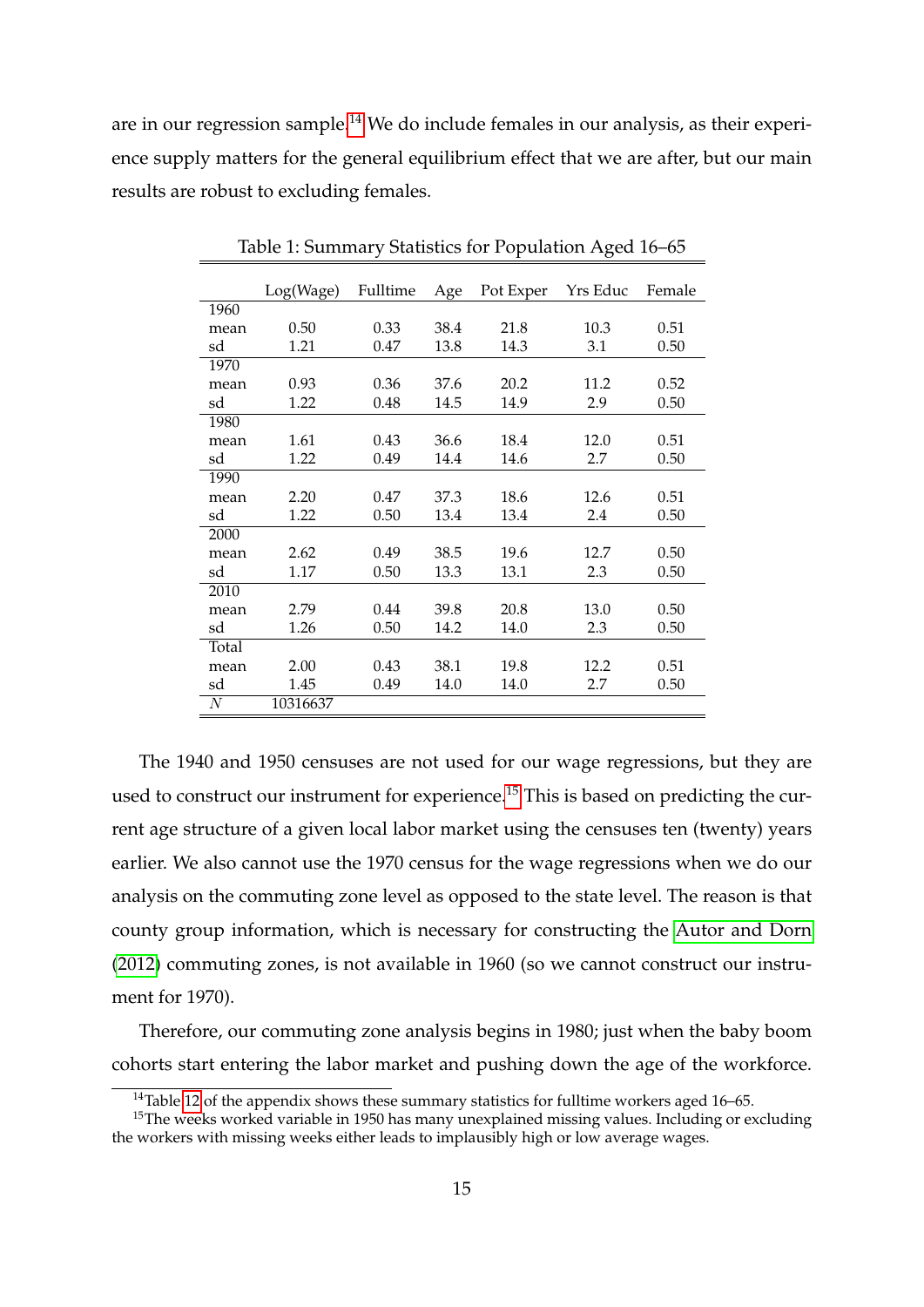The state level analysis begins two decades earlier than that, a period when the average work force age was still rising. Table [1](#page-15-0) shows that there are more than ten million individual observations underlying the state level analysis (more than 4.3 million full-time workers, Table [12\)](#page-42-0).<sup>[16](#page-16-0)</sup>

#### **3.2 Empirical Strategy**

Our empirical analysis is on the LLM-year level and consists of three steps: a choice or wage regression on the individual level, the relationship between the supply of experience and the coefficient from the individual on the LLM level, and instrumentation of the supply of experience. The first two steps are similar to [Jeong, Kim, and](#page-39-1) [Manovskii](#page-39-1) [\(2015\)](#page-39-1) and the analysis of the "canonical model" more generally (e.g., [Ace](#page-38-2)[moglu and Autor, 2011\)](#page-38-2), but importantly they include an estimation of relative participation choices in addition to relative wages. The third step is our approach to disentangle supply from demand effects in the panel of local labor markets that we construct.

<span id="page-16-2"></span>
$$
F_{jlt} = \alpha_{jlt} + r_{lt}e_{jlt} + \beta_{lt}x_{jlt} + u_{jlt}
$$
\n<sup>(10)</sup>

We first run in each LLM-year<sup>[17](#page-16-1)</sup> the linear choice regression given in  $(10)$ , which is the empirical implementation of [\(6\)](#page-8-2). Here, the outcome  $F_{jlt}$  is an indicator for working full-time. The main regressor of *ejlt* interest is either linear potential experience in years or a dummy for being experienced ( $e_{jlt} \geq 20$ ) versus inexperienced ( $e_{jlt} < 20$ ). We include  $x_{jlt}$  to control for other factors that differ by experience and may influence full-time participation to obtain this relationship cleaned of observable confounders. In line with the recent paper by [Jeong, Kim, and Manovskii](#page-39-1) [\(2015\)](#page-39-1) we include years of schooling, sex, and race.<sup>[18](#page-16-3)</sup>  $u_{jlt}$  is the regression error, that is, the individual-specific deviation from the conditional mean. Our baseline specification for the choice regression

<span id="page-16-0"></span> $16$ In the communting zone analysis without the 1960 and 1970 censuses, these numbers are 6.8 million and 3.1 million, respectively.

<span id="page-16-1"></span> $17$ On the commuting zone level, there are 722 LLMs per year in 1980–2010, on the state level there are 51 LLMs per year in 1960–2010. In the year 1970, locational information is not available for seven states.

<span id="page-16-3"></span> $18$ In Section [5](#page-28-0) we study the effect of increasing average experience on employment by observable skills. There we construct the participation-experience gradient by education or (predicted) earnings groups.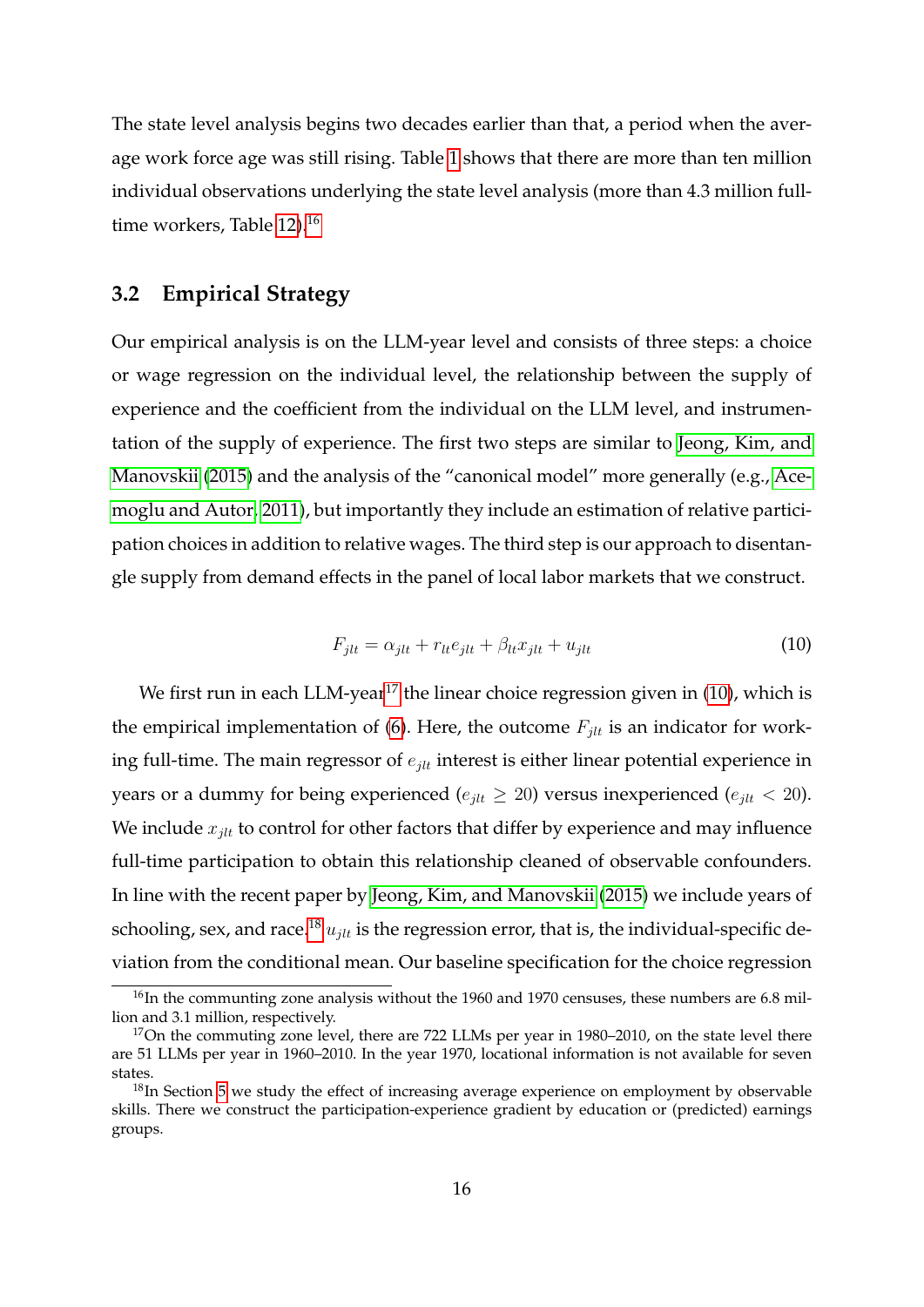is a linear probability model, but in the Appendix we show that the results are similar in a Probit specification.

We interpret the coefficient  $r_{lt}$  as the experience-participation gradient for  $e_{jlt}$  as linear potential experience and as the relative full-time participation rate of experienced workers for *ejlt* as the experienced dummy, respectively. Alternatively, when we run equation [\(10\)](#page-16-2) as a Mincer wage regression, replacing  $F_{jlt}$  with the log wage  $log(w_{jlt})$ ,  $r_{lt}$  is simply the return to experience.

Note that choice estimation of equation [\(10\)](#page-16-2) is more general than our economic model. It summarizes the empirical relationship between experience supply and experienced workers' employment, whether this is mediated via the price of experience in a competitive factor market or whether there are some rigidities and firms are for example unwilling to hire or retain experienced workers at the going wage rate. Our empirical findings below support the competitive model of Section [2,](#page-6-1) as we find no effect on unemployment, a strong effect on labor force participation, and a substantial effect on the price of experience.

Estimating [\(10\)](#page-16-2) in each LLM-year gives us a panel of local experience supplies, experience-participation gradients and returns to experience . The main advantage of using this setup linear in potential experience, compared to grouping workers into discrete "experienced" and "unexperienced" groups (e.g., [Card and Lemieux, 2001;](#page-39-4) [Caselli, 2015\)](#page-39-3), is that it uses the fine-grained "within-group" variation in workers' supply of years of experience.

As a robustness check, we estimate the model in the dummy specification where workers can only provide either experienced or inexperienced labor inputs. Compared to simply computing average wages for experienced and inexperienced workers (e.g., [Caselli, 2015\)](#page-39-3), employing the modified individual-level wage equations has the advantage that via the control variables *βltxjlt* one can remove the confounding effects of other productive characteristics that potentially differ between experienced and inexperienced workers.

In the second stage of our analysis, we relate the relative participation rate of experienced workers  $r_{lt}$  to the relative supply of experience  $\frac{E_{lt}}{I_{lt}}$  in our panel of local labor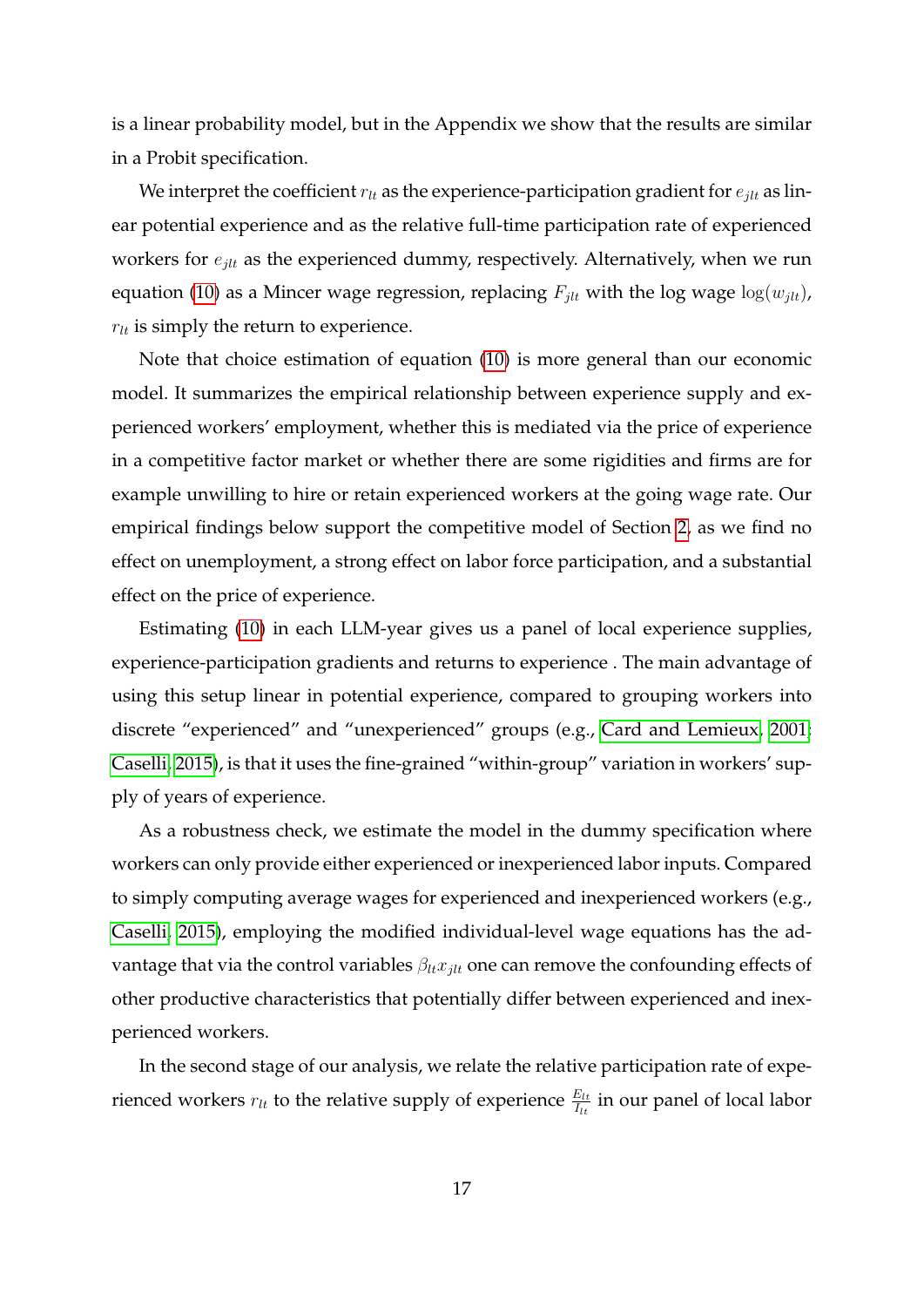markets:

<span id="page-18-1"></span>
$$
r_{lt} = \eta \left(\frac{E_{lt}}{I_{lt}}\right) + D_l + D_t + error_{lt} \tag{11}
$$

We specify  $\frac{E_{lt}}{I_{lt}}$  to be the average years of potential experience in LLM-year *lt* or the share of experience workers, according to the respective definition of *ejlt*. [19](#page-18-0) We use the average experience of actual full-time employment, and not of the working age population, in the regression because in the economic model (see Figure [2](#page-12-0) or Section [2.1\)](#page-6-2) this determines the relative marginal products and thus the market price of experience. We also explore a log-log version of equation [\(11\)](#page-18-1), which is closer to the classic Katz-Murphy regression.

The fixed effects in equation [\(11\)](#page-18-1)  $D_l$  flexibly control for time-invariant differences in relative full-time participation (or wages) of experienced workers across locations, while the *D*<sub>t</sub>s control for aggregate changes in these variables over time (e.g., due to experience-biased changes in labor demand or trends in early early retirement behavior which might be due to policies).[20](#page-18-2)

However, there are likely to exist changes in the demand for experience that vary across LLM-years. Therefore, in the third step of our analysis, we design an empirical strategy to extract changes in local supply from changes in demand. As we are exploiting in our fixed effect regression [\(11\)](#page-18-1) the variation across local labor markets, what is needed is to predict the differential supplies of experience skills across LLMs. In the construction of the instrument we can therefore make use of a shift-share strategy, which we rely on for education, as well as of the age structure observed in the previous census. For each LLM, we use the *t* − 1 predicted age structure of the working age population along with the (at the aggregate level observed) years of education in *t* (by age and gender) to instrument for the LLM's relative supply of experience skill in year *t*. We also explore one version of the instrument in which we adjust the predicted relative supply of experience skill for LLM *l* in year *t* using the aggregated age-gender-education-specific full-time employment rates. We bootstrap steps 1–3 to-

<span id="page-18-0"></span><sup>19</sup>Weighting every individual equally or by their effective labor input *βltxjlt*, as in [Jeong, Kim, and](#page-39-1) [Manovskii,](#page-39-1) when computing the averages, does not affect the results.

<span id="page-18-2"></span><sup>&</sup>lt;sup>20</sup> Although this removes a substantial portion (90–95 %) of the variation of experience in the panel, there is still enough variation left to identify our model. For example, see the differential aging of LLMs (states) in Figures [6.](#page-40-1)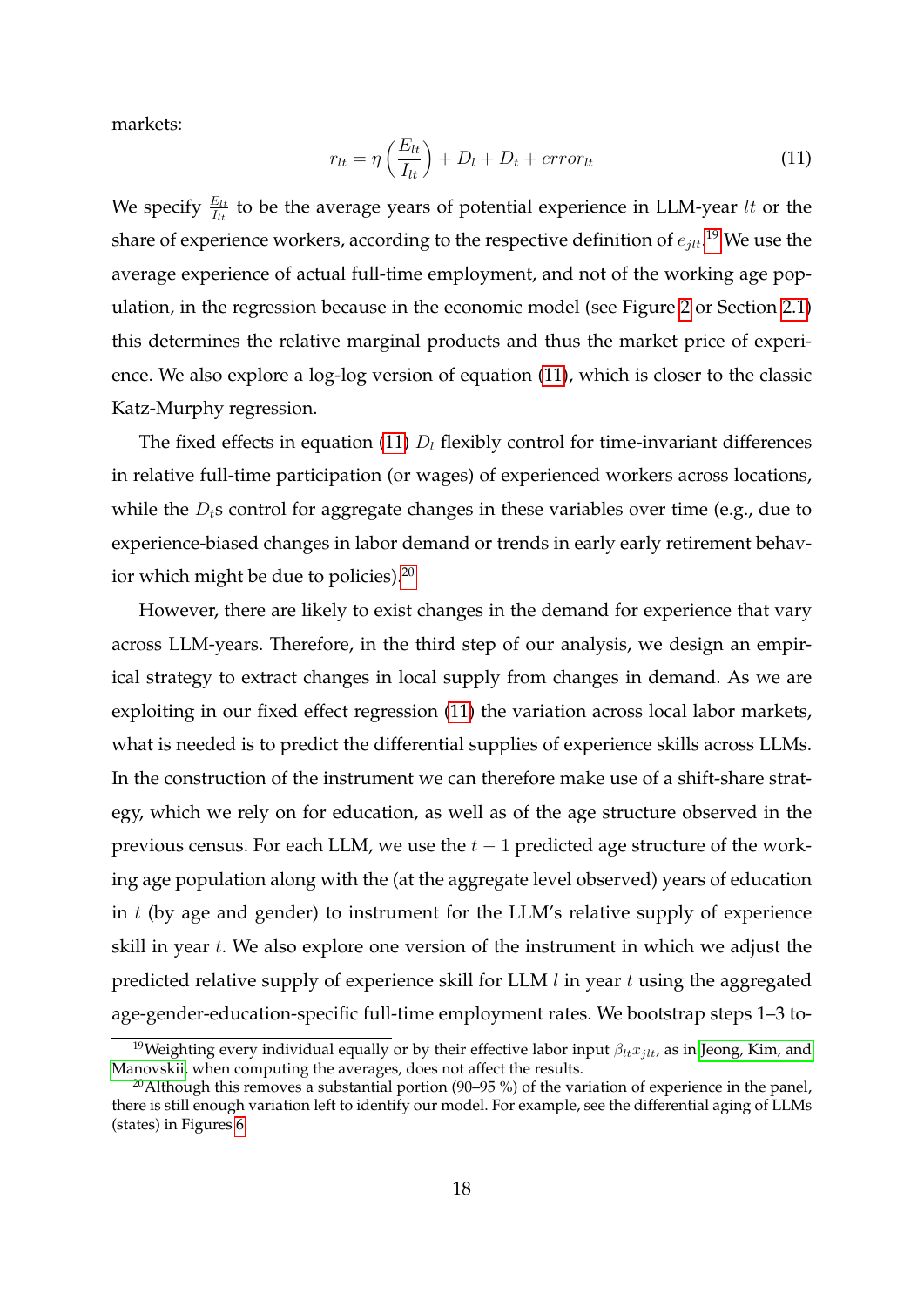gether 50 times in order to obtain the correct standard errors.

Our instrument is exogenous if, controlling for permanent differences across LLMs  $D_l$  and aggregate differences across years  $D_t$ , the age structure in a given LLM in  $t-1$ is not affected by the relative demand for experience skill in *t*. If it were to some extent affected by the demand for experience in *t*, our instrument would not fully succeed in extracting variations in experience on the LLM level that are due to changes in supply. Thus it would underestimate the effect on relative wages and employment rates, and overstate the elasticity of substitution in demand.

For validity of the instrument, we also need that a first stage exists and that the exclusion restriction holds. The exclusion restriction states that the age structure in *t* − 1 does not affect the skill price in *t* other than through its effect on the supply of skill in *t*. We control for average education in our IV second-stage, as changes in an LLMs age structure may come with changes in educational attainment. In Appendix Table [16](#page-44-0) we explore instrumenting with a two-decades lag *t* − 2 and an alternative instrument, which exclusively exploits the effect of the baby boom across LLMs.

Assuming that our instrumental variables strategy is valid, it provides identification of the price elasticity of demand and of workers' employment response in what may be interpreted as a simultaneous equations model of the market of experience skill. This reasoning is illustrated in Figure [2.](#page-12-0) In LLM 1, demographic change shifts the relative supply of experience to the right. While the previous literature assumed that labor supply by experience is inelastic (the relative participation rate of experienced workers is unaffected by their relative abundance) and thus vertical, our empirical results below show that it is indeed upward-sloping as sketched in the figure.<sup>[21](#page-19-0)</sup> Therefore, as derived in Section [2.3](#page-11-1) and summarized in Proposition [4,](#page-13-0) the relative input of experienced workers rises by less than the shift in the supply curve ( $\frac{E_{l2}}{I_{l2}}$  instead of  $\frac{\tilde{E}_{l2}}{\tilde{I}_{l2}}$ ) and also the effect on the new equilibrium price  $p_{lt}$  is weaker.

Demographic change may therefore have real relative employment effects, but also general equilibrium participation effects that attenuate it but at the same time affect individuals' lives beyond declining wage rates. This reasoning does not per se have

<span id="page-19-0"></span><sup>&</sup>lt;sup>21</sup> We do not focus on the intensive margin of labor supply as the Census prior to 1980 did not include detailed information on hours worked, but only brackets. We also find strong effects on the extensive margin.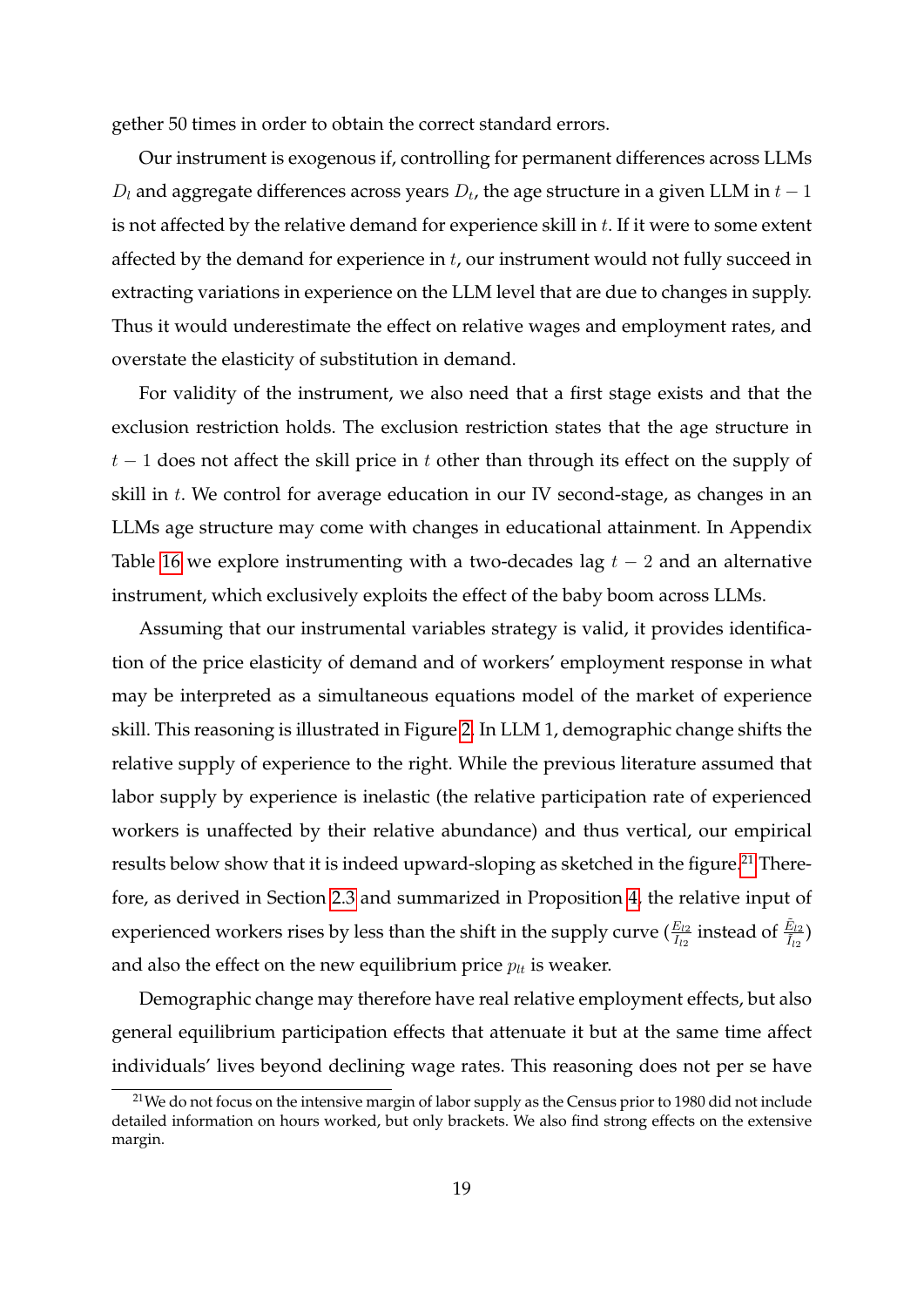implications about the correctness of existing estimates of the slope of demand in Figure [2,](#page-12-0) and one could even combine the price and the participation response to obtain a relative elasticity of labor supply of experienced workers. However, as we show below and in line with Proposition [3,](#page-10-1) the individuals on the participation margin do not appear to correspond to the average worker, and thus prices as well as estimates of the substitution elasticity may be selection-biased.



<span id="page-20-0"></span>Figure 3: Effect of relative experience supply shock in LLM 1

Finally, note that our identification strategy is robust to an employment response that runs in a third dimension of the demand and supply diagram. Figure [3](#page-20-0) illustrates an endogenous migration response of rising relative migration of experienced workers from LLM 1, which was hit by an aging shock, to LLM 2. The original shock in LLM 1 moves the relative supply of experience down to the blue dashed line, which goes in hand with a substantial decline in the relative price of experience. In response, some relatively experienced individuals may decide to move to LLM 2, increasing the supply of experience there and reducing it in LLM 1. Nonetheless, the red line shifts further out in LLM 1 than LLM 2 and our empirical strategy identifies the slope of the demand curve from that difference. As long as this does not perfectly smoothen out all of the original change in experience supply, endogenous migration is therefore not a concern, but an additional outcome of interest. In fact, in Section [5](#page-28-0) we find a negative effect of rising experience on the in-migration of experienced workers.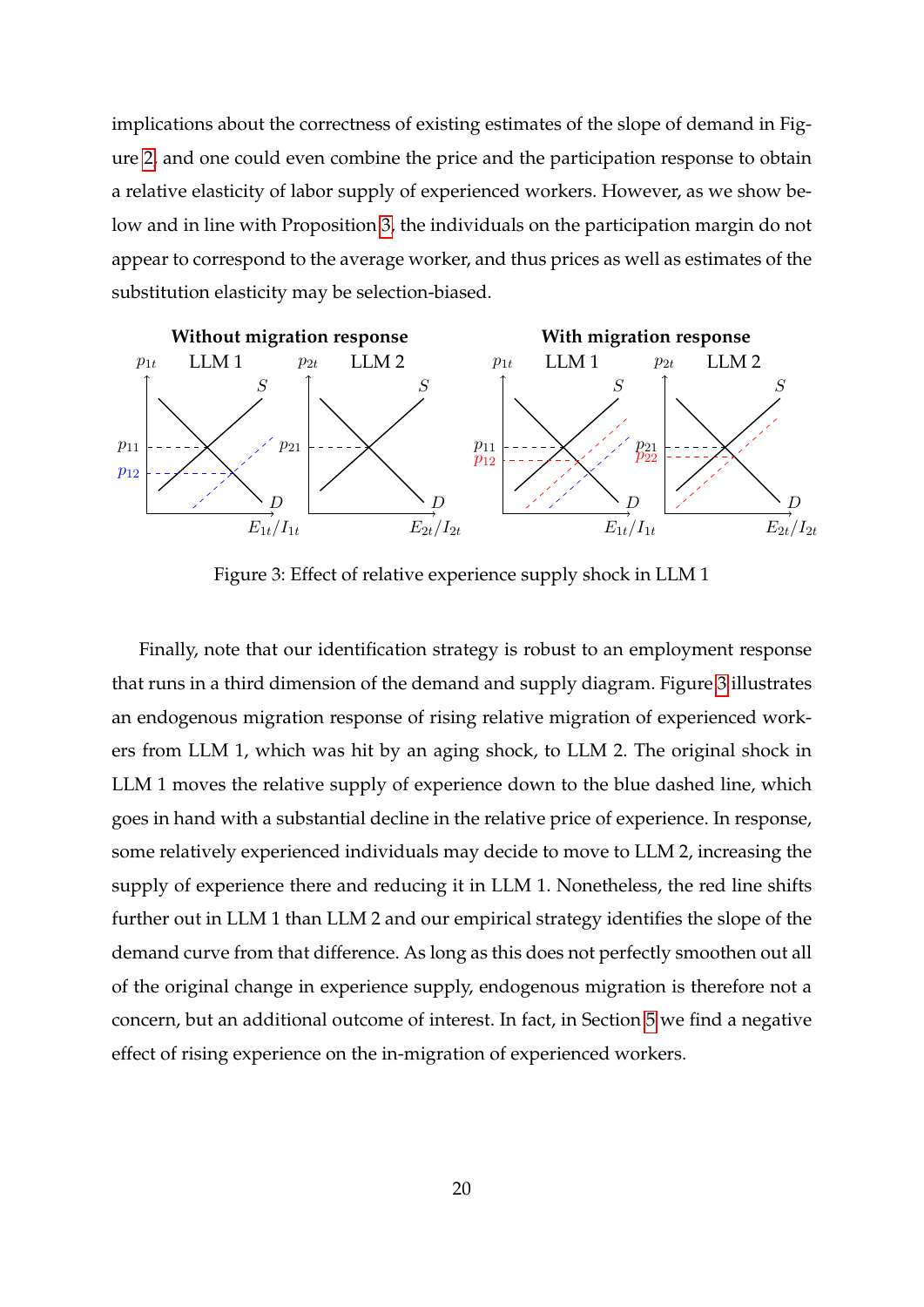# <span id="page-21-0"></span>**4 Aging's Effect on Relative Full-Time Participation and Observed Wages**

We show estimation results of the effect of aging on the relative labor market participation for experienced workers and on the return to experience according to observed wages. Our baseline results are for commuting zones (czones) as the local labor market level, but we also report results at the state level as a comparison and robustness check.

#### **4.1 Variation in the LLM-Year Panel**

Figure [6](#page-40-1) in the appendix plots the variation in average age across states, which allows for a longer time dimension, and over time. The fixed effects in our second-stage regression [\(11\)](#page-18-1) remove time-invariant differences across LLM and aggregate changes over time, which admittedly makes up a large part (90–95 percent) of the variation in age and potential experience in the czone and the state panel. Nonetheless, one can also visually infer from the figure that substantial differences that run across LLMyears, and which are particularly informative for identification, remain.

There are several sources from which these differences may originate. First, rural and urban areas had historically different fertility rates, which fluctuated or changed over time together with urban to rural migration of mostly young workers. The 1950s and 1960s were an especially transformational period, with cultural norms with respect to family shifting first in the coastal urban centers and then later in the rural interior. This went in hand with variation in birth control and abortion legislation as well as anti-obscenity laws, which persisted until the mid-1960s (Bailey 2010, Bronson and Mazzocco 2013).<sup>[22](#page-21-1)</sup> Our fixed effects strategy aims to remove variation in experience across years or local labor markets that are due to demand, any other variation that is due such supply factors would be informative.

Table [2](#page-22-0) reports the results collected from the individual-level regression [\(10\)](#page-16-2) as well as other information for our LLM-year panel on the czone level (the corresponding

<span id="page-21-1"></span> $^{22}$ Also note that earlier differences in birth-, migration-, or mortality rates have persistent effects on (cycles in) the age structure, even across multiple generations.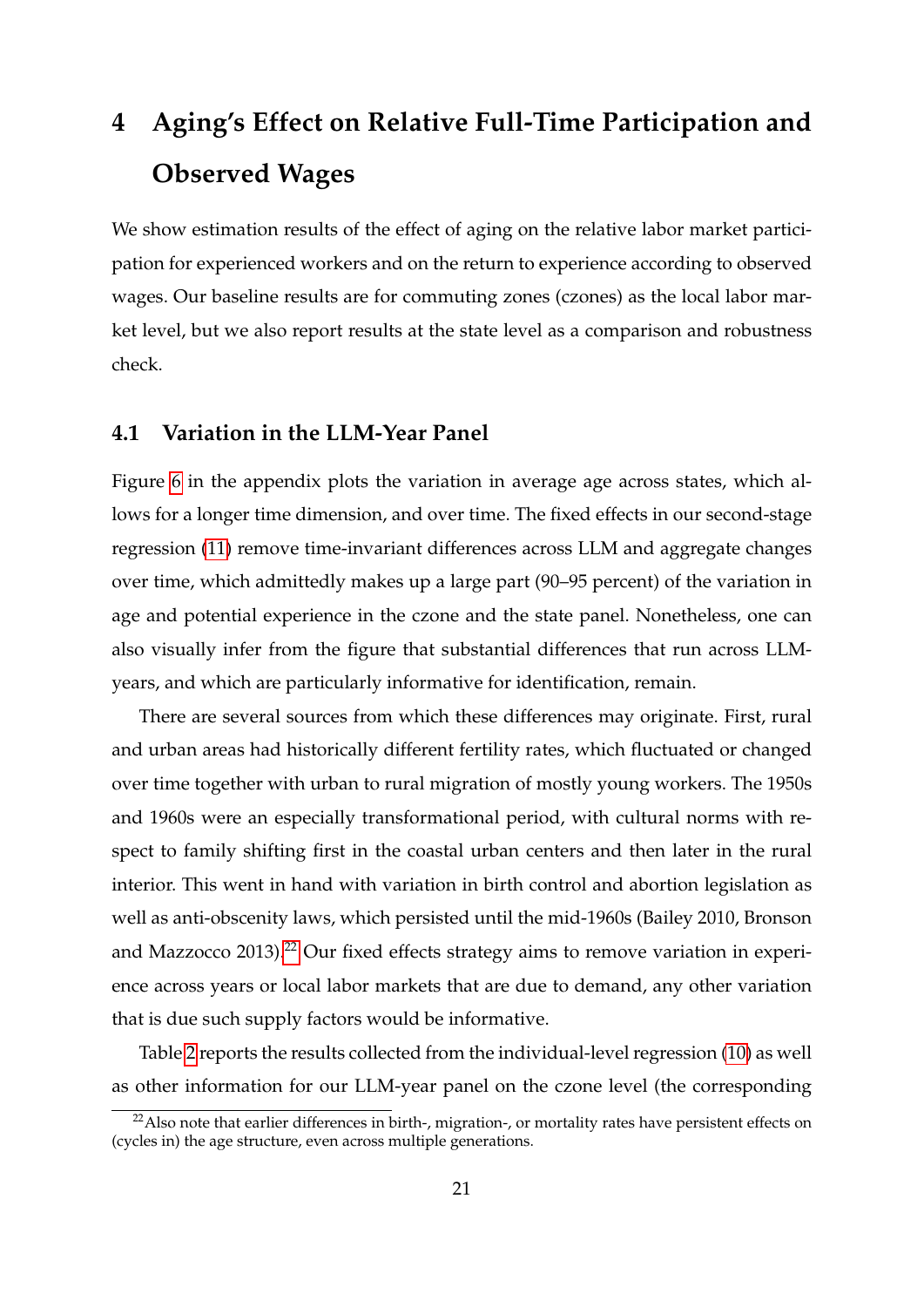|       | Fullt | Fgrad x100 | Wage | $R$ trn $x100$ | Sh Expd | Avg Exper | Yrs Educ | Female |
|-------|-------|------------|------|----------------|---------|-----------|----------|--------|
| 1980  |       |            |      |                |         |           |          |        |
| mean  | 0.08  | 0.37       | 0.27 | 1.28           | 0.44    | 19.3      | 12.4     | 0.38   |
| sd    | 0.04  | 0.14       | 0.04 | 0.21           | 0.04    | 1.1       | 0.4      | 0.03   |
| 1990  |       |            |      |                |         |           |          |        |
| mean  | 0.06  | 0.28       | 0.27 | 1.49           | 0.44    | 19.1      | 13.0     | 0.42   |
| sd    | 0.04  | 0.16       | 0.05 | 0.24           | 0.03    | 0.8       | 0.4      | 0.03   |
| 2000  |       |            |      |                |         |           |          |        |
| mean  | 0.06  | 0.28       | 0.26 | 1.44           | 0.52    | 20.5      | 13.2     | 0.43   |
| sd    | 0.03  | 0.15       | 0.04 | 0.20           | 0.03    | 0.8       | 0.4      | 0.02   |
| 2010  |       |            |      |                |         |           |          |        |
| mean  | 0.09  | 0.34       | 0.31 | 1.50           | 0.57    | 22.2      | 13.5     | 0.46   |
| sd    | 0.03  | 0.12       | 0.04 | 0.20           | 0.04    | 0.9       | 0.4      | 0.02   |
| Total |       |            |      |                |         |           |          |        |
| mean  | 0.07  | 0.32       | 0.28 | 1.44           | 0.50    | 20.4      | 13.1     | 0.43   |
| sd    | 0.04  | 0.15       | 0.05 | 0.23           | 0.07    | 1.6       | 0.5      | 0.04   |
| N     | 2888  |            |      |                |         |           |          |        |

<span id="page-22-0"></span>Table 2: Descriptives for the Czone Panel

For each year, the table shows mean and standard deviations of the variation across LLMs for the variables named in the top row. The first four columns are *rlt* coefficients from regression [\(10\)](#page-16-2). Column 1 shows the relative fulltime employment rate of experienced workers (minus 1), Column 2 the linear experience gradient of fulltime employment (times 100), Column 3 the relative wage of experienced workers (minus 1), and Column 4 the linear wage return to experience (times 100). Columns 5 and 6 show the two measures of the supply of experience, the share of experienced workers and the average experience, respectively. The last two columns report the average years of education and the share of females among fulltime workers.

information on the state level is in Appendix Table [14\)](#page-43-0). For each year, the table reports mean and standard deviations of the variation across LLMs for the variables named in the top row. Column 1 shows the relative full-time employment rate of experienced versus inexperienced workers, when *ejlt* is a dummy in regression [\(10\)](#page-16-2), and column 2 the experience gradient of full-time employment (multiplied by 100), when  $e_{jlt}$  is potential experience in years. Columns 3 and 4 show the respective relative observed wage of experienced workers and the return to years of potential experience. The share of experienced workers and the average years of potential experience among the fulltime workers are reported in columns 5 and 6. The last two columns show the average years of education and the share of females for this group.

Appendix Table [14](#page-43-0) shows the corresponding information for the state panel starting in 1960. The means are very similar, but the standard deviations (especially within year) are unsurprisingly smaller. Overall there are 2,888 observations in the czone panel and 304 observations in the state panel. The means in the tables reveal that over 1980–2005 fulltime employment gradient first dropped and then recovered, the price of experience increased by 44%, and the experience supply first decreased over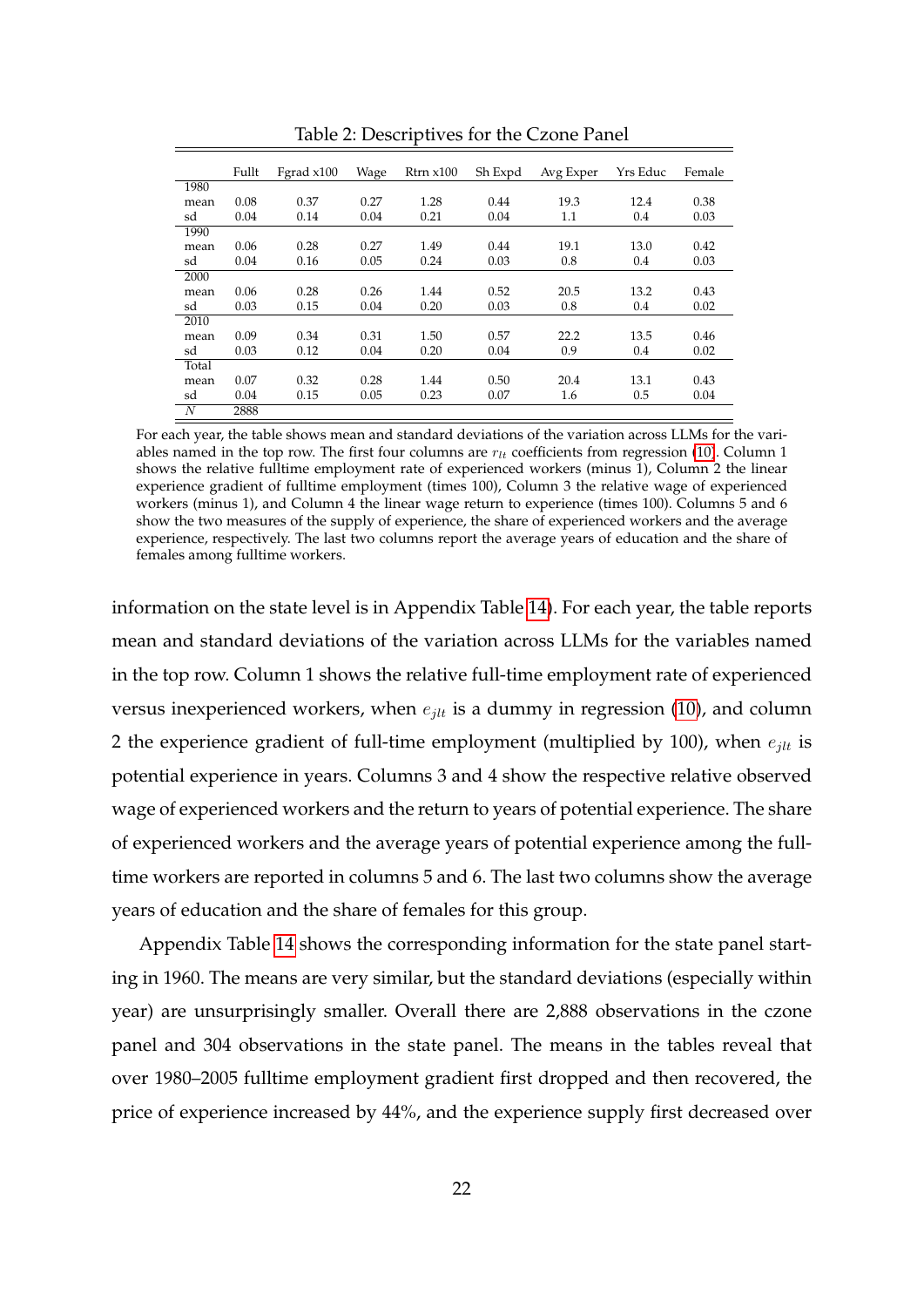1970–1990 (due to baby boomers entering the labor market) and then increased quite considerably (due to aging).

#### **4.2 Estimation Results**

Table [3](#page-23-0) reports the relationship of the supply of experience with the relative participation rate of experienced workers when the second stage equation [\(11\)](#page-18-1) is estimated by OLS.

|                      | una randi e i un mine i unicipation el miperiencea riomero<br>$\sim$ $ \sim$ $\prime$ |            |            |            |              |                 |            |            |  |
|----------------------|---------------------------------------------------------------------------------------|------------|------------|------------|--------------|-----------------|------------|------------|--|
|                      | (1)                                                                                   | (2)        | (3)        | (4)        | (5)          | (6)             | (7)        | (8)        |  |
|                      | Fgrad x100                                                                            | Fgrad x100 | Log Fgrad  | Fullt      | Fgrad $x100$ | Fgrad x100      | Log Fgrad  | Fullt      |  |
| Exper                | $0.06***$                                                                             | $0.05***$  |            |            | $0.02**$     | $0.02**$        |            |            |  |
|                      | (0.00)                                                                                | (0.00)     |            |            | (0.01)       | (0.01)          |            |            |  |
| Yrs Educ             |                                                                                       | $-0.10***$ |            |            |              | $-0.01$         |            |            |  |
|                      |                                                                                       | (0.01)     |            |            |              | (0.02)          |            |            |  |
| Log Exp              |                                                                                       |            | $3.76***$  |            |              |                 | 1.50       |            |  |
|                      |                                                                                       |            | (0.33)     |            |              |                 | (0.97)     |            |  |
| Sh Expd              |                                                                                       |            |            | $0.58***$  |              |                 |            | $0.33***$  |  |
|                      |                                                                                       |            |            | (0.02)     |              |                 |            | (0.06)     |  |
| Observations         | 2888                                                                                  | 2888       | 2632       | 2888       | 304          | 304             | 303        | 304        |  |
| $R^2$                | 0.79                                                                                  | 0.80       | 0.65       | 0.81       | 0.86         | 0.86            | 0.69       | 0.90       |  |
| <b>Fixed Effects</b> | czone+year                                                                            | czone+year | czone+year | czone+year | state+year   | state+year      | state+year | state+year |  |
| Weight               | lsizewght                                                                             | lsizewght  | lsizewght  | lsizewght  | lsizewght    | <i>sizewght</i> | lsizewght  | lsizewght  |  |
| Sample               | $>=1980$                                                                              | $>=1980$   | $>=1980$   | $>=1980$   | $>=1960$     | $>=1960$        | $>=1960$   | $>=1980$   |  |

<span id="page-23-0"></span>Table 3: Supply and Relative Full-Time Participation of Experienced Workers' (OLS)

The table reports results from the second-stage estimation [\(11\)](#page-18-1) using OLS. Dependent and independent variables are constructed from regression [\(10\)](#page-16-2) in each LLM-year using an individual's full-time participation dummy as the dependent variable. Columns (1) to (4) show OLS estimates for the panel of commuting zones over 1980–2010, columns (5) to (8) for states over 1960–2010. Standard errors in parentheses: \* p<0.1, \*\* p<0.05, \*\*\* p<0.01.

In the first column of Table [3](#page-23-0) average potential experience and the full-time participation gradient with respect to potential experience covary positively across the panel of commuting zones. This relationship does not change when we control for av-erage years of education, which might change with an aging workforce.<sup>[23](#page-23-1)</sup> The log-log specification of column (3) indicates a (qualitatively) similar relationship, though the interpretation changes and we lose some observations because the estimated full-time participation gradient is not positive in all czone-years. Column (4) repeats the exercise with a discrete assignment of workers into experienced and inexperienced groups and the (cleaned for confounders, see regression [\(10\)](#page-16-2)) relative full-time participation

<span id="page-23-1"></span><sup>&</sup>lt;sup>23</sup>More educated czone-years have lower relative full-time employment rates of experienced workers in column 2. For the state level this relationship is not as clear (column 6).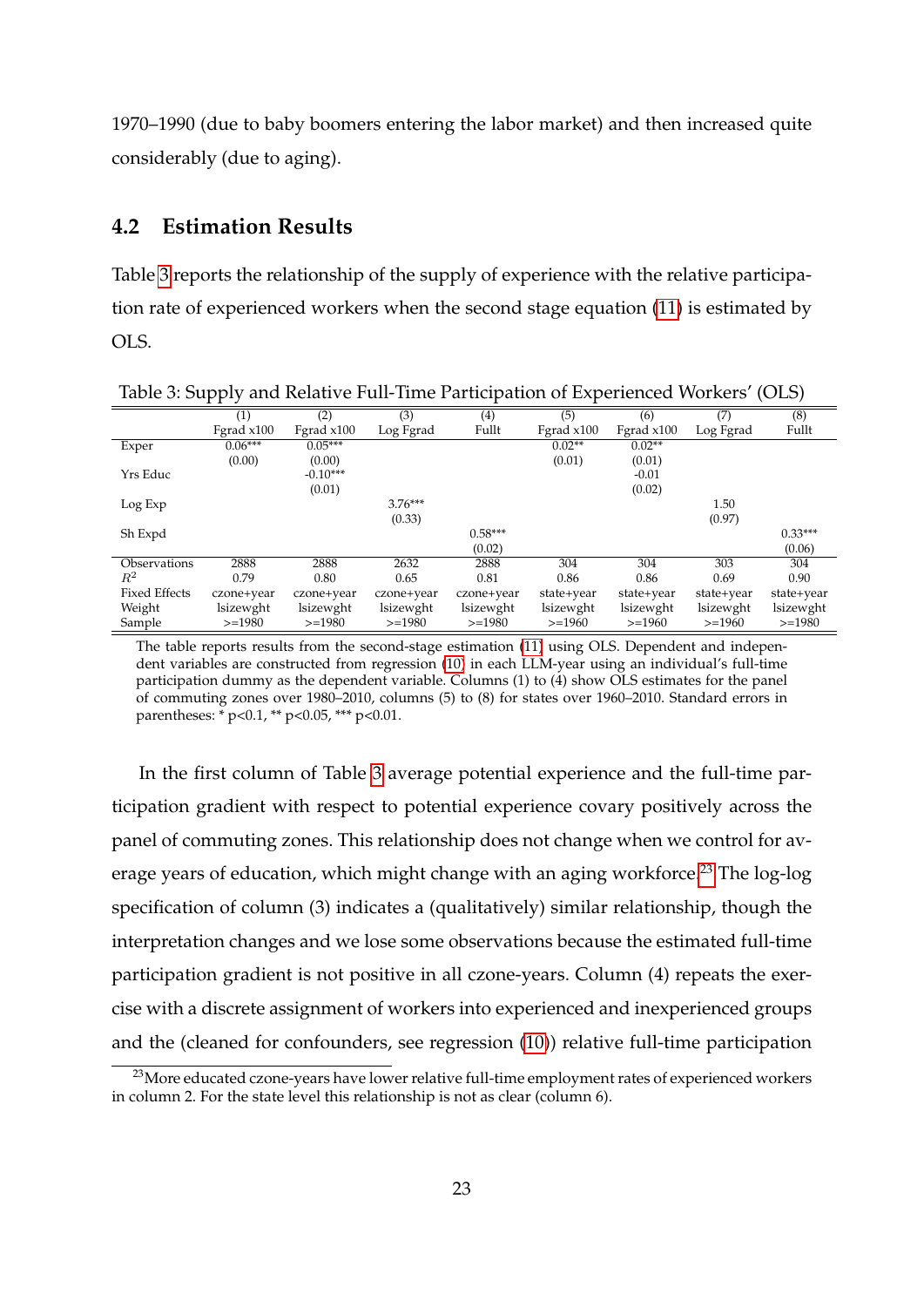rate between the groups.<sup>[24](#page-24-0)</sup> We see that a one percentage point increase in the share experienced workers is associated with a .5 percentage point increase of the relative employment rate of experienced workers.

Columns (5) to (8) conduct the corresponding analysis on the state level. There is no systematic relationship between experience supply and full-time participation gradient of experience detectable on this level.

Table [15](#page-43-1) in the Appendix reports the corresponding estimates to Table [3](#page-23-0) for the return to experience and the relative earnings of experienced workers according to observed earnings. Contrary to the full-time participation gradient, the return to experience is negatively correlated with average potential experience across LLM-years in columns (1)–(3) and (5)–(6), while the relative wage of experienced workers is positively related to the share of experienced workers (columns 4 and 8).

The pictures that Tables [3](#page-23-0) and [15](#page-43-1) paint about the relationship between supply of experience and labor market opportunities of experienced workers is mixed. This is not surprising, as the in the OLS it is not clear whether changes in the experiencedness of LLMs occur because of shocks to supply of- or demand for such workers. We therefore use our instrumental variables strategy in the following in order to extract variation in this variable that is solely due to supply.

|                      | $\left( 1\right)$ | (2)        | (3)        | (4)        | (5)        | (6)        | (7)        | (8)        |
|----------------------|-------------------|------------|------------|------------|------------|------------|------------|------------|
|                      | Exper             | Exper      | Log Exp    | Sh Expd    | Exper      | Exper      | Log Exp    | Sh Expd    |
| Pred Exper           | $0.48***$         | $0.57***$  |            | $0.01***$  | $0.51***$  | $0.65***$  |            | $0.02***$  |
|                      | (0.03)            | (0.03)     |            | (0.00)     | (0.05)     | (0.05)     |            | (0.00)     |
| Yrs Educ             |                   | $-1.03***$ |            |            |            | $-0.82***$ |            |            |
|                      |                   | (0.08)     |            |            |            | (0.12)     |            |            |
| Log Pred Exper       |                   |            | $0.49***$  |            |            |            | $0.53***$  |            |
|                      |                   |            | (0.03)     |            |            |            | (0.05)     |            |
| Observations         | 2888              | 2888       | 2888       | 2888       | 304        | 304        | 304        | 304        |
| $\mathbb{R}^2$       | 0.91              | 0.92       | 0.91       | 0.91       | 0.96       | 0.96       | 0.96       | 0.96       |
| <b>Fixed Effects</b> | czone+year        | czone+year | czone+year | czone+year | state+year | state+year | state+year | state+year |
| Weight               | lsizewght         | lsizewght  | lsizewght  | lsizewght  | lsizewght  | lsizewght  | lsizewght  | lsizewght  |
| Sample               | $>=1980$          | $>=1980$   | $>=1980$   | $>=1980$   | $>=1960$   | $>=1960$   | $>=1960$   | $>=1980$   |

<span id="page-24-1"></span>Table 4: Regression of Experience onto Predicted Supply of Experience from 10 Years Prior (IV First-Stage)

The table reports the regression of average experience of full-time workers onto the predicted supply of experienced workers from the census 10 years prior. Columns (1) to (4) show estimates for the panel of commuting zones over 1980–2010, columns (5) to (8) for states over 1960–2010. Columns (4) and (8) have the share of experienced workers as a dependent variable, the others average potential experience in that LLM-year. Standard errors in parentheses:  $* p<0.1$ ,  $** p<0.05$ ,  $*** p<0.01$ .

<span id="page-24-0"></span> $24$ We used the same cutoff as [Caselli](#page-39-3) [\(2015\)](#page-39-3), with the median and the mean of potential experience in his as well as our dataset at around 20 years.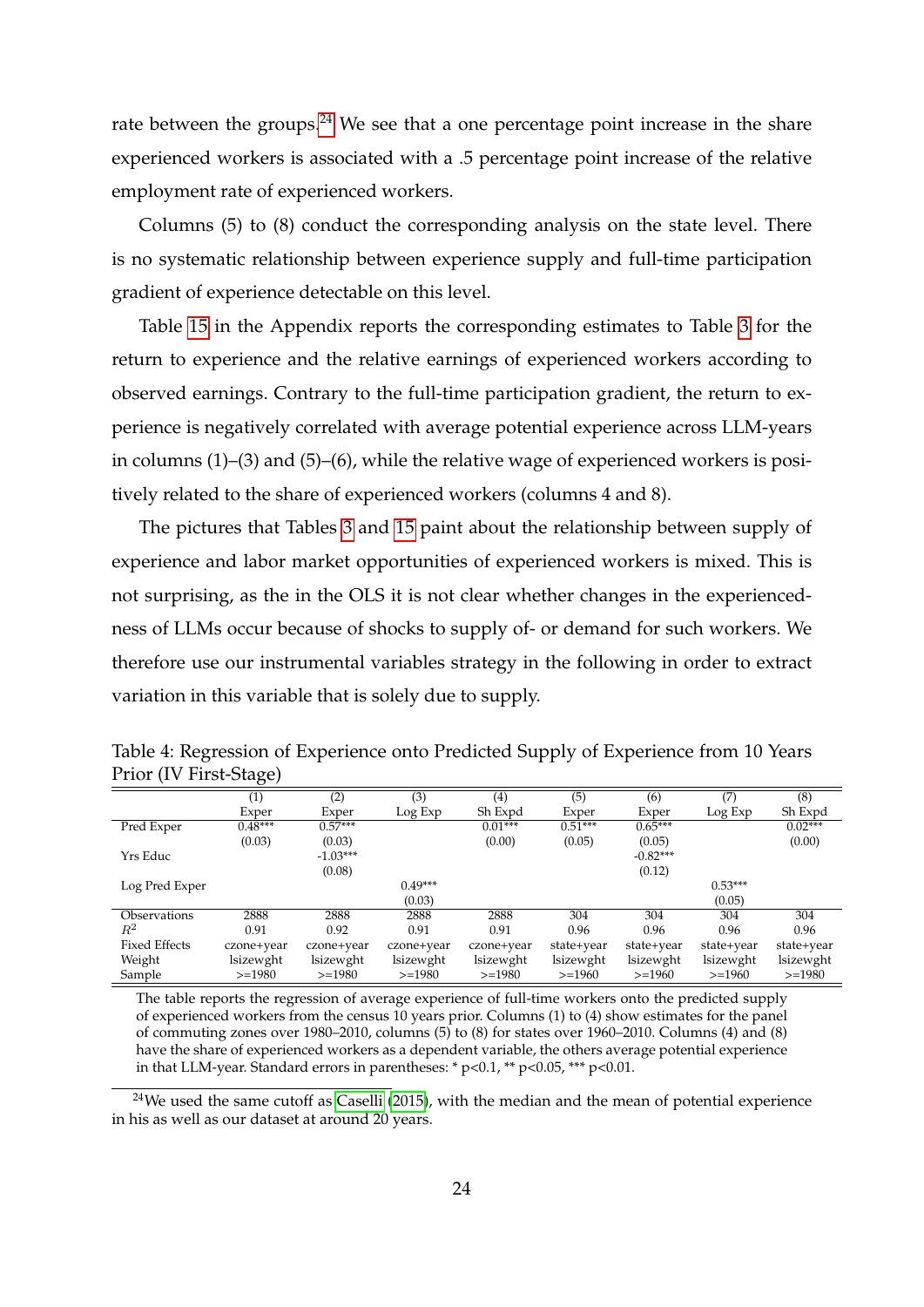Table [4](#page-24-1) reports the first stage from this IV regression. The coefficients of average experience (columns 1–3 and 5–7) and the share of experienced workers (columns 4 and 8) on predicted average experience from the census 10 years earlier are highly significant, even conditional on LLM and year fixed effects. Unreported F-statistics are all above 100 for average potential experience as the dependent variable and above 40 for the share of experienced workers. Because it is more fine-grained and statistically more powerful, in columns (4) and (8) we also use predicted average experience as the instrument instead of the predicted share of experienced workers. However, our estimation results are qualitatively similar when use the latter.

The coefficient of the first-stage is large in value, but smaller than one in columns (1)–(3) and (6)–(8) of Table [4.](#page-24-1) We would expect this to be the case when the instrument removes changes in experience across LLMs that are due to demand shocks (and go in hand with rising returns to experience). In that sense the identification strategy seems to work. Moreover, it corrects for measurement error due to sampling variation. Since our census data are a 1, 2, or 5 percent subsamples of the population, the supply of experience variables that we compute on the detailed LLM level may be measured with error.<sup>[25](#page-25-0)</sup> However, because the instrument is constructed from an earlier crosssection, the measurement errors in the regressor and IV are uncorrelated. This removes potential attenuation bias in our estimates.

An additional reason why we expect the first-stage coefficients to be below one are endogenous participation and migration decisions. In fact, we find below that there is a negative effect of rising experience on the labor market participation and the in-migration of experienced versus inexperienced workers.<sup>[26](#page-25-1)</sup>

Table [5](#page-26-0) reports the IV result of the effect of experience supply on the relative fulltime participation of experienced workers. All the relationships from the OLS turn around and become more negative, as one would expect when the variation that is due to demand shocks is removed by the instrument. The relationship between average potential experience and the share of experienced workers with the experience

<span id="page-25-0"></span> $^{25}$ Even though we have several millions of observations in our individual level regressions [\(10\)](#page-16-2), the census data are at most 5 percent samples and especially for some czone-years cell sizes are not that large (minimum on the czone level is 564, maximum is 115,201 observations)

<span id="page-25-1"></span> $^{26}$ Of course, if the participation or the migration response were perfect, we would not get any first stage at all.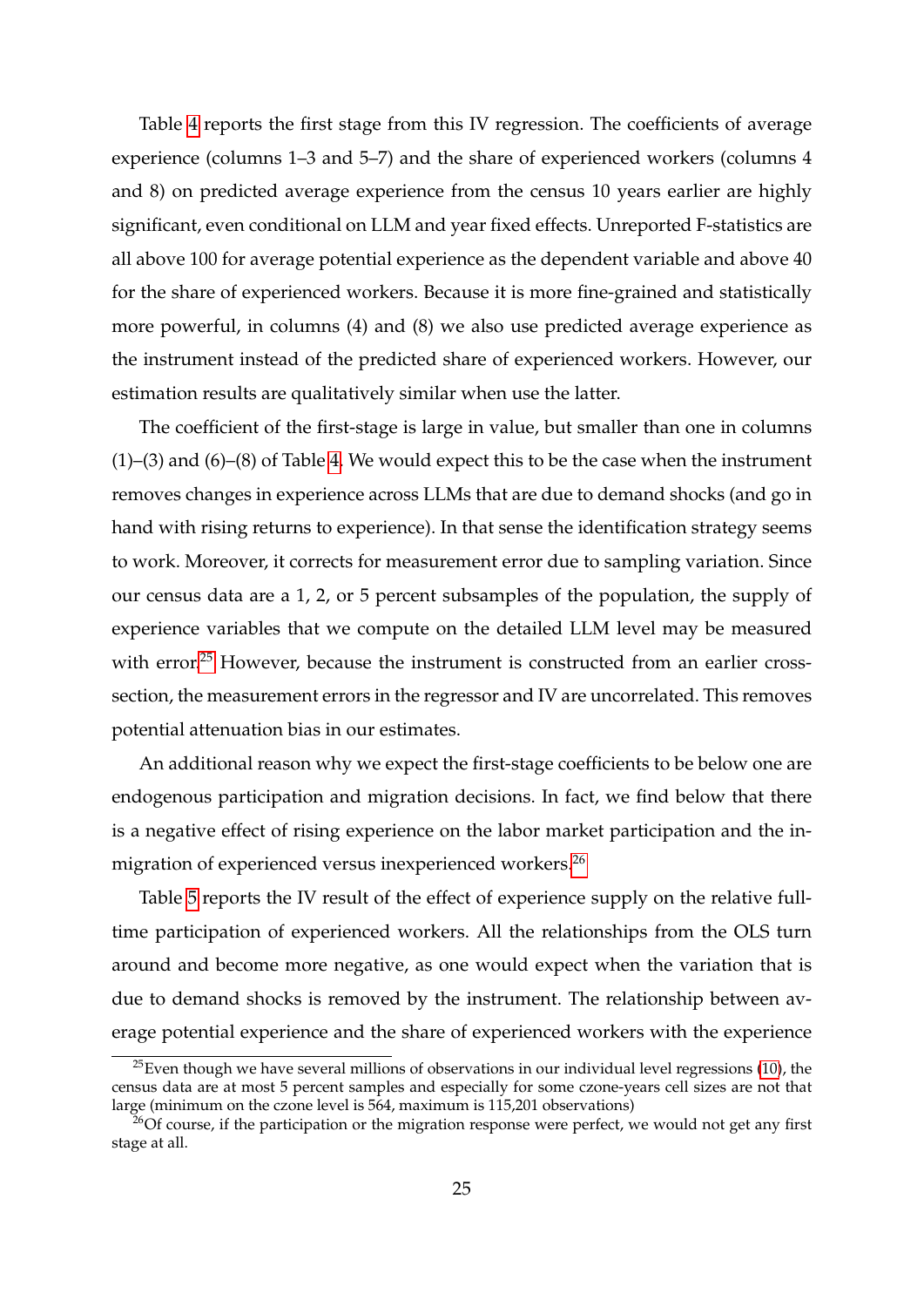|                      | 1 1 J      |            |            |            | л.         |              |            | $\epsilon$ |
|----------------------|------------|------------|------------|------------|------------|--------------|------------|------------|
|                      | (1)        | (2)        | (3)        | (4)        | (5)        | (6)          | (7)        | (8)        |
|                      | Fgrad x100 | Fgrad x100 | Log Fgrad  | Fullt      | Fgrad x100 | Fgrad $x100$ | Log Fgrad  | Fullt      |
| Exper                | $-0.10***$ | $-0.06***$ |            |            | $-0.06***$ | $-0.05***$   |            |            |
|                      | (0.01)     | (0.01)     |            |            | (0.02)     | (0.01)       |            |            |
| Yrs Educ             |            | $-0.19***$ |            |            |            | $-0.03$      |            |            |
|                      |            | (0.01)     |            |            |            | (0.02)       |            |            |
| Log Exp              |            |            | $-8.50***$ |            |            |              | $-4.31***$ |            |
|                      |            |            | (1.08)     |            |            |              | (1.57)     |            |
| Sh Expd              |            |            |            | $-0.46***$ |            |              |            | $-0.28***$ |
|                      |            |            |            | (0.10)     |            |              |            | (0.11)     |
| Observations         | 2888       | 2888       | 2632       | 2888       | 304        | 304          | 303        | 304        |
| $R^2$                | 0.53       | 0.66       | 0.39       | 0.50       | 0.81       | 0.82         | 0.65       | 0.84       |
| <b>Fixed Effects</b> | czone+year | czone+year | czone+year | czone+year | state+year | state+year   | state+year | state+year |
| Weight               | lsizewght  | lsizewght  | lsizewght  | lsizewght  | lsizewght  | lsizewght    | lsizewght  | lsizewght  |
| Sample               | $>=1980$   | $>=1980$   | $>=1980$   | $>=1980$   | $>=1960$   | $>=1960$     | $>=1960$   | $>=1960$   |

<span id="page-26-0"></span>Table 5: Supply and Relative Full-Time Participation of Experienced Workers' (IV)

The table reports results from the second-stage estimation [\(11\)](#page-18-1) using predicted potential experience from the census 10 years prior as an IV. Dependent and independent variables are constructed from regression [\(10\)](#page-16-2) in each LLM-year using an individual's full-time participation as the dependent variable. Columns (1) to (4) show IV estimates for the panel of commuting zones over 1980–2010, columns (5) to (8) for states over 1960–2010. Standard errors in parentheses: \*  $p<0.1$ , \*\*  $p<0.05$ , \*\*\*  $p<0.01$ .

gradient of full-time participation and the relative participation rate of experienced workers, respectively, is now strongly negative and highly significant. That is, column one implies that a one year (5/8 of a standard deviation) increase in a local labor market's average experience leads to a .1 percent lower full-time experience gradient in that LLM (a roughly 30% decline from the average of .32 and 2/3 of a standard deviation across czones, see Table [2\)](#page-22-0). A ten percentage point higher share of experienced workers (10/7 of a standard deviation) leads to a .046 lower relative full-time employment rate of experienced workers (mean .07, standard deviation .04). The effects on the state level are quantitatively smaller (compare columns (5)–(8) to Table [2\)](#page-22-0), but overall these relationships are significant, economically as well as statistically.

Appendix Table [18](#page-45-0) provides the results for the instrumental variables estimation on the LLM-year level when the individual-level choice regressions are run using a probit model instead of an LPM. The resulting parameter on potential experience constitutes the structural  $p_{lt} - \gamma_{lt}$  if we are willing to assume that the error components in the potential and the reservation log wage equations [\(4\)](#page-7-2) and [\(5\)](#page-7-3) are normally distributed. Descriptive statistics on the panel of czones for variables that differ due to the probit choice regression are reported in Appendix Table [17.](#page-44-1) We see that the results are qualitatively the same when we use the probit model on the individual level as when we use the LPM. Quantitatively, a one standard deviation change in average potential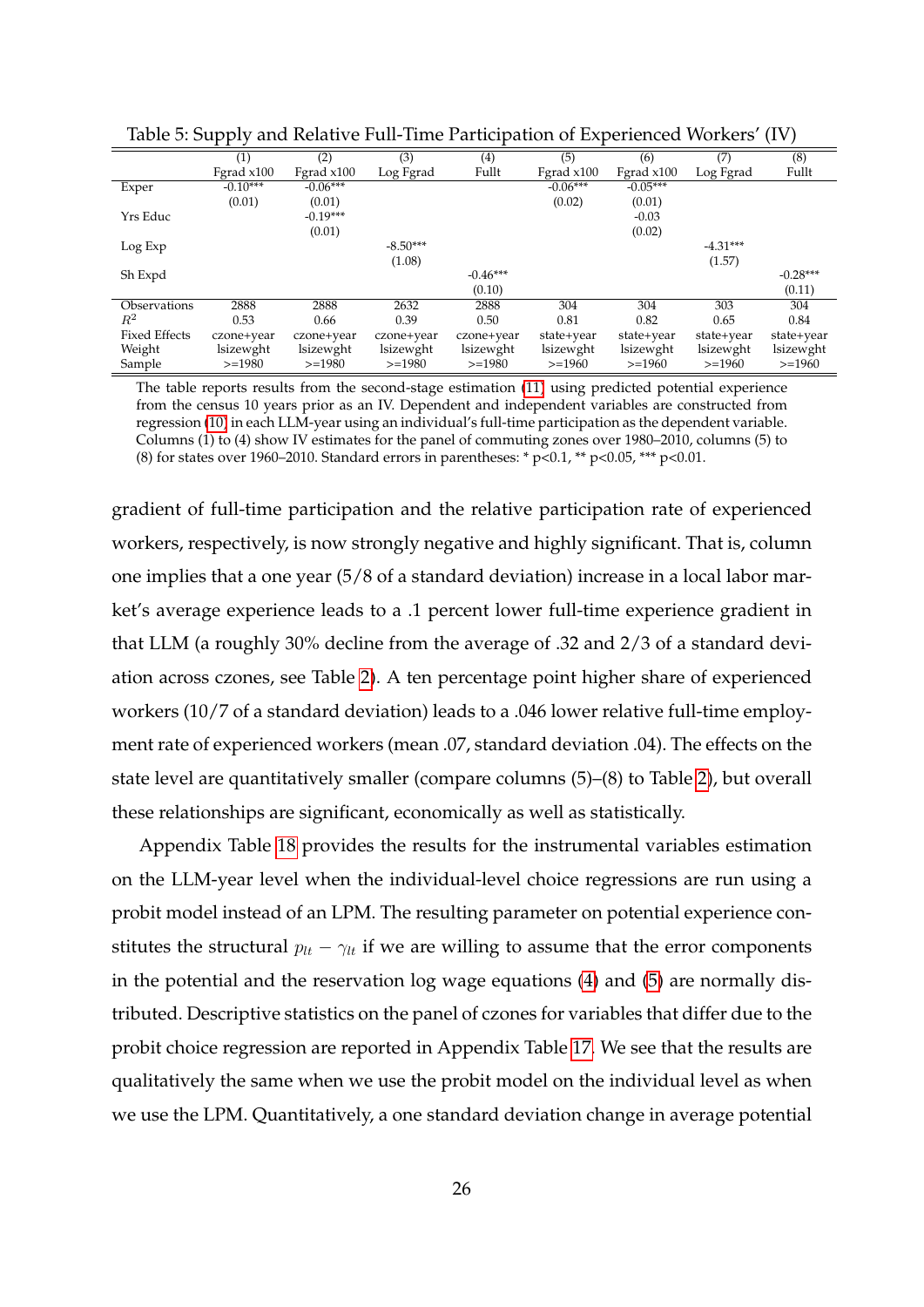experience also has a similar effect in terms of standard deviations of the  $p_{lt} - \gamma_{lt}$  parameter as it has on the full-time gradient of experience in Table [5](#page-26-0) (compare Appendix Table [17\)](#page-44-1).<sup>[27](#page-27-0)</sup>

Appendix Table [16](#page-44-0) provides a further robustness check of this result.<sup>[28](#page-27-1)</sup> In Table 16 we use a 20 year lagged instrument instead of our ten year lag in the main text. In the case of czones, this leaves our analysis with the years 1990, 2000, and 2010, because we cannot construct a 20 year IV for 1980 (no information on czones in 1960).<sup>[29](#page-27-2)</sup> Using LLM fixed effects, this is therefore a demanding specification in columns (1) to (4) and the first-stage coefficient of the IV declines (unreported). However, the effect qualitatively persists in three out of four cases. On the state level, the effect qualitatively persists in all specifications, remaining significant at the five percent level in columns (5) and (6). Thus, while the relationship between the supply of experience and full-time participation weakens to around half its size across all specifications, Table [16](#page-44-0) indicates that it persists with this different IV.

Table [6](#page-28-1) provides the same instrumental variables regressions as Table [5](#page-26-0) with relative observed wages and the return to experience as the outcome variable. Again, the relationship becomes more negative with the IV compared to the OLS, which suggests that the former is in fact able to remove variation in average experience and the outcome variable that is due changing demand for experience. That higher experience supply goes in hand with a lower return to experience is economically sensible if experienced and inexperienced workers are imperfect substitutes. The effect of experience supply on experienced workers' fulltime employment is strongly negative in all spec-

<span id="page-27-0"></span><sup>&</sup>lt;sup>27</sup>The interpretation of the coefficients from the individual-level LPM and the probit regressions differ. The LPM coefficient is the average marginal effect of another year of experience on fulltime participation discussed above. The probit coefficient is the structural  $p_{lt} - \gamma_{lt}$  when the error terms in the potential and the reservation log wage equations are normally distributed. The marginal effect of another year of experience on fulltime participation is not constant and would have to be examined at specific values of the individual-level covariates. The coefficients on average potential experience in regressions on the LLM-year in Tables [5](#page-26-0) and [18](#page-45-0) have the according different interpretations.

<span id="page-27-1"></span> $^{28}$ For the main results we weight observations by the lagged (in order to prevent endogeneity) actual population size of each LLM-year according to their summed sample weights. Our results persist almost perfectly when we use only the number of underlying sample observations or when we scale all weights so that every census year gets equal overall weight. As in [Jeong, Kim, and Manovskii](#page-39-1) [\(2015\)](#page-39-1), we compute average potential experience and the share of experienced workers weighted by their observed skill proxies *βltxjlt* from regression [\(10\)](#page-16-2) with wages as a dependent variable, but the results do not depend on this.

<span id="page-27-2"></span> $29$ We also cannot instrument for individuals aged 16–19, as they are not yet born 20 years earlier.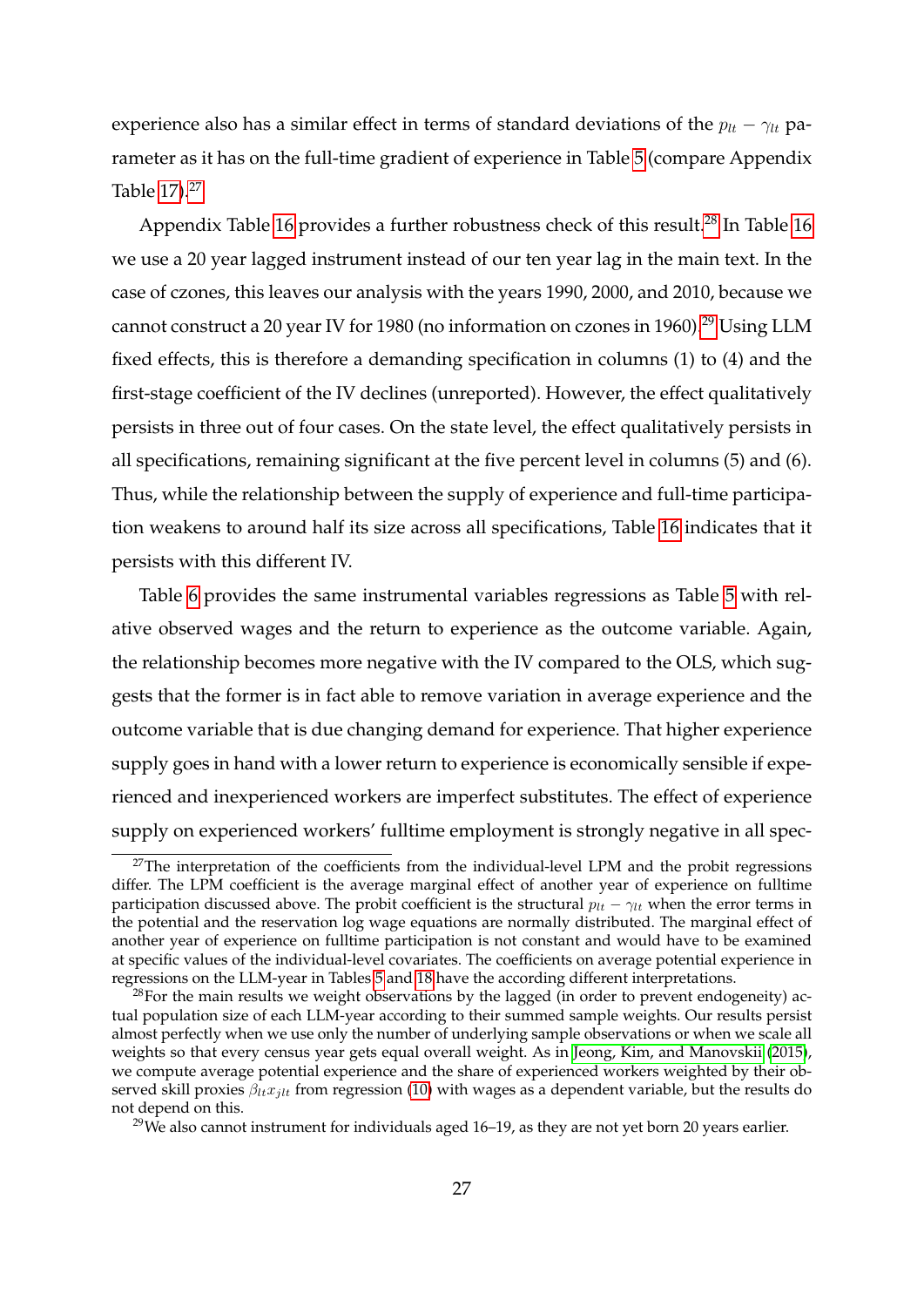|                      | 11 V           |                |            | ັ          |                |                |            |            |
|----------------------|----------------|----------------|------------|------------|----------------|----------------|------------|------------|
|                      | (1)            | (2)            | (3)        | (4)        | (5)            | (6)            | (7)        | (8)        |
|                      | $R$ trn $x100$ | $R$ trn $x100$ | Log Rtrn   | Wage       | $R$ trn $x100$ | $R$ trn $x100$ | Log Rtrn   | Wage       |
| Exper                | $-0.08***$     | $-0.10***$     |            |            | $-0.05**$      | $-0.06***$     |            |            |
|                      | (0.02)         | (0.01)         |            |            | (0.03)         | (0.02)         |            |            |
| Yrs Educ             |                | $0.08***$      |            |            |                | 0.01           |            |            |
|                      |                | (0.02)         |            |            |                | (0.03)         |            |            |
| Log Exp              |                |                | $-1.28***$ |            |                |                | $-0.62$    |            |
|                      |                |                | (0.26)     |            |                |                | (0.44)     |            |
| Sh Expd              |                |                |            | $-0.17$    |                |                |            | $-0.22$    |
|                      |                |                |            | (0.12)     |                |                |            | (0.15)     |
| Observations         | 2888           | 2888           | 2888       | 2888       | 304            | 304            | 304        | 304        |
| $R^2$                | 0.61           | 0.61           | 0.59       | 0.55       | 0.89           | 0.89           | 0.89       | 0.85       |
| <b>Fixed Effects</b> | czone+year     | czone+year     | czone+year | czone+year | state+year     | state+year     | state+year | state+year |
| Weight               | lsizewght      | lsizewght      | lsizewght  | lsizewght  | lsizewght      | lsizewght      | lsizewght  | lsizewght  |
| Sample               | $>=1980$       | $>=1980$       | $>=1980$   | $>=1980$   | $>=1960$       | $>=1960$       | $>=1960$   | $>=1980$   |

<span id="page-28-1"></span>Table 6: Supply and Observed Relative Wages of Experienced Workers' (IV)

The table reports results from the second-stage estimation [\(11\)](#page-18-1) using predicted potential experience from the census 10 years prior as an IV. Dependent and independent variables are constructed from regression [\(10\)](#page-16-2) in each LLM-year using an individual's observed wage as the dependent variable. Columns (1) to (4) show IV estimates for the panel of commuting zones over 1980–2010, columns (5) to (8) for states over 1960–2010. Standard errors in parentheses: \*  $p<0.1$ , \*\*  $p<0.05$ , \*\*\*  $p<0.01$ .

ifications, though again stronger on the czone than on the state level. For example, in the first column of Table [6,](#page-28-1) a one year higher average experience (5/8 of a standard deviation, see Table [2\)](#page-22-0) leads to a .08 percent lower return to experience (1/3 of a standard deviation).This is in line with a substantial general equilibrium effect of supply on the price of experience, which, given upward-sloping labor supply, translates into a strong negative effect on labor market participation of older workers.

## <span id="page-28-0"></span>**5 Type of Responses and Effect by Skill Groups**

We study the components of the full-time employment rate response by analyzing the effect on overall employment (whether part-time or full-time), labor force participation, unemployment, as well as welfare-, disability-, and social security claims. We then examine which skill groups are most affected by using education and observed wages, and by analyzing migration across LLMs.

#### **5.1 Effect on Employment Statuses and Program Claims**

In Table [7](#page-29-0) we investigate the effect of experience supply on non-employment (neither full-time nor part-time), and split this up into being unemployed or not in the labor force. We do not estimate the log-log specification because the experience gradients for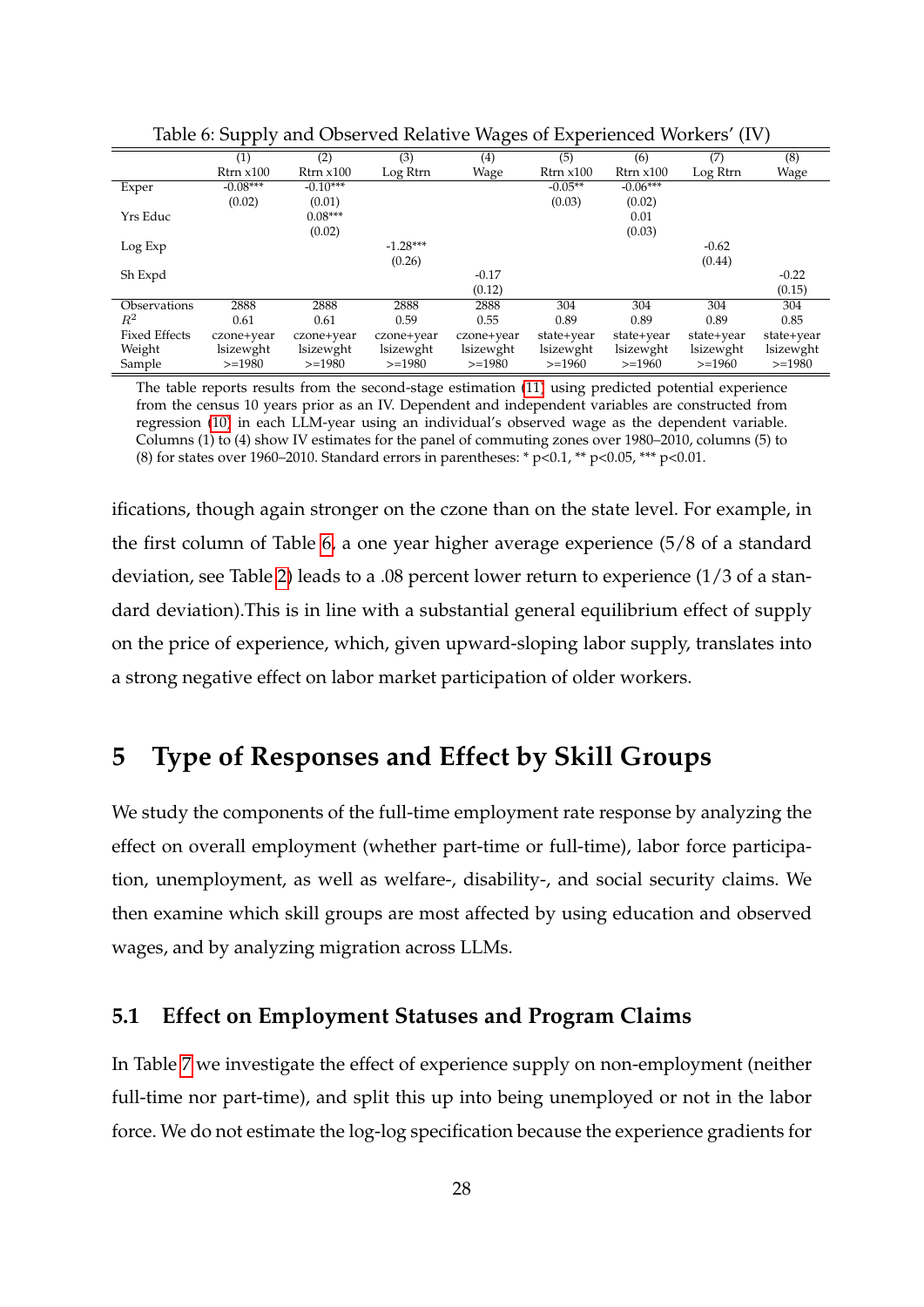|                      |            |            |            | $\overline{\phantom{a}}$ |            |            |            |            |
|----------------------|------------|------------|------------|--------------------------|------------|------------|------------|------------|
|                      |            | (2)        | (3)        | (4)                      | (5)        | (6)        | 7)         | (8)        |
|                      | noEmp-gr   | Unem-gr    | noLF-gr    | noLF-rel                 | noEmp-gr   | Unem-gr    | noLF-gr    | noLF-rel   |
| Exper                | $0.15***$  | $-0.01**$  | $0.16***$  |                          | $0.15***$  | $-0.02***$ | $0.17***$  |            |
|                      | (0.01)     | (0.00)     | (0.02)     |                          | (0.03)     | (0.01)     | (0.03)     |            |
| Sh Expd              |            |            |            | $0.94***$                |            |            |            | $1.02***$  |
|                      |            |            |            | (0.12)                   |            |            |            | (0.17)     |
| Observations         | 2888       | 2888       | 2888       | 2888                     | 304        | 304        | 304        | 304        |
| $R^2$                | 0.53       | 0.53       | 0.56       | 0.39                     | 0.78       | 0.79       | 0.81       | 0.83       |
| <b>Fixed Effects</b> | czone+year | czone+year | czone+year | czone+year               | state+year | state+year | state+year | state+year |
| Weight               | lsizewght  | lsizewght  | lsizewght  | lsizewght                | lsizewght  | lsizewght  | lsizewght  | lsizewght  |
| Sample               | $>=1980$   | $>=1980$   | $>=1980$   | $>=1980$                 | $>=1960$   | $>=1960$   | $>=1960$   | $>=1960$   |

<span id="page-29-0"></span>Table 7: Effect on Experienced Unemployment and Labor Force Participation (IV)

The table reports results from the second-stage estimation [\(11\)](#page-18-1) using predicted potential experience from the census 10 years prior as an IV. The outcome variable is 100x the employment (full-time or parttime) employment gradient, unemployment, and labor force non-participation gradient of potential experience, and the relative labor force non-participation rate of the discrete group of experienced workers. Columns (1) to (4) show IV estimates for the panel of commuting zones over 1980–2010, columns (5) to (8) for states over 1960–2010. Standard errors in parentheses: \*  $p<0.1$ , \*\*  $p<0.05$ , \*\*\*  $p<0.01$ .

non-employment and being unemployed are negative in most LLM-years, so the log is not defined. The effects on non-employment on both the czone and the state level are about fifty percent stronger in levels than for full-time employment on the czone level. In terms of standard deviations, they are comparable (a 1.6 years = 1 stdev increase in average experience reduces the relative employment gradient by .24 = 1.2 stdev; see Tables [2](#page-22-0) and [13\)](#page-42-1). This implies that experienced workers also substantially reduce their part-time labor supply when they become more abundant.

Splitting the estimates up into the effect on unemployment and non-participation in columns (2)–(3) and (6)–(7), shows that all of the effect is on labor force participation rather than unemployment. Unemployment of experienced workers actually slightly falls when they become abundant. This is in line with our interpretation below of lower equilibrium wage offers for experienced workers that make it worthwhile not to work, and with early retirement schemes that may attract experienced workers into non-participation.

Columns (4) and (8) of Table [7](#page-29-0) report the effect on the relative employment rate for discrete groups of inexperienced (19 years of experience or less) and experienced (20 years of experience or more) workers. The effect on non-labor force participation for the czone is around twice as large and close to one, implying that a one percentage point increase in the share of experienced workers (i.e., 1/7 of a standard deviation) decreases their relative labor force participation by one percentage point (i.e., 1/4 of a standard deviation).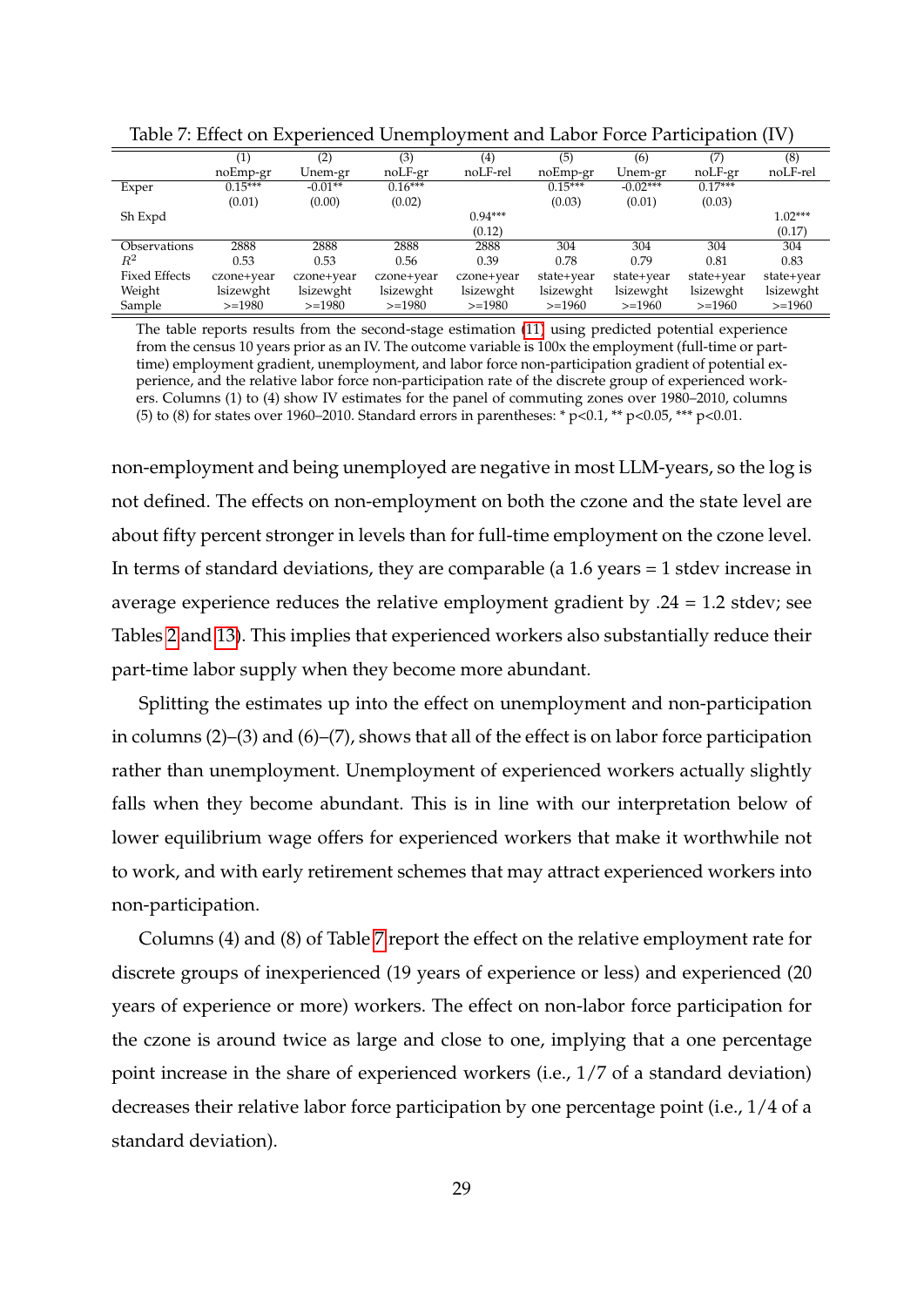|                      |            | (2)        | (3)        | $\scriptstyle{(4)}$ | (5)        | (6)        | (7)        | (8)        |
|----------------------|------------|------------|------------|---------------------|------------|------------|------------|------------|
|                      | Disab-gr   | Welf-gr    | SoSec-gr   | Migr-gr             | Disab-gr   | Welf-gr    | SoSec-gr   | Migr-gr    |
| Exper                | $0.02***$  | $0.01***$  | $0.07***$  | $-0.09***$          | $0.02*$    | $-0.01$    | $0.07***$  | $-0.06***$ |
|                      | (0.01)     | (0.00)     | (0.01)     | (0.01)              | (0.01)     | (0.00)     | (0.01)     | (0.02)     |
| Observations         | 2888       | 2888       | 2888       | 2888                | 255        | 255        | 255        | 304        |
| $R^2$                | 0.84       | 0.37       | 0.75       | 0.78                | 0.92       | 0.50       | 0.86       | 0.82       |
| <b>Fixed Effects</b> | czone+year | czone+year | czone+year | czone+year          | state+year | state+year | state+year | state+year |
| Weight               | lsizewght  | lsizewght  | lsizewght  | lsizewght           | lsizewght  | lsizewght  | lsizewght  | lsizewght  |
| Sample               | $>=1980$   | $>=1980$   | $>=1980$   | $>=1980$            | $>=1960$   | $>=1960$   | $>=1960$   | $>=1960$   |

<span id="page-30-0"></span>Table 8: Effect on Disability, Welfare, and Social Security Claims (IV)

The table reports results from the second-stage estimation [\(11\)](#page-18-1) using predicted potential experience from the census 10 years prior as an IV. The outcome variable is 100x the disability, welfare, social security, and in-migration gradient of potential experience. Columns (1) to (4) show IV estimates for the panel of commuting zones over 1980–2010, columns (5) to (8) for states over 1960–2010. Standard errors in parentheses: \*  $p<0.1$ , \*\*  $p<0.05$ , \*\*\*  $p<0.01$ .

Next, Table [8](#page-30-0) investigates what exactly are the constituting components of these responses. Columns (1)–(3) and (5)–(7) show that relative disability-, welfare-, and espe-cially strongly social security claims rise when experience supply increases.<sup>[30](#page-30-1)</sup> In terms of size, a one standard deviation (1.6 years) increase in average experience raises the experience gradient of disability claims by one fourth of a standard deviation (.03), and it raises social security claims by almost a standard deviation (.1). Thus, experienced workers seem to at least partly leave the labor market via claiming retirement benefits (social security) when they can, and otherwise file for disability or outright depend on welfare.

Finally, in columns (4) and (8) of Table [8](#page-30-0) we report the relative in-migration gradient into the respective LLM of experienced workers. The effect on this variable is in the direction that we predicted in Figure [3,](#page-20-0) that is, there is a lower inflow of experienced workers into LLMs that are relatively experience-abundant. Quantitatively, this effect is also substantial: a one standard deviation (1.6 years) increase in average experience leads to a ca 2/3 of a standard deviation (.15) lower experience gradient of in-migration.

<span id="page-30-1"></span> $30$ Information on disability, welfare, and social security claims are not available in 1960, which reduces the number of observations on the state level. We also harmonized somewhat different definitions of disability and migration for 2010 with the previous years. As one would expect given the US retirement rules, the share of people who report claiming social security in the data trebles to 32 percent from age 61 to 62 and then increases rapidly to 67 percent at age 65.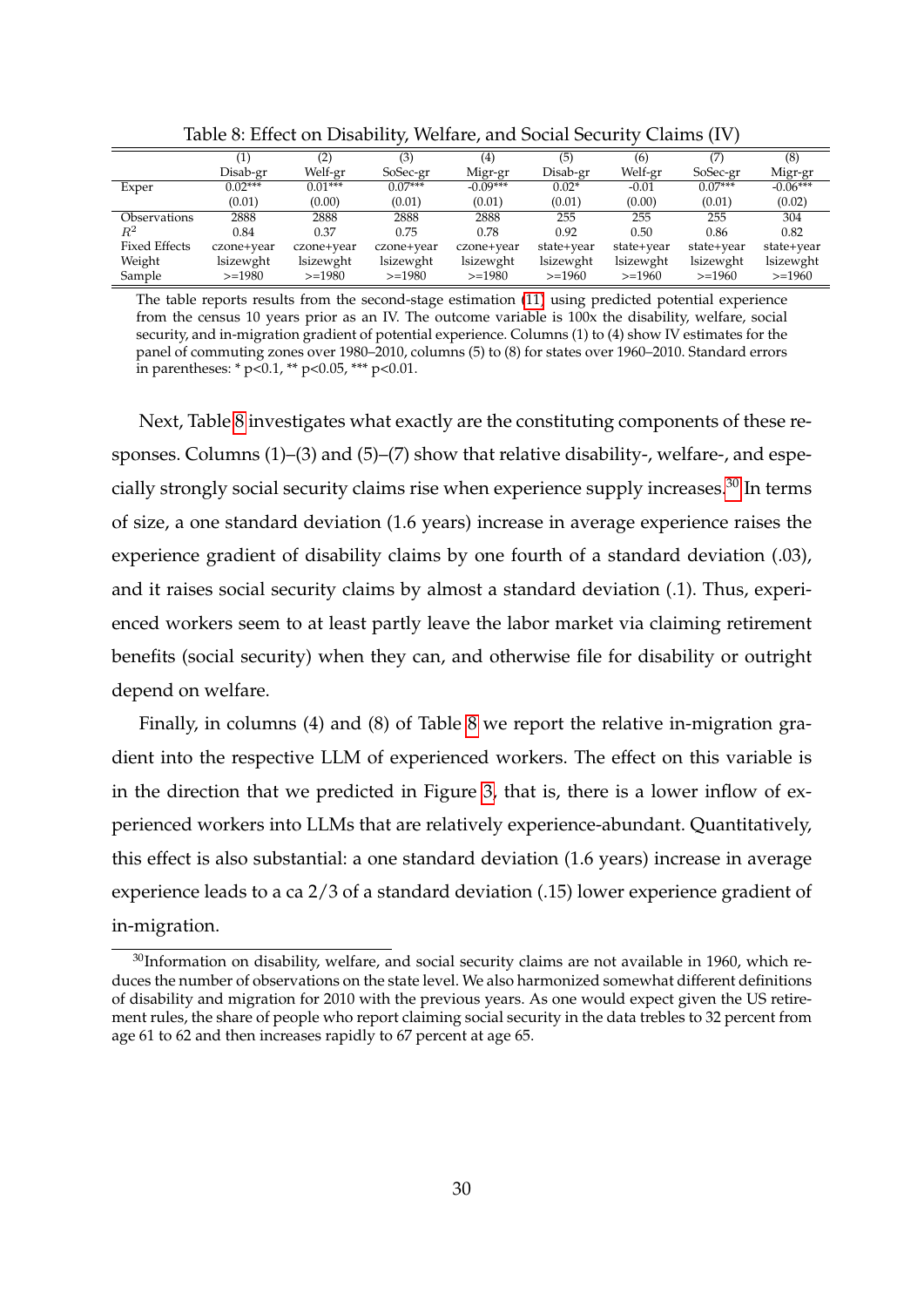#### **5.2 Effect on Participation and Migration by Skill Group**

The economic model of Section [2](#page-6-1) predicts that the response in workers' participation decision due to demographic change should be systematic in the sense that those workers with the lowest overall rent of participating should be the first to leave when their experience group becomes abundant. These rents should be determined by skills (via potential wages) and by preferences for working (via reservation wages), and different observable skill proxies may at the same time be related to the preferences for working. We explore in this section whether participation is systematic in observable skill proxies and actual wages, and find some evidence for the latter.

|                      |            | (2)              | (3)        | $\left( 4\right)$ | (5)              | (6)              | (7)              | (8)              |
|----------------------|------------|------------------|------------|-------------------|------------------|------------------|------------------|------------------|
|                      | nLF1       | nLF <sub>2</sub> | nLF3       | nLF <sub>4</sub>  | nLF <sub>1</sub> | nLF <sub>2</sub> | nLF <sub>3</sub> | nLF <sub>4</sub> |
| Exper                | $0.20**$   | $0.10**$         | $0.15**$   | $-0.01$           | $0.16**$         | $0.14***$        | $0.19***$        | $0.14***$        |
|                      | (0.10)     | (0.04)           | (0.06)     | (0.03)            | (0.07)           | (0.04)           | (0.05)           | (0.04)           |
| Observations         | 2888       | 2888             | 2888       | 2888              | 304              | 304              | 304              | 304              |
| $\mathbb{R}^2$       | 0.56       | 0.69             | 0.62       | 0.64              | 0.69             | 0.82             | 0.81             | 0.87             |
| <b>Fixed Effects</b> | czone+year | czone+year       | czone+year | czone+year        | state+year       | state+year       | state+year       | state+year       |
| Weight               | lsizewght  | lsizewght        | lsizewght  | lsizewght         | lsizewght        | lsizewght        | lsizewght        | lsizewght        |
| Sample               | $>=1980$   | $>=1980$         | $>=1980$   | $>=1980$          | $>=1960$         | $>=1960$         | $>=1960$         | $>=1960$         |

<span id="page-31-0"></span>Table 9: Effect on Labor Force Participation by Education Groups (IV)

The table reports results from the second-stage estimation [\(11\)](#page-18-1) using predicted potential experience from the census 10 years prior as an IV by education group. The first and fifth column report the effect on 100 times the experience-labor force participation gradient of dropouts, the (2) and (6) on highschool graduates, (3) and (7) on individuals with some college, and (4) and (8) on four-year college degrees or more. Standard errors in parentheses: \* p<0.1, \*\* p<0.05, \*\*\* p<0.01.

Table [9](#page-31-0) reports the effect of increasing average experience in an LLM on the fulltime participation gradient of experience by education groups: columns (1) and (5) are dropouts for czones and states, respectively, (2) and (6) are highschool graduates, (3) and (7) attended some college, and (4) and (8) attained a four-year college degree or more. On the czone level it appears that the effect of aging on older workers' relative participation is strongest for the least-skilled workers and non-existent for college graduates. However, on the state level such a difference of the effect by skill does not become apparent. When we construct predicted earnings quartiles from a wage regression using education groups, gender, and race dummies, we also find no clearly declining or rising effects on participation by skill (unreported).

It is theoretically not clear that lower-educated workers should be more likely at the margin of participating than higher-educated workers, even if the marginal participant is lower-skilled than labor force participants overall and higher-skilled than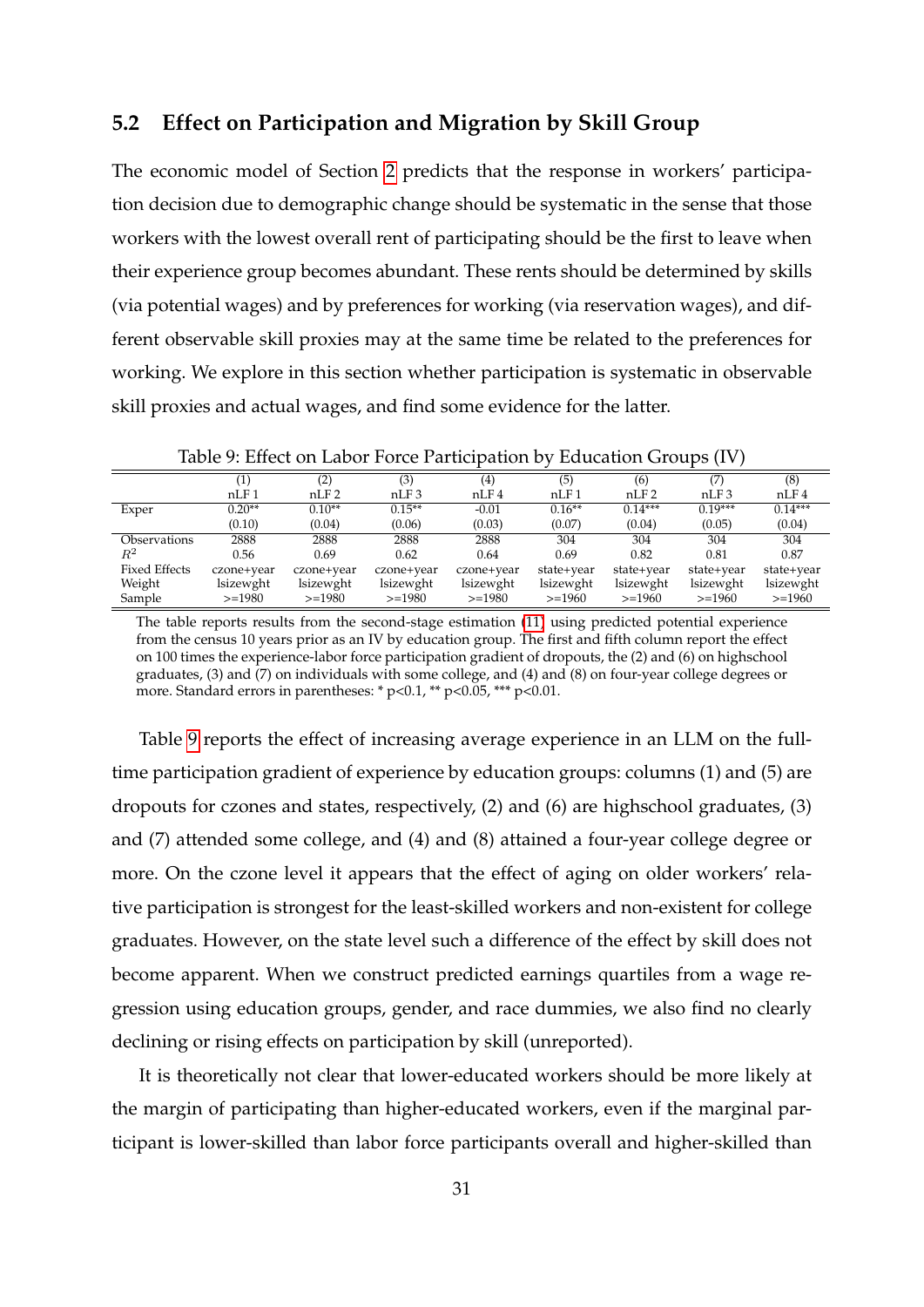|                      |            | (2)              | (3)              | $\left( 4\right)$ | (5)              | (6)              |                  | (8)              |
|----------------------|------------|------------------|------------------|-------------------|------------------|------------------|------------------|------------------|
|                      | nLF1       | nLF <sub>2</sub> | nLF <sub>3</sub> | nLF <sub>4</sub>  | nLF <sub>1</sub> | nLF <sub>2</sub> | nLF <sub>3</sub> | nLF <sub>4</sub> |
| Exper                | $0.12**$   | 0.03             | $0.04***$        | 0.01              | $0.16***$        | $0.05*$          | $-0.02$          | $0.05***$        |
|                      | (0.05)     | (0.03)           | (0.01)           | (0.01)            | (0.04)           | (0.03)           | (0.01)           | (0.01)           |
| Observations         | 2888       | 2888             | 2888             | 2888              | 304              | 304              | 304              | 304              |
| $R^2$                | 0.64       | 0.69             | 0.35             | 0.41              | 0.85             | 0.92             | 0.84             | 0.81             |
| <b>Fixed Effects</b> | czone+year | czone+year       | czone+year       | czone+year        | state+year       | state+year       | state+year       | state+year       |
| Weight               | lsizewght  | lsizewght        | lsizewght        | lsizewght         | lsizewght        | lsizewght        | lsizewght        | lsizewght        |
| Sample               | $>=1980$   | $>=1980$         | $>=1980$         | $>=1980$          | $>=1960$         | $>=1960$         | $>=1960$         | $>=1960$         |

<span id="page-32-0"></span>Table 10: Effect on Labor Force Participation by Last Year's Earnings Groups (IV)

The table reports results from the second-stage estimation [\(11\)](#page-18-1) using predicted potential experience from the census 10 years prior as an IV by last year's earnings group. The first and fifth column report the effect on 100 times the experience-labor force participation gradient of workers who have no earnings in the previous year. Columns  $(2)$ – $(4)$  and  $(6)$ – $(8)$  report the effect on previous year's earnings terciles. Standard errors in parentheses:  $* p < 0.1$ ,  $** p < 0.05$ ,  $** p < 0.01$ .

non-participants overall. Table [10](#page-32-0) therefore considers workers' decision to work in the current year by earnings groups in the previous year. This is possible with the labor force participation variable in the census, because it is asked for the current year while wages are constructed from earnings and hours from the previous year. But it is not possible using our fulltime work indicator, which employs information from the current as well as the past year. This is why we focus on labor force participation instead of fulltime work in Tables [9](#page-31-0) and [10.](#page-32-0)

We see in Table [10](#page-32-0) that the bulk of the non-participation effect is driven by individuals who did not have any earnings in the preceding year (columns 1 and 5), while the effect on the terciles of actual earnings is much lower. If not having earned last year is a proxy for possessing less of the relevant skills, this suggests that aging effects lowerskilled workers' participation more than higher-skilled workers. More generally, the effect on participation is systematic in the sense that rather previously inactive workers become less likely to enter the labor force than previously active workers becoming inactive.<sup>[31](#page-32-1)</sup>

Another variable where we can construct skills according to actual earnings is migration. We observe the wages of fulltime-employed workers who migrated into the current LLM during the last five years. Table [11](#page-33-1) reports the results by earnings quartile. We see on the czone as well as on the state level, the relative in-migration of lowearnings experienced workers declines when the LLM experiences an aging shock.

<span id="page-32-1"></span> $31$  Accordingly, [Dustmann, Schönberg, and Stuhler](#page-39-7) [\(2015\)](#page-39-7) find that a migration shock from Eastern Europe mostly reduces previously not employed German workers' transitions into employment rather than increasing transition rates out of employment.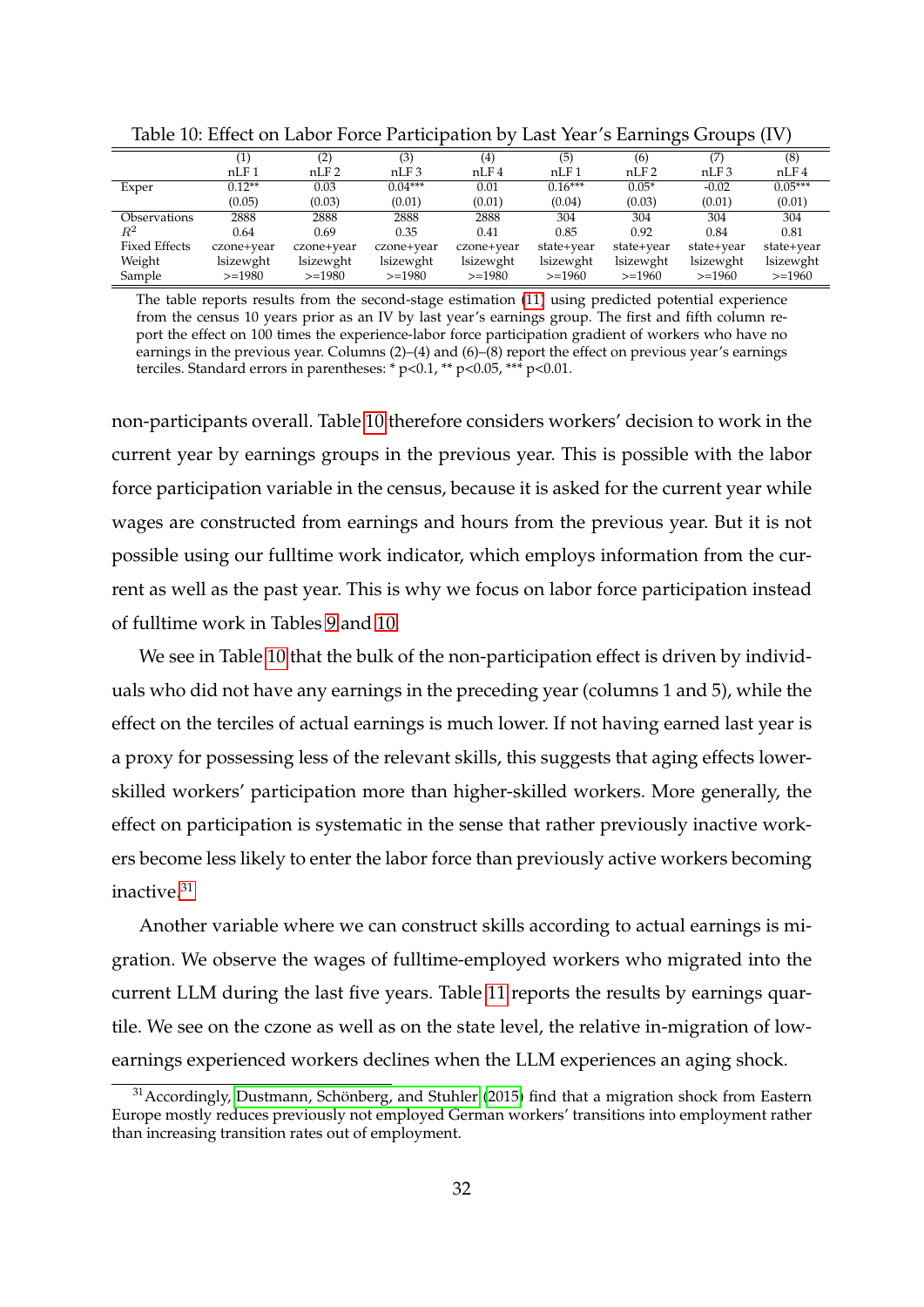|                      |            |            | ້                 |            |            |            |                   |            |
|----------------------|------------|------------|-------------------|------------|------------|------------|-------------------|------------|
|                      |            | (2)        | (3)               | (4)        | (5)        | (6)        | 7)                | (8)        |
|                      | Migr 1     | Migr 2     | Migr <sub>3</sub> | Migr 4     | Migr 1     | Migr 2     | Migr <sub>3</sub> | Migr 4     |
| Exper                | $-0.15***$ | $-0.08*$   | $-0.05$           | $-0.04$    | $-0.13***$ | $-0.05$    | $-0.03$           | $0.07*$    |
|                      | (0.05)     | (0.04)     | (0.03)            | (0.04)     | (0.04)     | (0.05)     | (0.04)            | (0.04)     |
| <b>Observations</b>  | 2888       | 2888       | 2888              | 2888       | 304        | 304        | 304               | 304        |
| $R^2$                | 0.42       | 0.56       | 0.61              | 0.61       | 0.60       | 0.76       | 0.80              | 0.85       |
| <b>Fixed Effects</b> | czone+year | czone+year | czone+year        | czone+year | state+year | state+year | state+year        | state+year |
| Weight               | lsizewght  | lsizewght  | lsizewght         | lsizewght  | lsizewght  | lsizewght  | lsizewght         | lsizewght  |
| Sample               | $>=1980$   | $>=1980$   | $>=1980$          | $>=1980$   | $>=1960$   | $>=1960$   | $>=1960$          | $>=1960$   |

<span id="page-33-1"></span>Table 11: Effect on In-Migration by Actual Fulltime Earnings (IV)

The table reports results from the second-stage estimation [\(11\)](#page-18-1) using predicted potential experience from the census 10 years prior as an IV by in-migrants' actual fulltime earnings. Columns (1)–(4) and (5)–(8) report the effect on 100 times the experience-in-migration gradient by quartile of actual fulltime earnings. Standard errors in parentheses:  $*_{p<0.1}$ ,  $*_{p<0.05}$ ,  $**_{p<0.01}$ .

Although mostly suggestive, the evidence presented in this section is consistent with the theoretical prediction that the participation response to demographic change should be systematic, and that it may be biased toward lower-skilled workers. This may imply that the elasticity of substitutions estimated from observed wages of experienced versus inexperienced worker, even conditional on control variables, could be biased by self-selection into employment.

# <span id="page-33-0"></span>**6 The Race between the Supply and Demand for Experience**

This final section uses our estimates in order to assess the contribution of demographic change to the aggregate trends in the experience gradient of fulltime work and the wage return to experience over the last fifty years. From regression [\(11\)](#page-18-1), the supply effect on the respective outcome is given by  $\eta\left(\frac{E_{lt}}{I_{lt}}\right)$ , and the demand or other effects by *D<sup>l</sup>* + *D<sup>t</sup>* . The latter may capture biases in technology towards experience, but also changing preferences and policies that affect the relative incentives to work or the relative pay of experienced individuals.

Figures [4](#page-34-0) and [5](#page-35-0) depict these contributions for the data and estimates from the commuting zone panel (results for the state panel are in Appendix Figures [7](#page-41-0) and [8\)](#page-41-1). The solid lines in both figures represent the evolution of the wage return to experience and the experience gradient of fulltime work from 1970 to 2010, respectively. During the first 20 years of the sample, the wage return to experience rises strongly, while the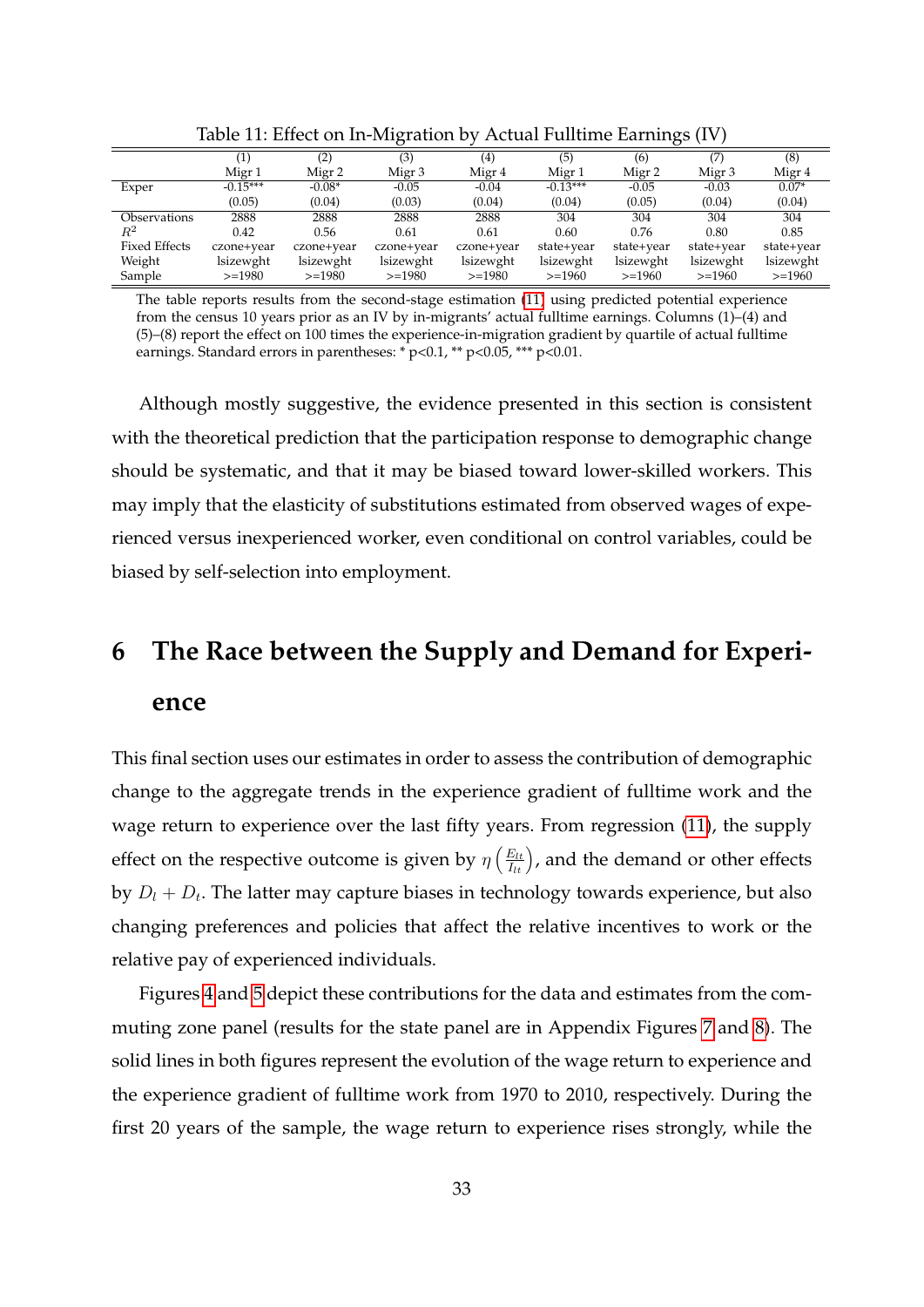experience-participation gradient (i.e., the relative participation rate of experienced workers) declines. After that, relative participation and wages of experienced workers are approximately flat.

<span id="page-34-0"></span>

Figure 4: The Aggregate Wage Return to Experience (Czone Estimates, 1970–2010)

Supply effect and other factors (including demand) using the IV estimates for the panel of commuting zones (Column one of Table [6\)](#page-28-1).

The first two decades in Figures [4](#page-34-0) and [5](#page-35-0) underline why it is difficult to evaluate the effect of demographic change on either relative wages or participation rates in aggregate data alone. That is, in a demand and supply model, experienced workers' relative wages as well as their participation rates should rise at the same time when they become more productive (demand shock) and they should fall when they become more abundant (supply shock; as we have verified above). The strongly rising wages and the falling participation rates of experienced workers during the 1970s and 1980s must therefore stem from other factors than only supply and demand. These may include early retirement and disability policies, a changing (distribution of) private wealth accumulation and preferences for working, or labor market entry of women and mi-norities.<sup>[32](#page-34-1)</sup> In addition, (cyclical) changes in overall labor force participation and unem-

<span id="page-34-1"></span> $32$  For example, there was a falling and then a rising access to- and attractiveness of disability programs during the 1970 to 1990s as discussed in [Autor and Duggan](#page-39-8) [\(2003\)](#page-39-8). Another study by [Autor,](#page-39-9) [Duggan, Greenberg, and Lyle](#page-39-9) [\(2016\)](#page-39-9) shows a large effect of disability eligibility for Vietnam era veterans in 2001. In Figure [2](#page-12-0) above, such factors, which affect different age groups differently, constitute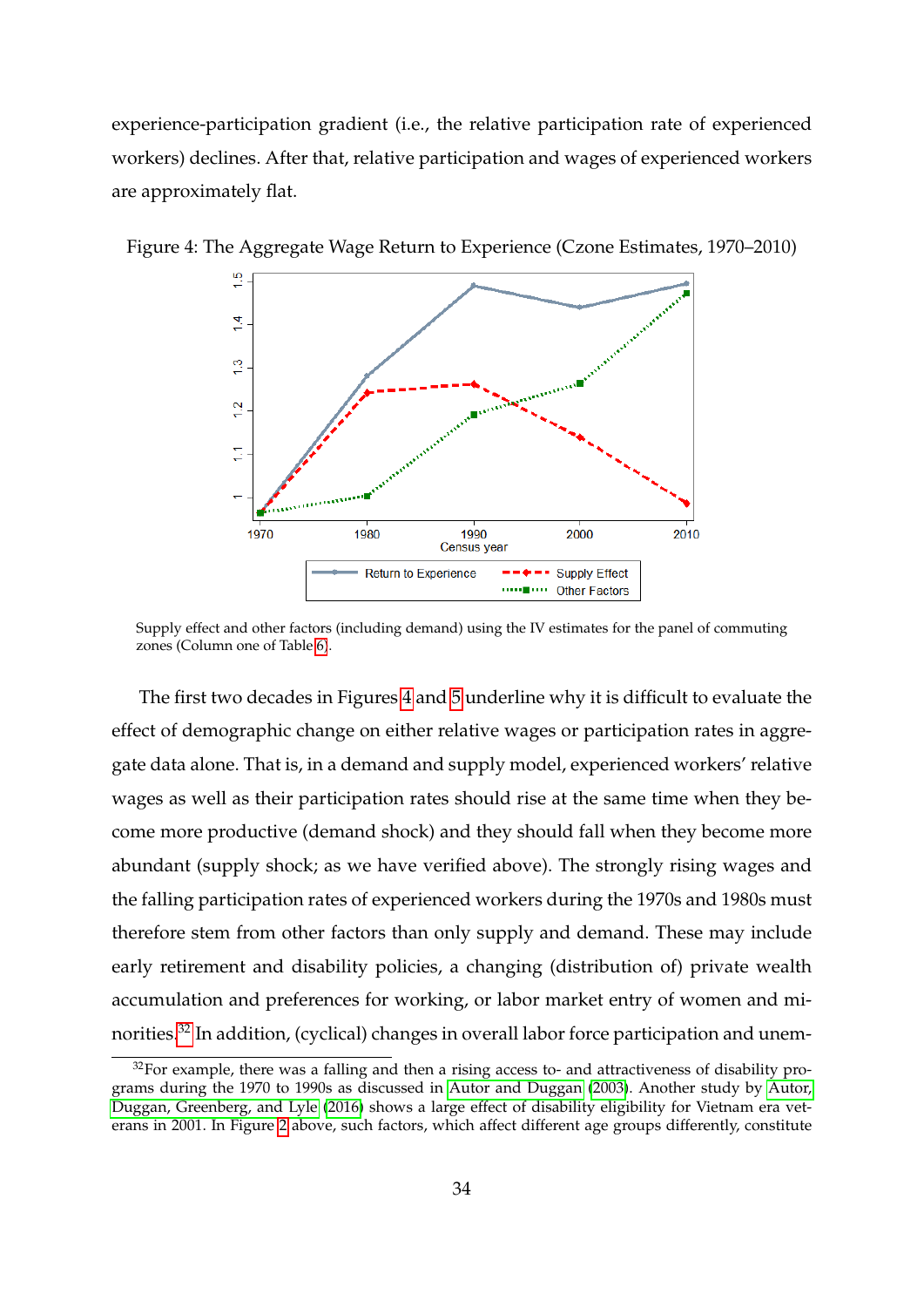<span id="page-35-0"></span>

Figure 5: The Aggr. Participation Gradient of Experience (Czone Estimates, 1970–2010)

Supply effect and other factors (including demand) using the IV estimates for the panel of commuting zones (Column one of Table [5\)](#page-26-0).

ployment may also affect the relative shares of older and younger workers in (fulltime) employment.

Our identification strategy therefore exploits the local labor market level in order to clean the effect of aging supply from other aggregate factors (using year fixed effects *Dt*), local factors (using LLM fixed effects *Dl*), and from changes that vary across locations and time (using predicted experience as an instrument for supply). The red dashed lines in Figures [4](#page-34-0) and [5](#page-35-0) depict the resulting effect of aging supply on expe-rienced workers' relative wages and fulltime participation rates.<sup>[33](#page-35-1)</sup> The dotted green lines depict the residual, that is, all the other factors, including demand for experience, which have driven the return to- and the participation gradient of experience.

We see in both figures that the effects of experience supply on relative wages as well as on relative participation rates point in the same direction. That is, they are a force for raising both variables during the 1970s and 1980s and a force for lowering

<sup>(</sup>potentially simultaneous) shifts of the supply and demand curves for relative experience that are different from shifts that are due to demographic change.

<span id="page-35-1"></span><sup>&</sup>lt;sup>33</sup>We use the results from the level-level regression equation [\(11\)](#page-18-1) instead of the theoretically-implied log-log regressions, because the experience participation gradient is negative (and the log not defined) in a substantial number of LLM-years. The assumption for aggregating these results by simple averaging, which we maintain throughout the paper, is that production takes place on the level of the local labor market.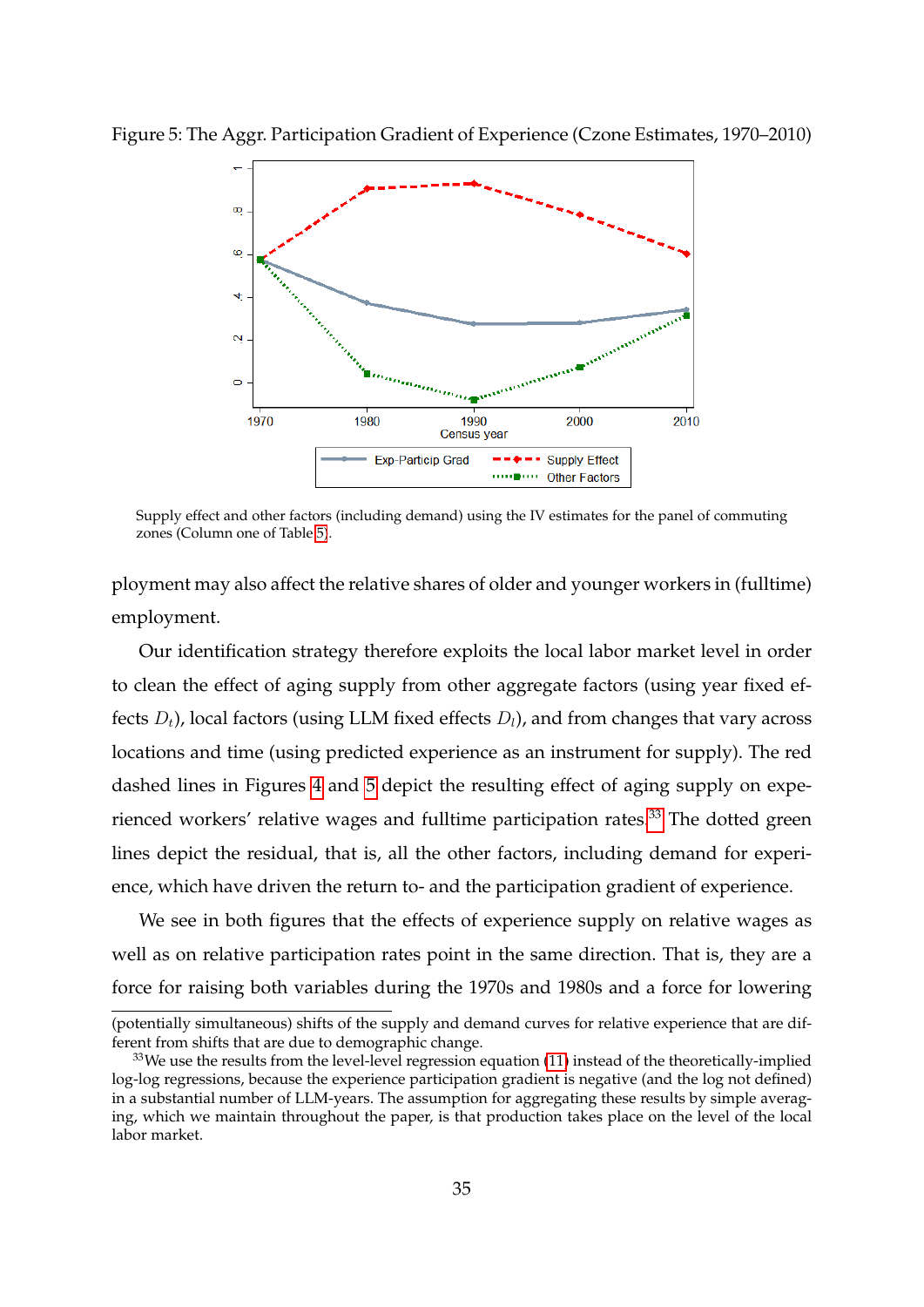them during the 1990s and 2000s. This is in line with our theoretical reasoning and the demand and supply model of Section [2.](#page-6-1) Moreover, the effect is quantitatively strong in the sense that the effect of supply is varying to a similar extent as the actual change in the respective outcome variable (the grey solid line) in both diagrams.

We now focus on Figure [4.](#page-34-0) In the 1970s, as in [Jeong, Kim, and Manovskii](#page-39-1) [\(2015\)](#page-39-1), the supply effect is positive and it explains most of the rising wage return to experience during this decade. However, since 1980 the positive contribution of other factors on the price of experience has much accelerated. Most of the long-run increase in the price of experience is due to this other effect since 1980, which is in line with [Katz and](#page-39-0) [Murphy](#page-39-0) [\(1992\)](#page-39-0)'s findings who interpret it as demand for experience.

It is also consistent with the recent result of [Caselli](#page-39-3) [\(2015\)](#page-39-3) who argues using time series data that technological progress has been experienced-biased. With our flexible estimation approach, we unveil that such purported experience-biased demand was particularly strong during the 1980s, when it raised the return to experience substantially. It was also particularly strong during the 2000s, otherwise the return to experience would have actually fallen in the last two sample decades because of demographic change.

In Figure [5](#page-35-0) we see that the due to the baby boom and the entry of many young workers into the labor market, the relative participation rates of experienced workers should have risen during the 1970s and 1980s (dashed red line). However, it appears that other factors, which may include policy changes or preferences for working, have reduced the aggregate participation gradient of experience even more strongly (e.g., more lenient access to disability benefits after 1984; see [Autor and Duggan, 2003\)](#page-39-8).

Conversely, during the 1990s and 2000s, when they were pushed down by an aging work force, other factors held constant experienced workers' relative fulltime participation rates. Consistent with the discussion of Figure [4,](#page-34-0) these other factors may include relative demand and experience-biased technical change as well as policies that have raised the incentives to extend working lives. $34$ 

<span id="page-36-0"></span>Overall, it seems that demographic change has had a substantial effect on aggregate

 $34$ Note that despite more positive trends in overall than in male fulltime participation rates, the trends in the experience gradient of fulltime participation depicted for both genders in Figure [5](#page-35-0) is qualitatively similar for males only.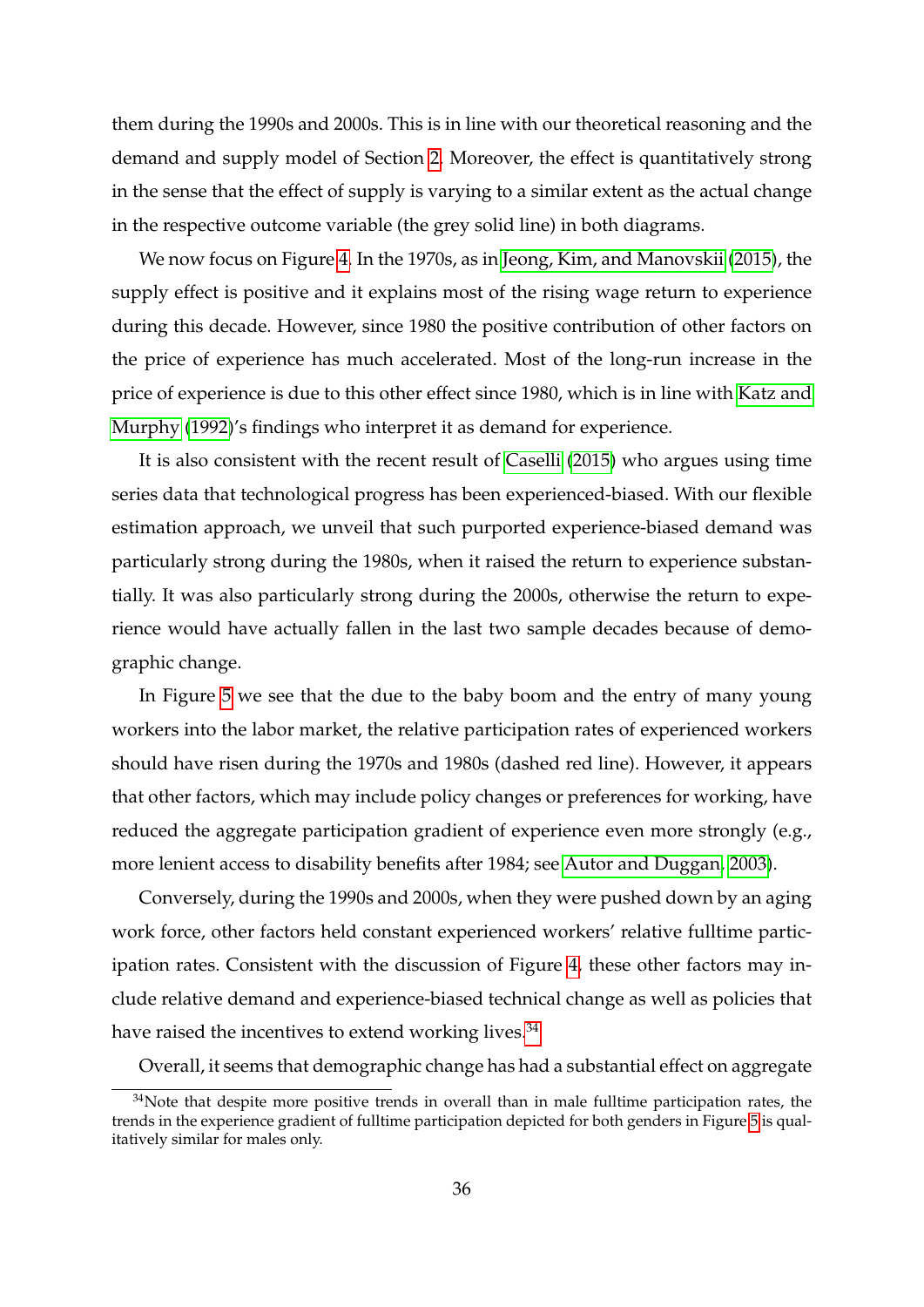relative wages and participation rates of experienced workers when it is cleaned of other important factors that may have affected these variables on an economy-wide level. Some of these factors could in fact be a response to demographic change, such as early retirement programs in the 1970s and 1980s and their phasing out during the decades after that (e.g., [Lee, 2016\)](#page-39-10), or technological change on the aggregate as in [Acemoglu](#page-38-3) [\(1998\)](#page-38-3). Our estimation approach uncovers only the supply effect, but we think this is a necessary first step for understanding the interplay between all these variables.

## **7 Conclusion**

In this paper we re-open the debate about the impact of demographic change on the labor market. Exploiting the differential aging of local labor markets in the US over the past 50 years, we estimate the effect of changes in the supply of experienced workers on the return to experience and on experienced workers' labor force participation. Our empirical strategy, using local labor market panel data and establishing causal (local) supply effects through instrumental variables, allows us to disentangle the contribution of supply from demand for experience as well as other factors that may have influenced experienced workers' relative wages and employment rates.

We find that a rise of experience supply across local labor markets (commuting zones or US states) decreases the return to experience, echoing previous literature. However, we also find that it lowers the relative employment rates of experienced workers. We further show that a rise in the supply of experiences increases experienced worker's claim rates on welfare, disability, and social security programs, and lowers their in-migration from another LLM. Moreover, we document that these effects are not uniform across education or earnings groups, but stronger for low-skilled workers. This suggests that previous estimates of the elasticity of substitution in production between experience inputs might have been attenuated by a selection bias in observed wages.

On the aggregate level, over the last five decades the return to experience was negatively affected by the rising supply of experienced workers, but also positively by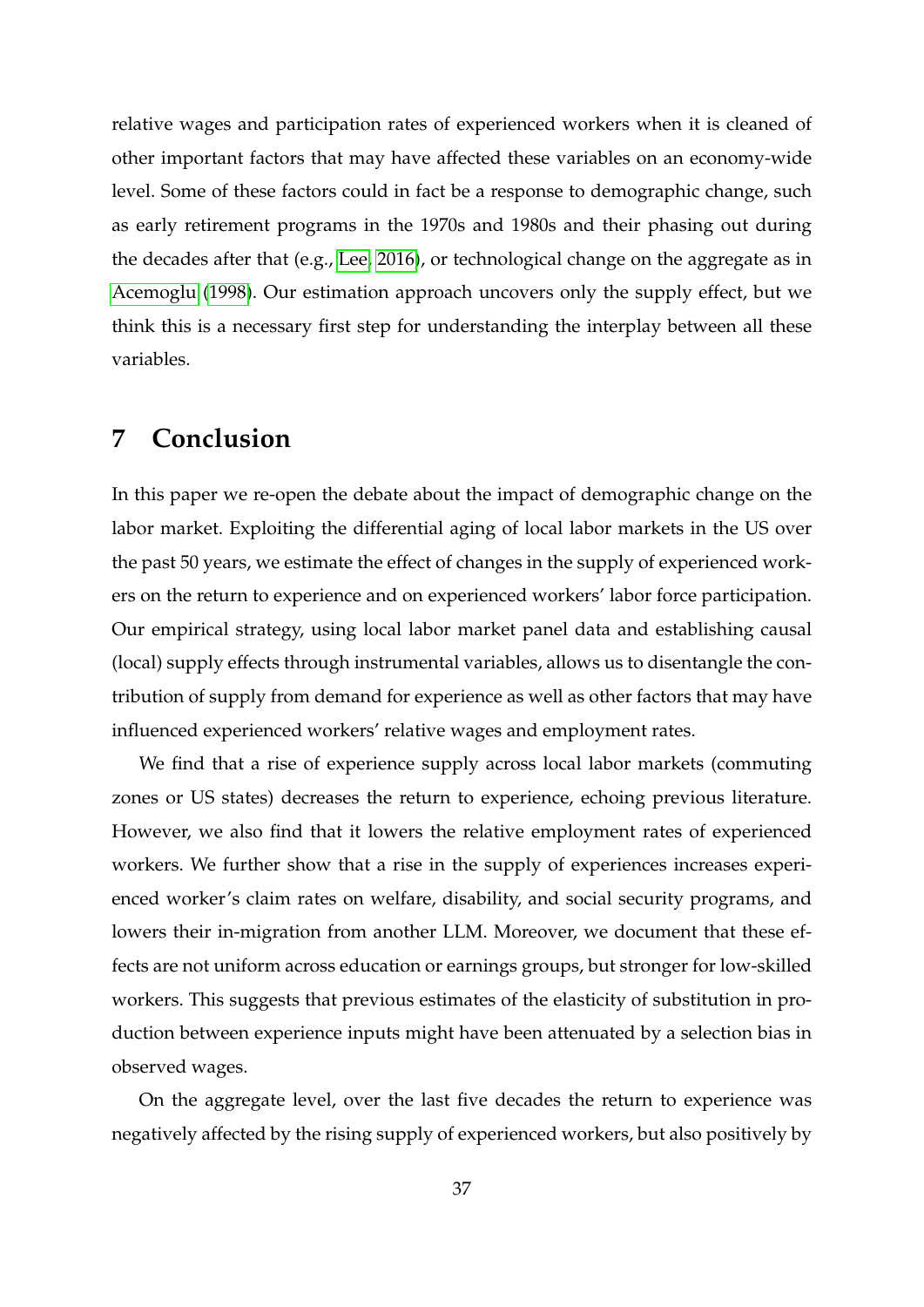rising demand, especially since 1980. This suggests that technological change has been biased towards experience skill. We therefore expect that, when the United States labor force rejuvenates from 2025 onward, the returns to experience skill will rise strongly.

Our results also have implications for the desirability of recent policies that phase out early retirement schemes or raise the retirement age in the face of demographic change. On the individual level, being pressured to work in times when they are abundant may be particularly costly to experienced workers, in terms of wages as well as of non-pecuniary job aspects.<sup>[35](#page-38-4)</sup> Additionally participating older workers also have a negative externality on the wages of their peers. On the aggregate level, the effect on overall output is rather small when additional experienced workers crowd into a labor market that employs already many experienced workers. Therefore, in the present situation, outright cuts in retirement benefits (along with raising workers' social security contributions) may be the more attractive policy to stem the rising old-age-dependency ratio, compared to incentivizing longer working lives.<sup>[36](#page-38-5)</sup>

## **References**

- <span id="page-38-3"></span>ACEMOGLU, D. (1998): "Why Do New Technologies Complement Skills? Directed Technical Change and Wage Inequality," *Quarterly Journal of Economics*, 4, 1055–1089.
- <span id="page-38-2"></span>ACEMOGLU, D., AND D. AUTOR (2011): "Skills, Tasks and Technologies: Implications for Employment and Earnings," in *Handbook of Labor Economics*, ed. by O. Ashenfelter, and D. Card, vol. 4, Part B, chap. 12, pp. 1043 – 1171. Elsevier.
- <span id="page-38-0"></span>AUTOR, D. H., AND D. DORN (2012): "The Growth of Low Skill Service Jobs and the Polarization of the U.S. Labor Market," *American Economic Review*, 103(5), 1553–1597.
- <span id="page-38-1"></span>AUTOR, D. H., D. DORN, AND G. H. HANSEN (2013): "The Geography of Trade and Technology Shocks in the United States," *American Economic Review: Papers & Proceedings*, 103(3), 220–225.

<span id="page-38-4"></span><sup>&</sup>lt;sup>35</sup>We expect that experienced workers' hierarchical positions, appreciation by their bosses and coworkers, as well as employer provided benefits such as health insurance may also be adversely affected.

<span id="page-38-5"></span><sup>&</sup>lt;sup>36</sup>The current influx of young migrants into countries such as Germany may also constitute an opportunity to balance the experience composition of the labor force.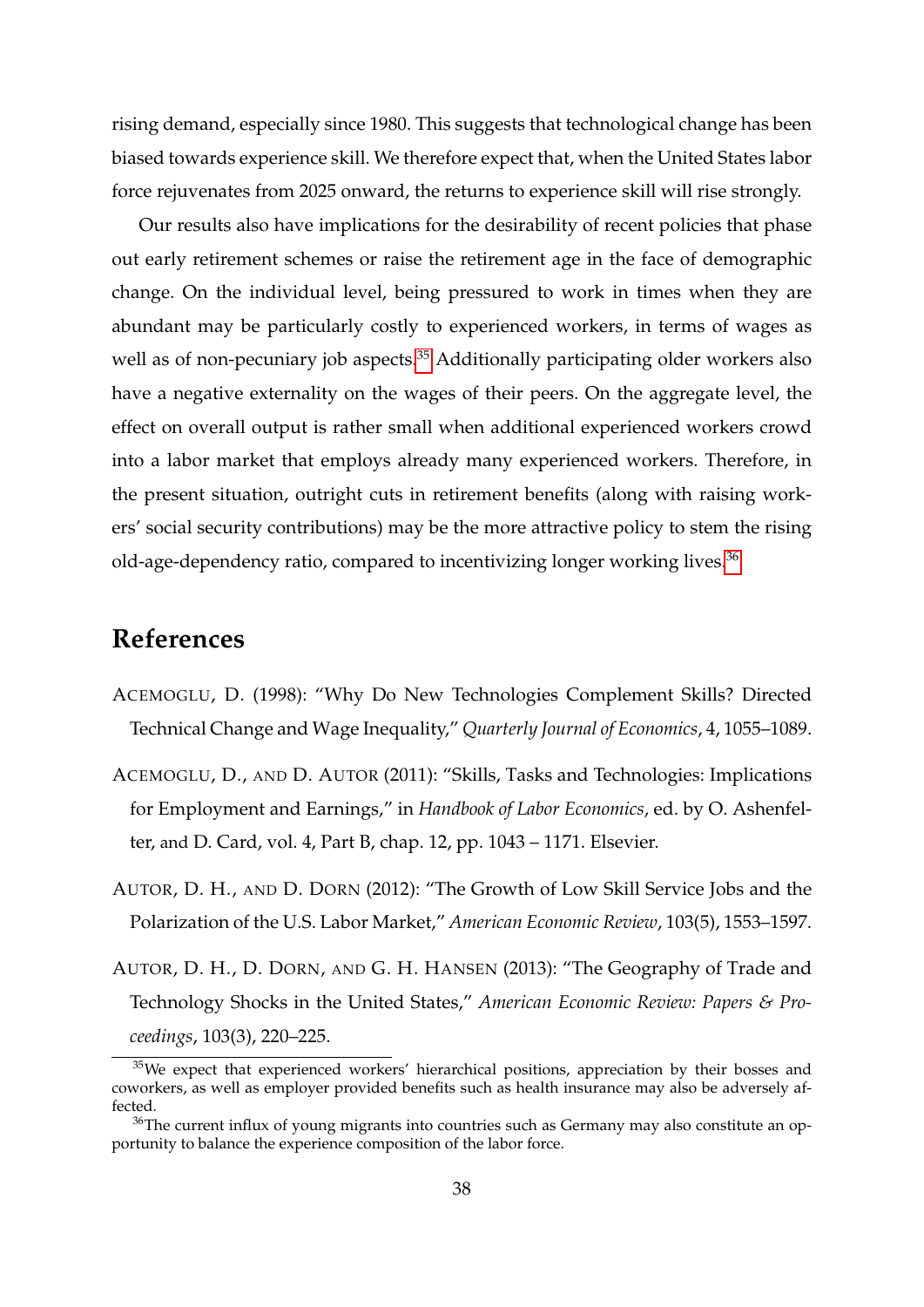- <span id="page-39-8"></span>AUTOR, D. H., AND M. G. DUGGAN (2003): "The rise in the disability rolls and the decline in unemployment," *The Quarterly Journal of Economics*, pp. 157–205.
- <span id="page-39-9"></span>AUTOR, DAVID, H., M. DUGGAN, K. GREENBERG, AND D. S. LYLE (2016): "The Impact of Disability Benefits on Labor Supply: Evidence from the VA's Disability Compensation Program," *American Economic Journal: Applied Economics*.
- <span id="page-39-4"></span>CARD, D., AND T. LEMIEUX (2001): "Can Falling Supply Explain The Rising Return To College For Younger Men? A Cohort-based Analysis," *Quarterly Journal of Economics*, 116(2), 705–746.
- <span id="page-39-3"></span>CASELLI, F. (2015): "Experience-biased Technical Change," LSE, mimeo.
- <span id="page-39-5"></span>CICCONE, A., AND G. PERI (2005): "Long-run Substitutability Between More And Less Educated Workers: Evidence From U.S. States, 1950–1990," *Review of Economics and Statistics*, 87(4), 652–663.
- <span id="page-39-7"></span>DUSTMANN, C., U. SCHÖNBERG, AND J. STUHLER (2015): "Labor Supply Shocks and the Dynamics of Local Wages and Employment," *Manuscript, University College London*.
- <span id="page-39-2"></span>FREEMAN, R. B. (1979): "The Effect of Demographic Factors on Age-Earnings Profiles," *The Journal of Human Resources*, 14(3), 289–318.
- <span id="page-39-1"></span>JEONG, H., Y. KIM, AND I. MANOVSKII (2015): "The Price of Experience," *American Economic Review*, 105(2), 784–815.
- <span id="page-39-0"></span>KATZ, L. F., AND K. M. MURPHY (1992): "Changes in Relative Wages, 1963-1987: Supply and Demand Factors," *Quarterly Journal of Economics*, 107(1), 35–78.
- <span id="page-39-10"></span>LEE, R. (2016): "Macroeconomics, Aging and Growth," Working Paper 22310, National Bureau of Economic Research.
- <span id="page-39-6"></span>RUGGLES, S., J. T. ALEXANDER, K. GENADEK, R. GOEKEN, M. B. SCHROEDER, AND M. SOBEK (2010): "Integrated Public Use Microdata Series," Discussion paper, Minnesota Population Center, Minneapolis, MN, Version 5.0.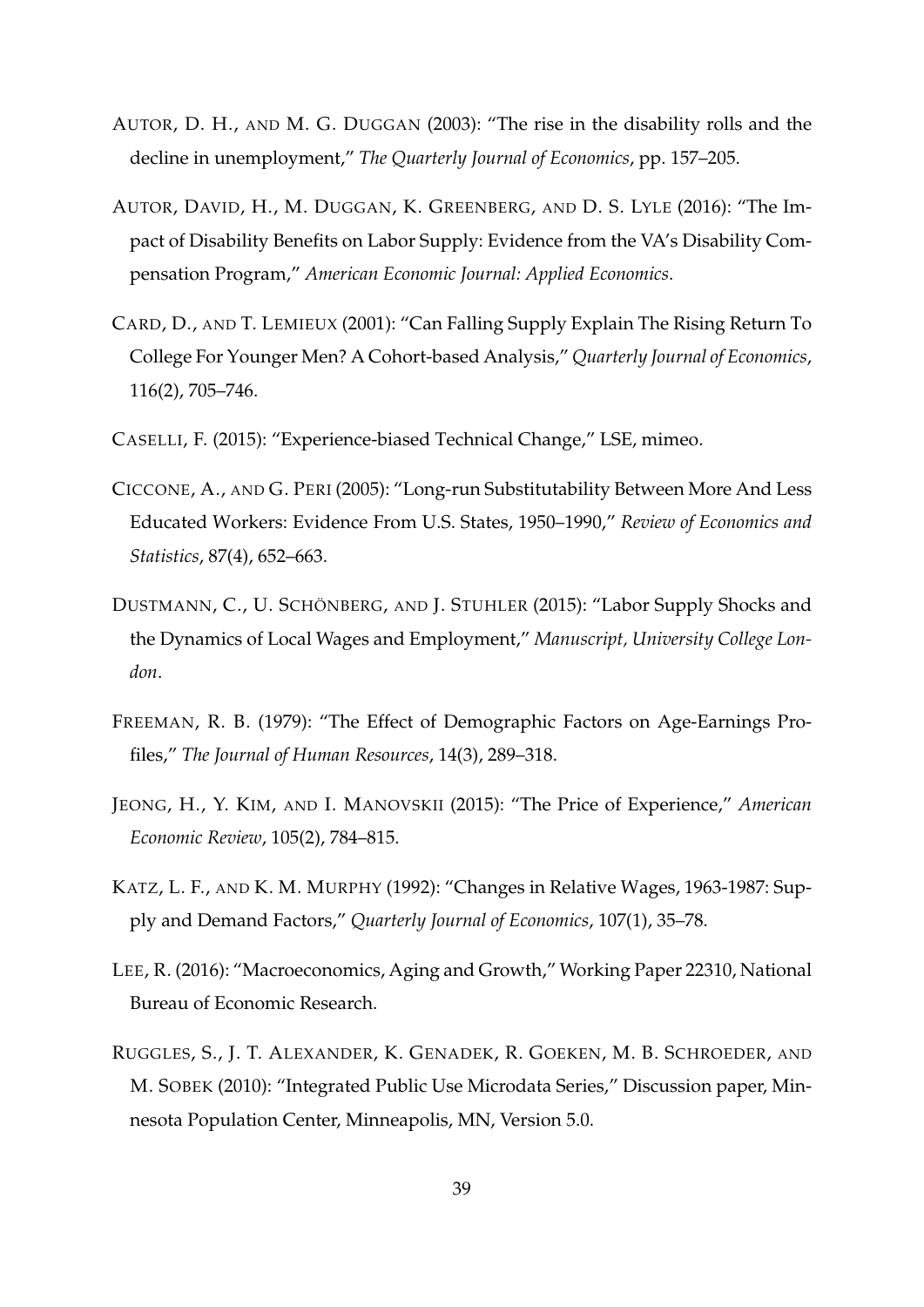<span id="page-40-0"></span>WELCH, F. (1979): "Effects of Cohort Size on Earnings: The Baby Boom Babies' Financial Bust," *Journal of Political Economy*, 87(5), S65–S97.

# **Appendix**

## **A Additional Figures and Tables**



<span id="page-40-1"></span>Figure 6: The distribution of average working age across US states and time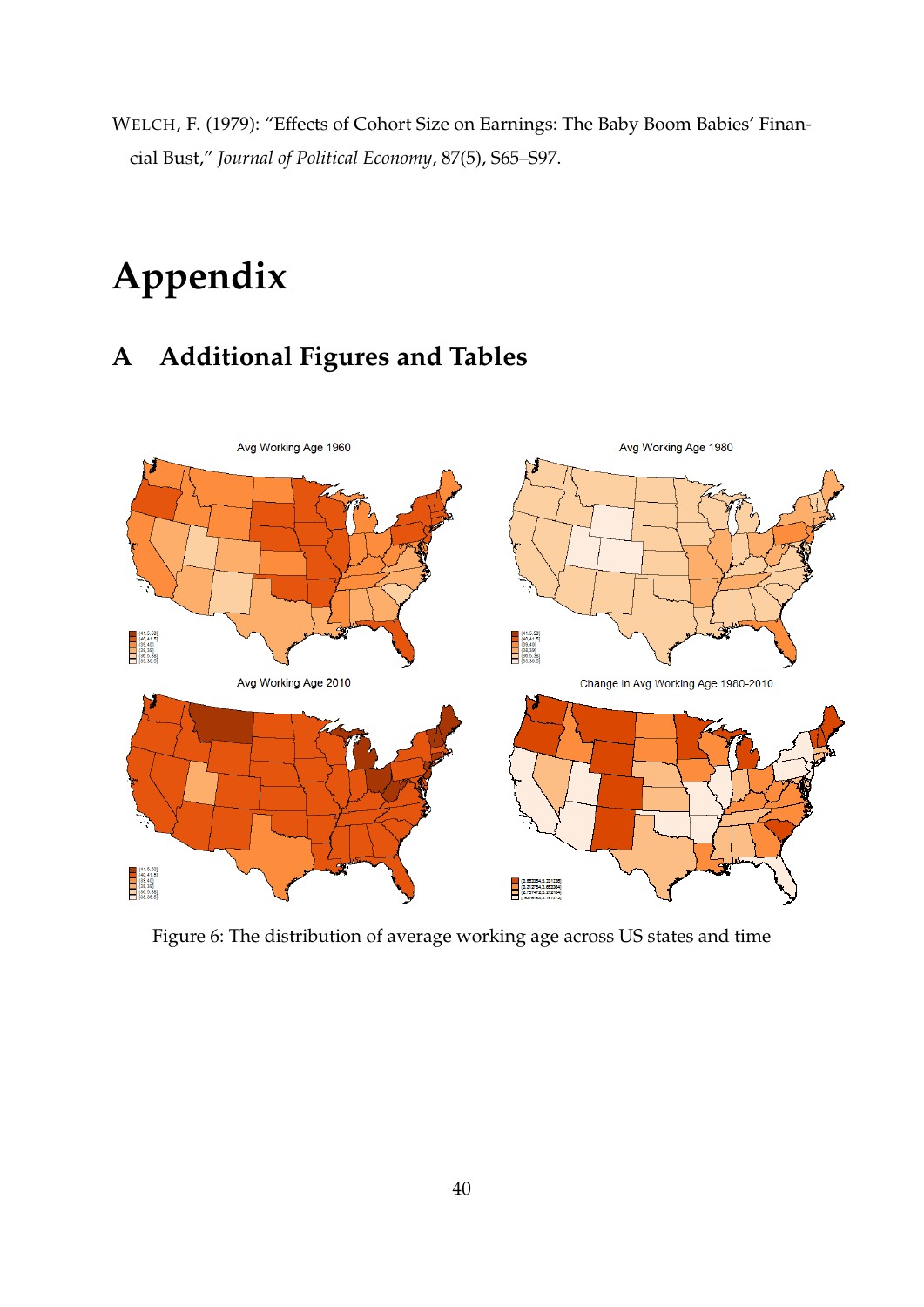<span id="page-41-0"></span>

Figure 7: The Aggregate Wage Return to Experience (State Estimates, 1960–2010)

Supply effect and other factors (including demand) using the IV estimates for the panel of states zones (Column five of Table [6\)](#page-28-1).

Figure 8: The Aggregate Participation Gradient of Experience (State Estimates, 1960– 2010)

<span id="page-41-1"></span>

Supply effect and other factors (including demand) using the IV estimates for the panel of states (Column five of Table [5\)](#page-26-0).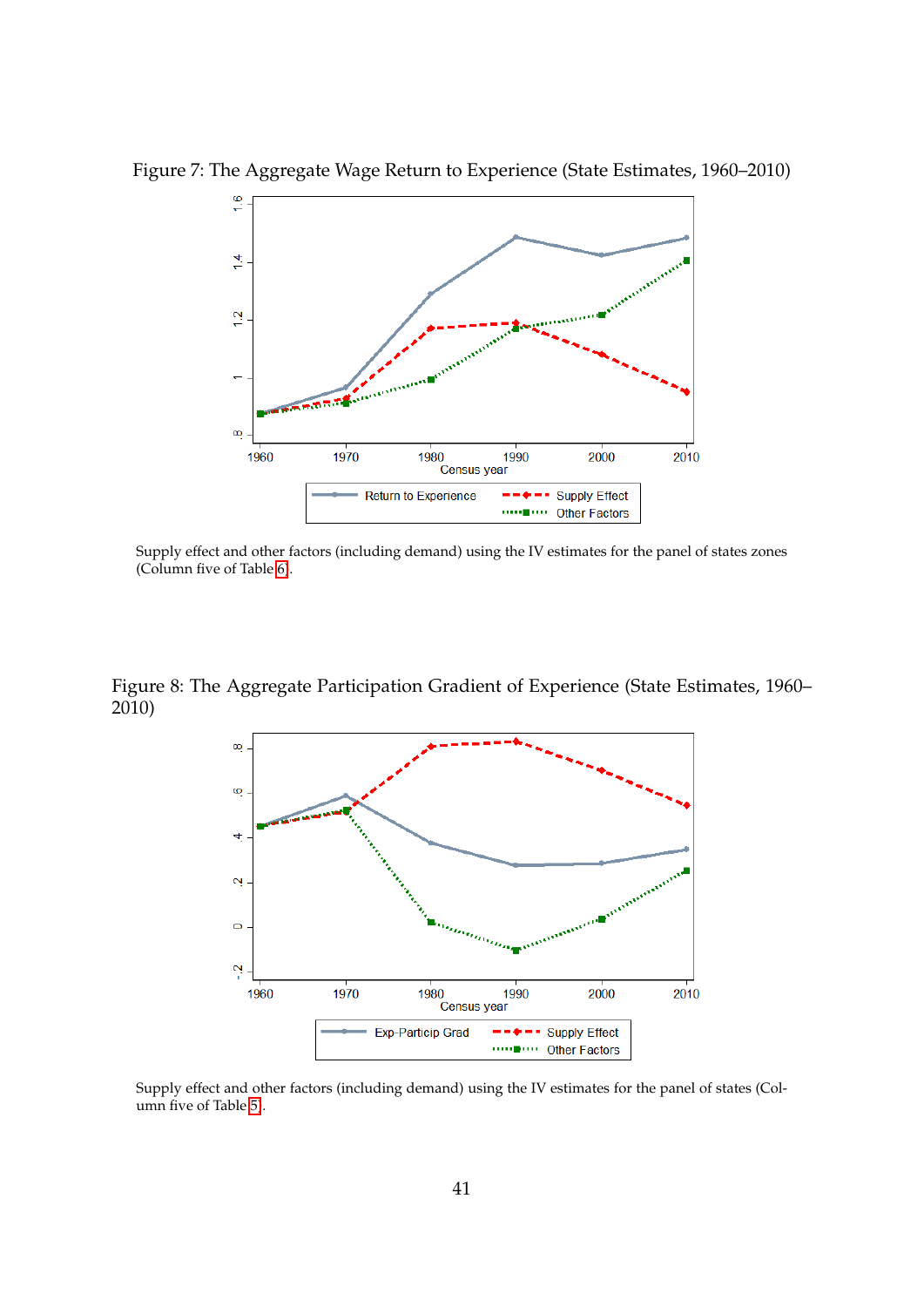<span id="page-42-0"></span>

|       | Log(Wage) | Age  | Pot Exper | Yrs Educ | Female |
|-------|-----------|------|-----------|----------|--------|
| 1980  |           |      |           |          |        |
| mean  | 2.16      | 37.7 | 19.3      | 12.3     | 0.37   |
| sd    | 0.68      | 12.5 | 13.0      | 2.6      | 0.48   |
| 1990  |           |      |           |          |        |
| mean  | 2.72      | 38.3 | 19.2      | 12.9     | 0.42   |
| sd    | 0.63      | 11.2 | 11.5      | 2.2      | 0.49   |
| 2000  |           |      |           |          |        |
| mean  | 3.06      | 39.9 | 20.6      | 13.1     | 0.43   |
| sd    | 0.65      | 11.1 | 11.2      | 2.1      | 0.50   |
| 2010  |           |      |           |          |        |
| mean  | 3.32      | 42.0 | 22.4      | 13.5     | 0.46   |
| sd    | 0.69      | 11.8 | 11.9      | 2.1      | 0.50   |
| Total |           |      |           |          |        |
| mean  | 2.86      | 39.6 | 20.5      | 13.0     | 0.42   |
| sd    | 0.79      | 11.7 | 11.9      | 2.3      | 0.49   |
| N     | 4438673   |      |           |          |        |

Table 12: Summary Statistics for Full-time Workers Aged 16–65

<span id="page-42-1"></span>Table 13: Descriptives for the Czone Panel (Additional Variables)

|       | NEmp x100 | Unemp $x100$ | NLF x100 | <b>Rel NLF</b> | Disab x100 | Welf $x100$ | SocSec x100 | Migr $x100$ |
|-------|-----------|--------------|----------|----------------|------------|-------------|-------------|-------------|
|       |           |              |          |                |            |             |             |             |
| 1980  |           |              |          |                |            |             |             |             |
| mean  | $-0.08$   | $-0.12$      | 0.05     | 0.00           | 0.41       | $-0.01$     | 0.46        | $-0.44$     |
| sd    | 0.17      | 0.04         | 0.17     | 0.04           | 0.09       | 0.03        | 0.09        | 0.21        |
| 1990  |           |              |          |                |            |             |             |             |
| mean  | 0.04      | $-0.13$      | 0.17     | 0.02           | 0.38       | 0.00        | 0.50        | $-0.47$     |
| sd    | 0.18      | 0.04         | 0.17     | 0.04           | 0.08       | 0.04        | 0.10        | 0.20        |
| 2000  |           |              |          |                |            |             |             |             |
| mean  | 0.03      | $-0.13$      | 0.16     | 0.01           | 0.21       | $-0.01$     | 0.46        | $-0.53$     |
| sd    | 0.17      | 0.04         | 0.17     | 0.03           | 0.07       | 0.02        | 0.11        | 0.20        |
| 2010  |           |              |          |                |            |             |             |             |
| mean  | $-0.13$   | $-0.13$      | $-0.00$  | $-0.01$        | 0.39       | $-0.00$     | 0.49        | $-0.16$     |
| sd    | 0.16      | 0.06         | 0.19     | 0.04           | 0.11       | 0.02        | 0.13        | 0.08        |
| Total |           |              |          |                |            |             |             |             |
| mean  | $-0.04$   | $-0.13$      | 0.09     | 0.01           | 0.35       | $-0.00$     | 0.48        | $-0.38$     |
| sd    | 0.19      | 0.05         | 0.19     | 0.04           | 0.12       | 0.03        | 0.11        | 0.23        |
| N     | 2888      |              |          |                |            |             |             |             |

For each year, the table shows mean and standard deviations of the variation across LLMs for the variables named in the top row.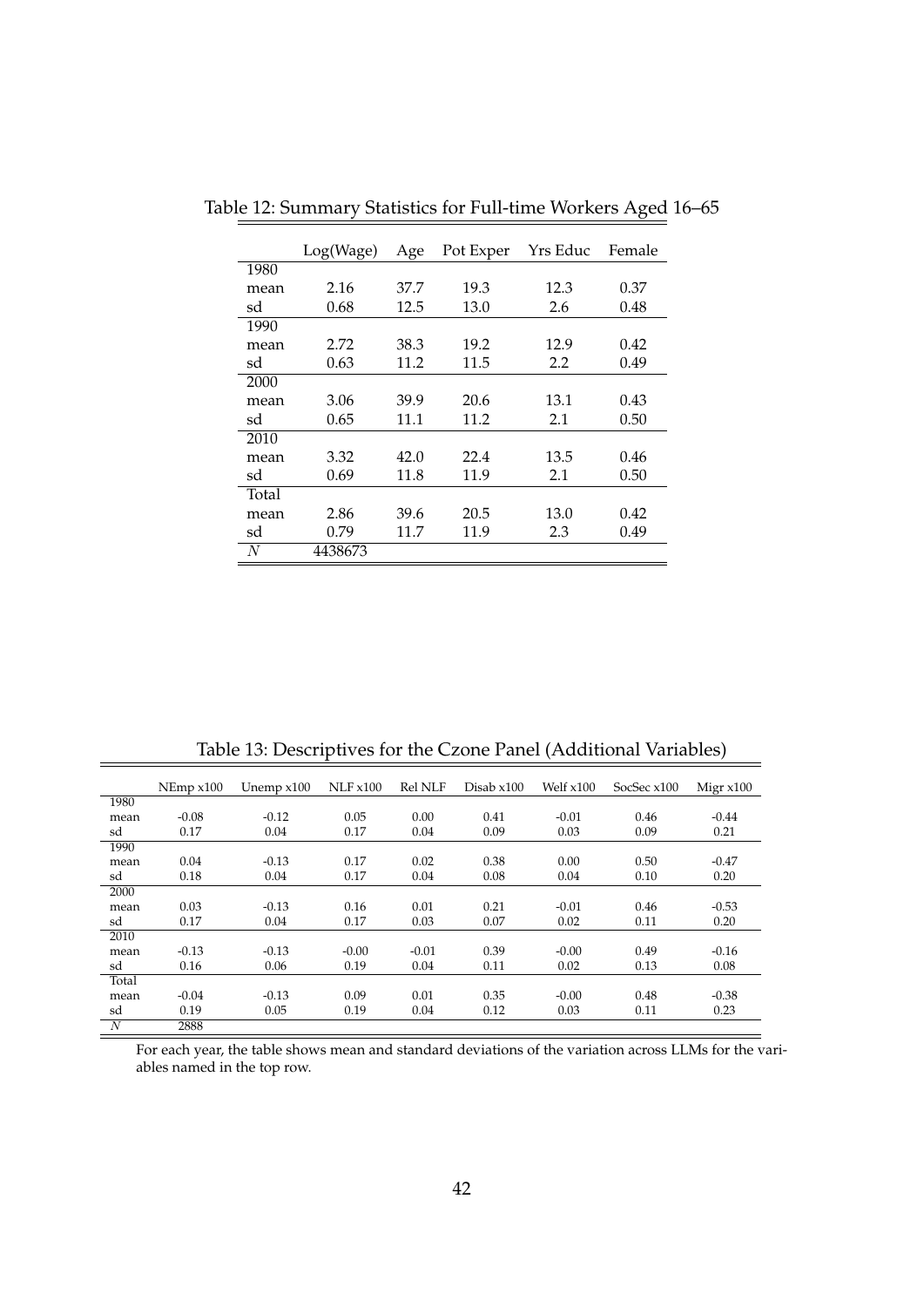|                  | Fullt | Fgrad $x100$ | Wage | $R$ trn $x100$ | Sh Expd | Avg Exper | Yrs Educ | Female |
|------------------|-------|--------------|------|----------------|---------|-----------|----------|--------|
| 1960             |       |              |      |                |         |           |          |        |
|                  | 0.11  | 0.45         | 0.18 | 0.88           | 0.58    | 23.1      | 10.7     | 0.27   |
| mean             |       |              |      |                |         |           |          |        |
| sd               | 0.02  | 0.08         | 0.03 | 0.14           | 0.02    | 0.7       | 0.5      | 0.03   |
| 1970             |       |              |      |                |         |           |          |        |
| mean             | 0.14  | 0.59         | 0.21 | 0.97           | 0.56    | 22.4      | 11.5     | 0.31   |
| sd               | 0.02  | 0.08         | 0.02 | 0.13           | 0.02    | 0.7       | 0.4      | 0.02   |
| 1980             |       |              |      |                |         |           |          |        |
| mean             | 0.09  | 0.38         | 0.27 | 1.29           | 0.44    | 19.3      | 12.5     | 0.38   |
| sd               | 0.03  | 0.11         | 0.03 | 0.13           | 0.03    | 0.9       | 0.3      | 0.02   |
| 1990             |       |              |      |                |         |           |          |        |
| mean             | 0.06  | 0.28         | 0.27 | 1.49           | 0.44    | 19.0      | 13.1     | 0.42   |
| sd               | 0.02  | 0.10         | 0.03 | 0.16           | 0.02    | 0.5       | 0.2      | 0.02   |
| 2000             |       |              |      |                |         |           |          |        |
| mean             | 0.06  | 0.29         | 0.26 | 1.42           | 0.52    | 20.4      | 13.2     | 0.43   |
| sd               | 0.02  | 0.09         | 0.02 | 0.11           | 0.02    | 0.5       | 0.2      | 0.02   |
| 2010             |       |              |      |                |         |           |          |        |
| mean             | 0.09  | 0.35         | 0.31 | 1.48           | 0.57    | 22.1      | 13.6     | 0.46   |
| sd               | 0.02  | 0.07         | 0.03 | 0.12           | 0.02    | 0.6       | 0.2      | 0.02   |
| Total            |       |              |      |                |         |           |          |        |
| mean             | 0.09  | 0.37         | 0.26 | 1.30           | 0.52    | 21.0      | 12.6     | 0.39   |
| sd               | 0.03  | 0.13         | 0.05 | 0.27           | 0.06    | 1.6       | 1.0      | 0.07   |
| $\boldsymbol{N}$ | 304   |              |      |                |         |           |          |        |

<span id="page-43-0"></span>Table 14: Descriptives for the State Panel

For each year, the table shows mean and standard deviations of the variation across LLMs for the variables named in the top row. The first four columns are *rlt* coefficients from regression [\(10\)](#page-16-2). Column 1 shows the relative fulltime employment rate of experienced workers (minus 1), Column 2 the linear experience gradient of fulltime employment (times 100), Column 3 the relative wage of experienced workers (minus 1), and Column 4 the linear wage return to experience (times 100). Columns 5 and 6 show the two measures of the supply of experience, the share of experienced workers and the average experience, respectively. The last two columns report the average years of education and the share of females among fulltime workers.

|                      | <u>.</u>       |                |            | $\check{ }$ |                |                |            |            |
|----------------------|----------------|----------------|------------|-------------|----------------|----------------|------------|------------|
|                      | (1)            | (2)            | (3)        | (4)         | (5)            | (6)            | (7)        | (8)        |
|                      | $R$ trn $x100$ | $R$ trn $x100$ | Log Rtrn   | Wage        | $R$ trn $x100$ | $R$ trn $x100$ | Log Rtrn   | Wage       |
| Exper                | $-0.03***$     | $-0.02***$     |            |             | $-0.03$        | $-0.02$        |            |            |
|                      | (0.01)         | (0.01)         |            |             | (0.02)         | (0.02)         |            |            |
| Yrs Educ             |                | $0.13***$      |            |             |                | 0.01           |            |            |
|                      |                | (0.02)         |            |             |                | (0.03)         |            |            |
| Log Exp              |                |                | $-0.49***$ |             |                |                | $-0.35$    |            |
|                      |                |                | (0.10)     |             |                |                | (0.29)     |            |
| Sh Expd              |                |                |            | $0.17***$   |                |                |            | 0.13       |
|                      |                |                |            | (0.03)      |                |                |            | (0.09)     |
| Observations         | 2888           | 2888           | 2888       | 2888        | 304            | 304            | 304        | 304        |
| $\mathbb{R}^2$       | 0.62           | 0.63           | 0.60       | 0.57        | 0.89           | 0.89           | 0.89       | 0.86       |
| <b>Fixed Effects</b> | czone+year     | czone+year     | czone+year | czone+year  | state+year     | state+year     | state+year | state+year |
| Weight               | lsizewght      | lsizewght      | lsizewght  | lsizewght   | lsizewght      | lsizewght      | lsizewght  | lsizewght  |
| Sample               | $>=1980$       | $>=1980$       | $>=1980$   | $>=1980$    | $>=1960$       | $>=1960$       | $>=1960$   | $>=1980$   |

<span id="page-43-1"></span>Table 15: Supply and Observed Relative Wages of Experienced Workers' (OLS)

The table reports results from the second-stage estimation [\(11\)](#page-18-1) using OLS. Dependent and independent variables are constructed from regression [\(10\)](#page-16-2) in each LLM-year using an individual's observed wage as the dependent variable. Columns (1) to (4) show OLS estimates for the panel of commuting zones over 1980–2010, columns (5) to (8) for states over 1960–2010. Standard errors in parentheses: \* p<0.1, \*\* p<0.05, \*\*\* p<0.01.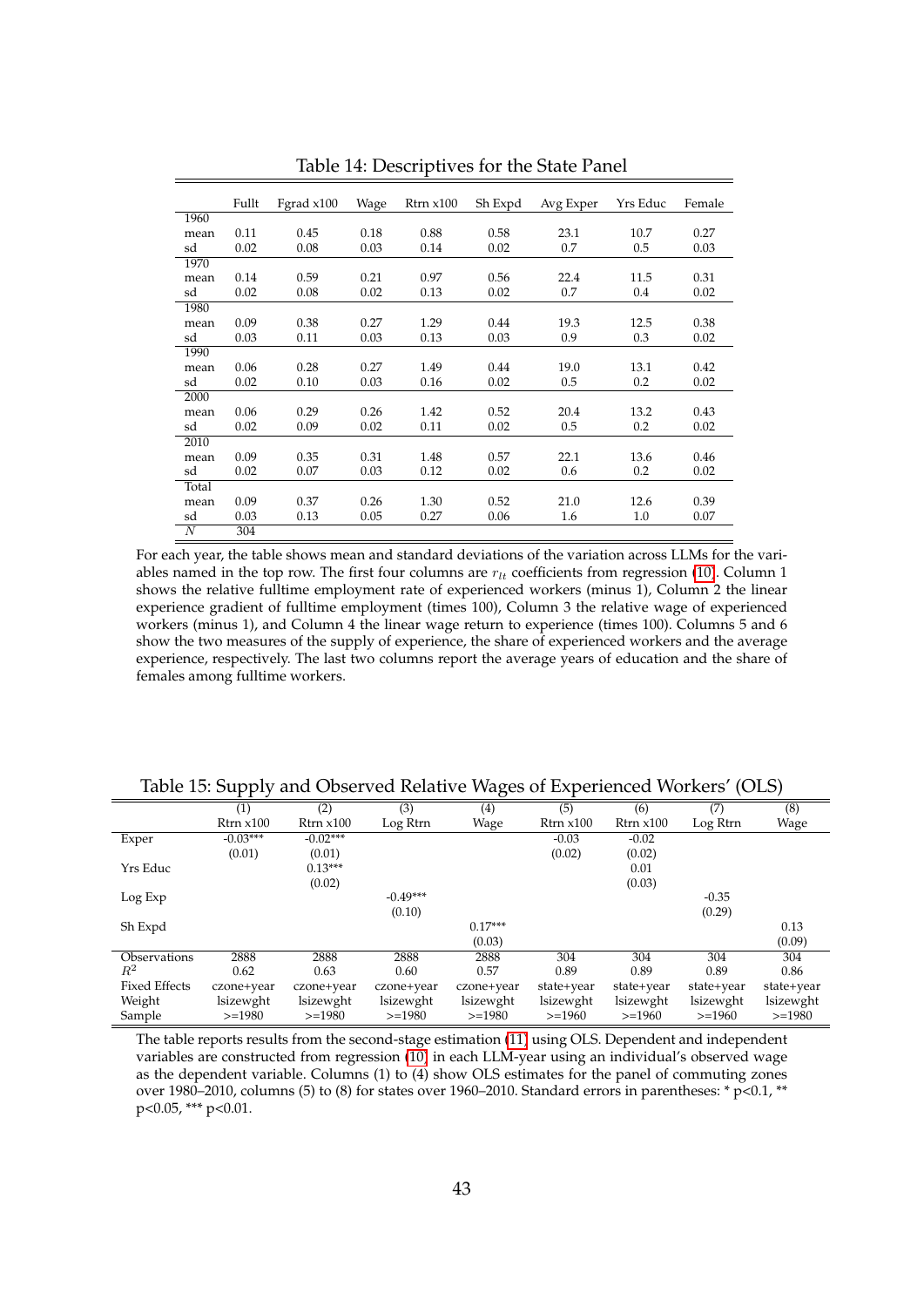<span id="page-44-0"></span>Table 16: Supply and Relative Full-Time Participation of Experienced Workers' (IV, 20 years)

|                      | (1)        | (2)          | (3)        | (4)        | (5)          | (6)        | (7)        | (8)        |
|----------------------|------------|--------------|------------|------------|--------------|------------|------------|------------|
|                      | Fgrad x100 | Fgrad $x100$ | Log Fgrad  | Fullt      | Fgrad $x100$ | Fgrad x100 | Log Fgrad  | Fullt      |
| Exper                | $-0.05**$  | $-0.01$      |            |            | $-0.05**$    | $-0.04**$  |            |            |
|                      | (0.02)     | (0.02)       |            |            | (0.02)       | (0.02)     |            |            |
| Yrs Educ             |            | $-0.14***$   |            |            |              | $-0.03$    |            |            |
|                      |            | (0.02)       |            |            |              | (0.02)     |            |            |
| Log Exp              |            |              | $-7.91***$ |            |              |            | $-2.90$    |            |
|                      |            |              | (2.44)     |            |              |            | (2.17)     |            |
| Sh Expd              |            |              |            | $-0.25$    |              |            |            | $-0.19$    |
|                      |            |              |            | (0.18)     |              |            |            | (0.14)     |
| Observations         | 2166       | 2166         | 1945       | 2166       | 302          | 302        | 301        | 302        |
| $R^2$                | 0.73       | 0.78         | 0.56       | 0.67       | 0.82         | 0.84       | 0.66       | 0.86       |
| <b>Fixed Effects</b> | czone+year | czone+year   | czone+year | czone+year | state+year   | state+year | state+year | state+year |
| Weight               | lsizewght  | lsizewght    | lsizewght  | lsizewght  | lsizewght    | lsizewght  | lsizewght  | lsizewght  |
| Sample               | $>=1990$   | $>=1990$     | $>=1990$   | $>=1990$   | $>=1960$     | $>=1960$   | $>=1960$   | $>=1960$   |

The table reports results from the second-stage estimation [\(11\)](#page-18-1) using predicted potential experience from the census 20 years prior as an IV. Dependent and independent variables are constructed from regression [\(10\)](#page-16-2) in each LLM-year using an individual's full-time participation as the dependent variable. Columns (1) to (4) show IV estimates for the panel of commuting zones over 1980–2010, columns (5) to (8) for states over 1960–2010. Standard errors in parentheses: \*  $p<0.1$ , \*\*  $p<0.05$ , \*\*\*  $p<0.01$ .

|       | Fullt | Fgrad | NEmp    | Unemp   | <b>NLF</b> | <b>Rel NLF</b> | Disab | Welf    | SocSec | Migr    |
|-------|-------|-------|---------|---------|------------|----------------|-------|---------|--------|---------|
| 1980  |       |       |         |         |            |                |       |         |        |         |
| mean  | 0.23  | 1.04  | $-0.24$ | -1.41   | 0.12       | 0.00           | 2.62  | $-0.10$ | 3.30   | $-1.87$ |
| sd    | 0.10  | 0.40  | 0.49    | 0.40    | 0.52       | 0.13           | 0.37  | 0.45    | 0.50   | 0.64    |
| 1990  |       |       |         |         |            |                |       |         |        |         |
| mean  | 0.15  | 0.75  | 0.11    | $-1.40$ | 0.52       | 0.08           | 2.44  | 0.01    | 4.51   | $-1.95$ |
| sd    | 0.10  | 0.43  | 0.52    | 0.41    | 0.54       | 0.12           | 0.35  | 0.46    | 0.62   | 0.68    |
| 2000  |       |       |         |         |            |                |       |         |        |         |
| mean  | 0.16  | 0.75  | 0.10    | $-1.51$ | 0.50       | 0.05           | 1.07  | $-0.14$ | 4.84   | $-2.05$ |
| sd    | 0.09  | 0.42  | 0.50    | 0.48    | 0.52       | 0.11           | 0.33  | 0.47    | 0.60   | 0.71    |
| 2010  |       |       |         |         |            |                |       |         |        |         |
| mean  | 0.23  | 0.95  | $-0.33$ | $-0.87$ | 0.02       | $-0.04$        | 2.30  | $-0.02$ | 4.96   | $-1.80$ |
| sd    | 0.08  | 0.35  | 0.45    | 0.41    | 0.57       | 0.12           | 0.33  | 0.50    | 0.62   | 0.77    |
| Total |       |       |         |         |            |                |       |         |        |         |
| mean  | 0.20  | 0.87  | $-0.09$ | $-1.27$ | 0.29       | 0.02           | 2.07  | $-0.06$ | 4.49   | $-1.91$ |
| sd    | 0.10  | 0.42  | 0.53    | 0.50    | 0.59       | 0.13           | 0.70  | 0.48    | 0.85   | 0.71    |
| N     | 2888  |       |         |         |            |                |       |         |        |         |

<span id="page-44-1"></span>Table 17: Descriptives for the Czone Panel (Probit Choice Regression)

For each year, the table shows mean and standard deviations of the variation across LLMs for the variables named in the top row. Every variable, except Fullt and Rel NLF, are multiplied by 100.